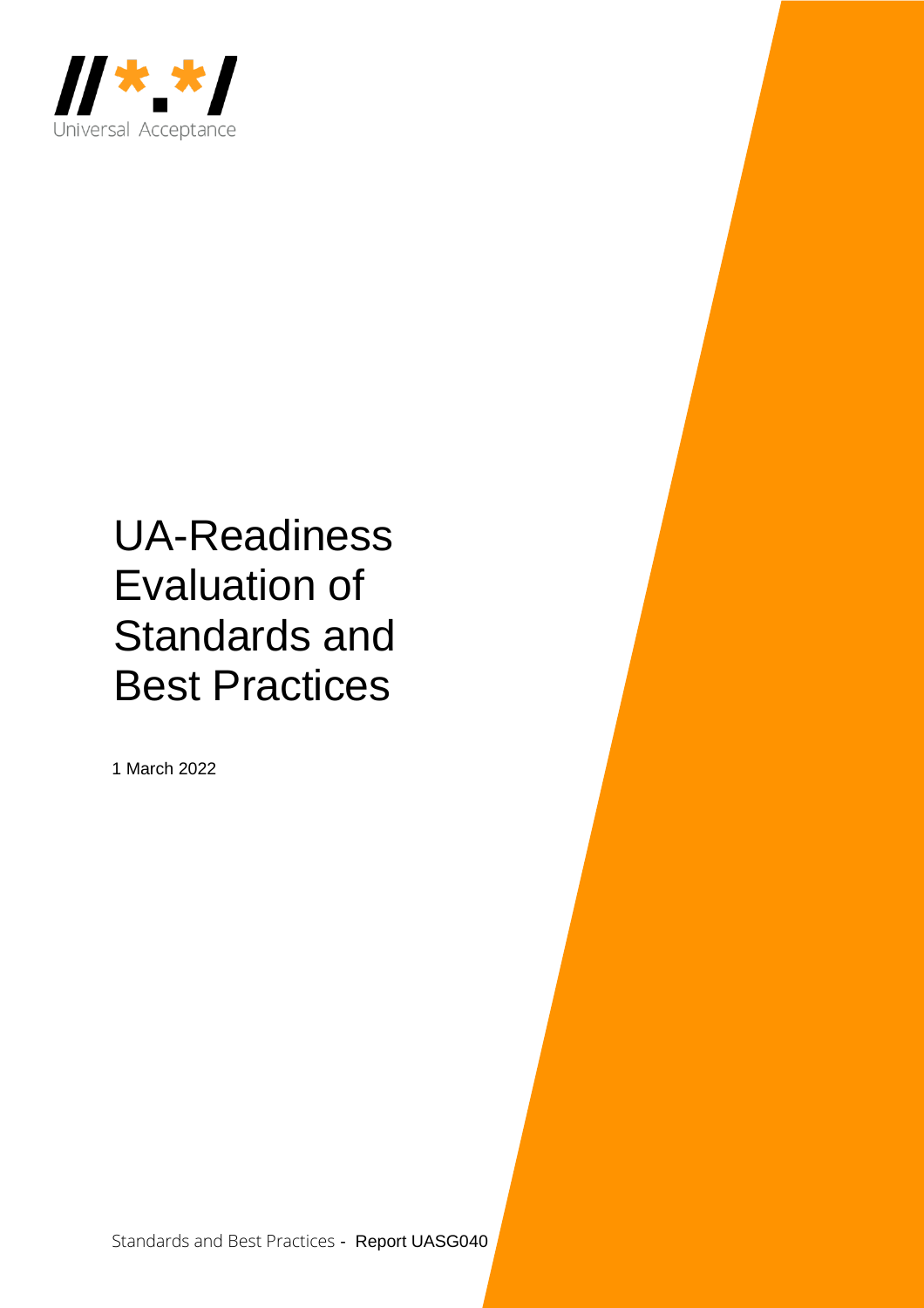# $\frac{1}{2}$   $\frac{1}{2}$   $\frac{1}{2}$   $\frac{1}{2}$   $\frac{1}{2}$   $\frac{1}{2}$   $\frac{1}{2}$   $\frac{1}{2}$   $\frac{1}{2}$   $\frac{1}{2}$   $\frac{1}{2}$   $\frac{1}{2}$   $\frac{1}{2}$   $\frac{1}{2}$   $\frac{1}{2}$   $\frac{1}{2}$   $\frac{1}{2}$   $\frac{1}{2}$   $\frac{1}{2}$   $\frac{1}{2}$   $\frac{1}{2}$   $\frac{1}{2}$

# **TABLE OF CONTENTS**

| <b>Executive Summary</b>                                          | 4              |
|-------------------------------------------------------------------|----------------|
| <b>Methodology</b>                                                | 6              |
| <b>Gap Analysis: Top Identified Opportunities</b>                 | 8              |
| W <sub>3</sub> C                                                  | 8              |
| <b>WHATWG</b>                                                     | 8              |
| <b>IETF</b>                                                       | $\overline{9}$ |
| <b>IRTF</b>                                                       | $\overline{9}$ |
| Unicode                                                           | 10             |
| <b>ITU-T</b>                                                      | 10             |
| Python                                                            | 10             |
| <b>Cybersecurity Organizations</b>                                | 10             |
| Part 1: Institutions, Organizations, and their Relevant Subgroups | 11             |
| World Wide Web Consortium (W3C)                                   | 11             |
| Web Hypertext Application Technology Working Group (WHATWG)       | 17             |
| Internet Engineering Task Force (IETF)                            | 20             |
| Internet Research Task Force (IRTF)                               | 24             |
| <b>Unicode Consortium</b>                                         | 25             |
| <b>ITU Telecommunication Standardization Sector (ITU-T)</b>       | 27             |
| ACM and the IEEE                                                  | 27             |
| International Standards Organization (ISO)                        | 28             |
| <b>Others: Coding Language Standards</b>                          | 28             |
| Python Language Standard                                          | 30             |
| <b>Others: Cybersecurity</b>                                      | 33             |
| Others: Identity and Access Management (IAM) Solutions            | 34             |
| Part 2: Indexes and Indicators                                    | 36             |
| Recommended Indexes                                               | 36             |
| <b>Other Potentially Relevant Indexes</b>                         | 37             |
| Appendix 1: Language-based International Standards                | 38             |
| Appendix 2: Subgroups Not Selected for the Study - W3C and IETF   | 42             |
| Discarded from the World Wide Web Consortium (W3C)                | 42             |
| Discarded from the Internet Engineering Task Force (IETF)         | 43             |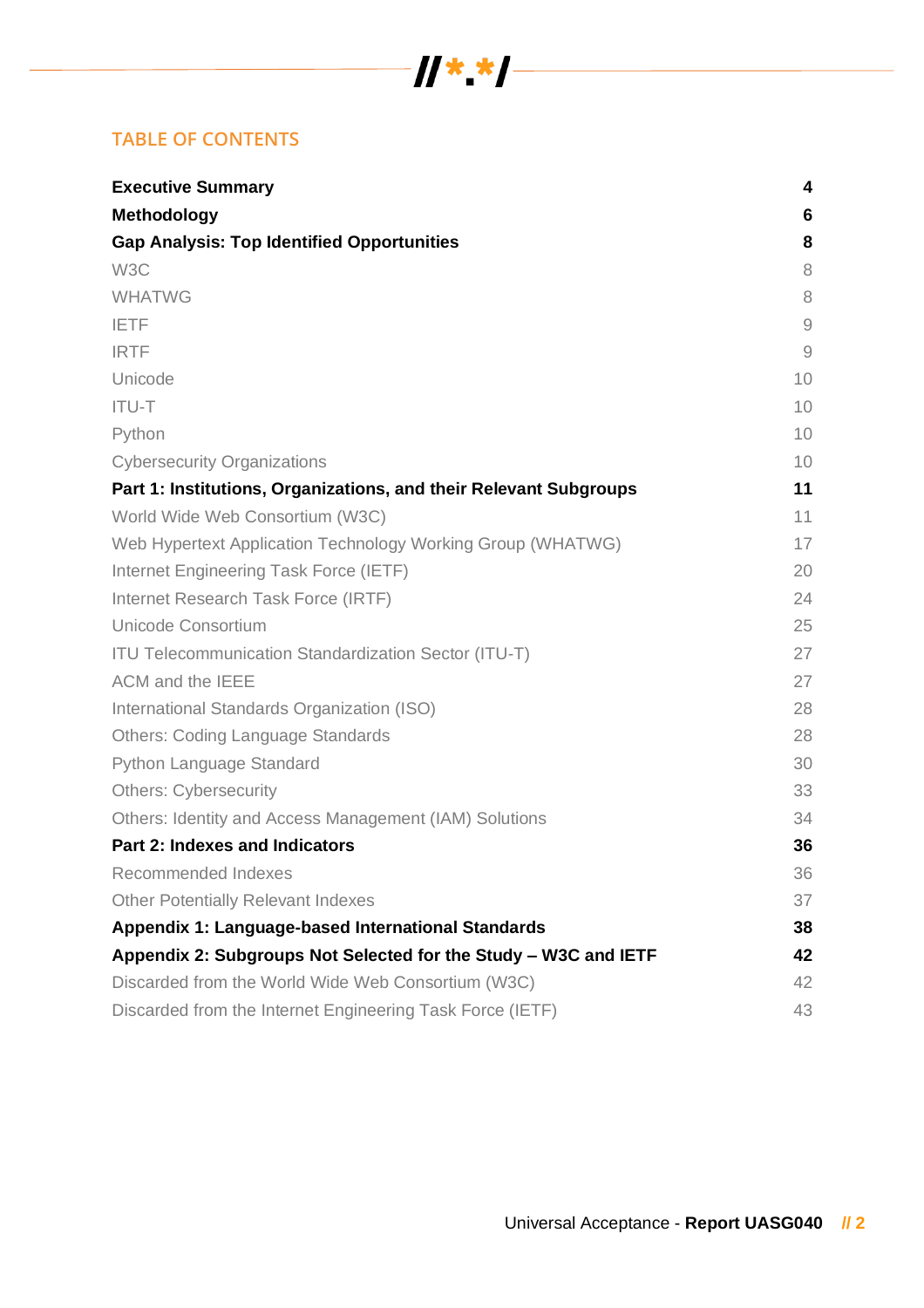

## <span id="page-2-0"></span>**About Governance Primer**

[Governance Primer](https://www.governanceprimer.com/) is a transnational consultancy started in 2017 with the objective of providing evidence-based research and innovative solutions to the Global Governance and Internet Governance spaces. Directed by [Mark W. Datysgeld,](https://markwd.website/) it acts as a hub that connects talents with projects, relying on a network of experts to fulfill varied tasks, ranging from reports to multimedia creation.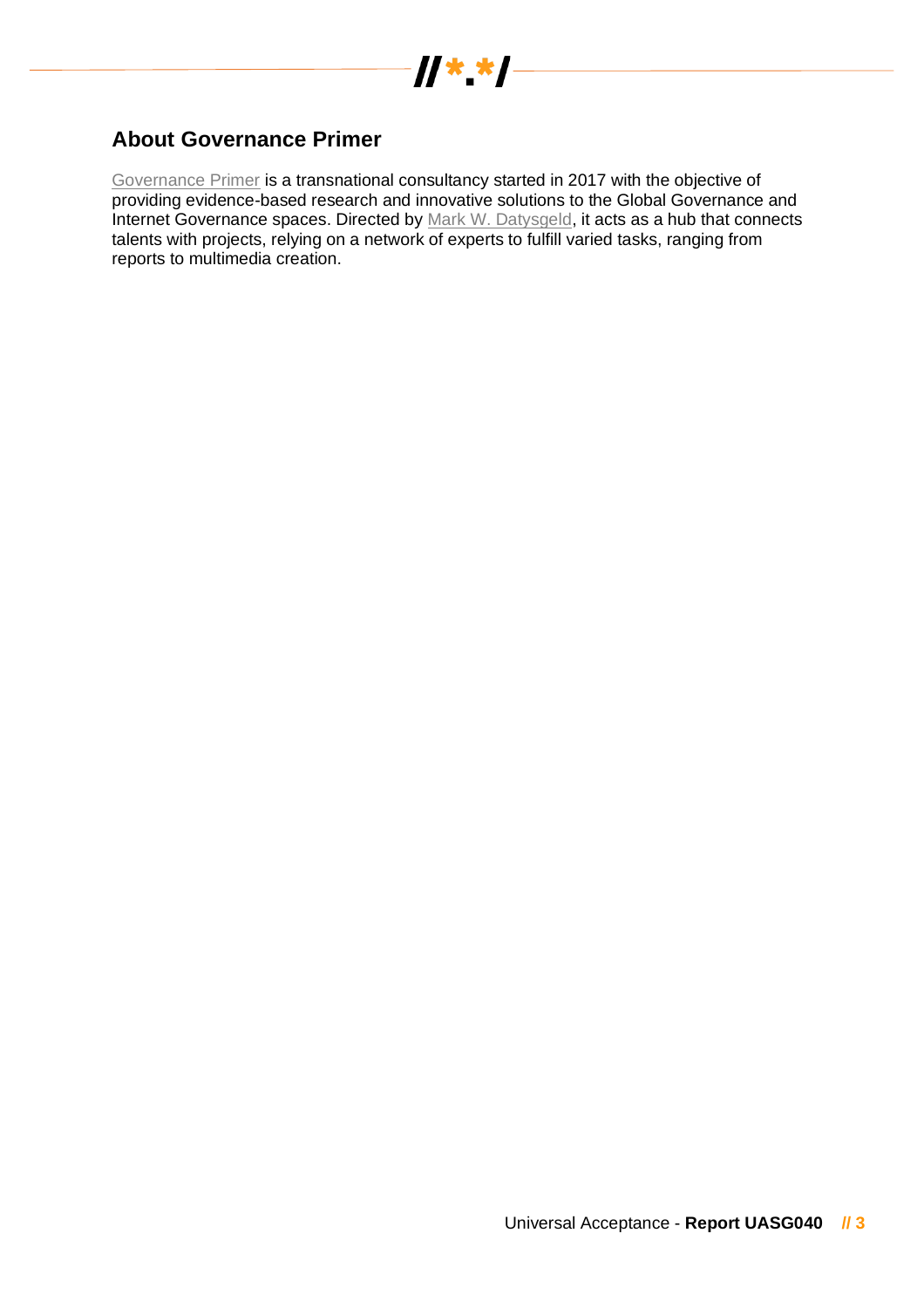

# <span id="page-3-0"></span>**Executive Summary**

All of the information about the groups presented in this research is also available in both CSV and XLS formats for quicker reference, which can be downloaded from these links:

- [CSV](https://uasg.tech/download/uasg-040b-ua-readiness-evaluation-of-standards-and-best-practices-data/)
- [XLS](https://uasg.tech/download/uasg-040a-ua-readiness-evaluation-of-standards-and-best-practices-data/)

This evaluation was conducted by Governance Primer for the Universal Acceptance Steering Group (UASG) Technology Working Group (WG) as an answer to their request for the identification of standards bodies and groups that might be relevant to Universal Acceptance (Part 1). A secondary objective was to document indexes and indicators that could come to include UA-readiness as a datapoint (Part 2). The end goal was to identify opportunities for engagement, collaboration, and the advancement of the UASG's goals.

Our investigation was limited to well-established organizations and groups that have had prior engagement with information and communications technologies (ICTs). In collaboration with the ICANN community and staff, we identified key organizations and studied their work streams, eventually generating a comprehensive list that was converted into index cards (with a few exceptions), labeled with categories and priority levels for ease of use, as well as containing relevant descriptions, recommendations, and contact information.

The work streams that emerged as the most appropriate were subject to a process of gap analysis and a more systematic study was made of them. Finally, different indexes and indicators were studied but the task did not prove as fruitful as the first one. Our general impression is that these processes require a high degree of commitment from the organization that intends to provide the data, as well as the involvement of governments.

The remainder of this executive summary will be dedicated to providing an abridged version of the gap analysis results for quick reference.

**W3C Accessibility Education and Outreach Working Group (EOWG)**: This group has a key role within the W3C in the promotion of accessibility, exerting influence over other initiatives from the organization, and serving as a central point of contact to reach out to them. The UASG should assign a member and a proposal should be made for work to be done to evaluate UA-readiness as an accessibility criterion, and subsequent work can be performed together with the group.

**W3C Internationalization Working Group (i18n):** One of the groups that most closely works with matters related to UA outside of the UASG itself. The lack of communication between both groups may have resulted in missed opportunities. This WG is very active and reviews a wide range of questions related to i18n, providing recommendations and fixes. Closer cooperation could result in gains for both parties.

**WHATWG HTML Living Standard:** As indicated in [UASG025: Global Evaluation of](https://uasg.tech/download/uasg-025-global-evaluation-of-websites-for-acceptance-of-e-mail-addresses-in-2019-en/)  [Websites for Acceptance of E-mail Addresses in 2019,](https://uasg.tech/download/uasg-025-global-evaluation-of-websites-for-acceptance-of-e-mail-addresses-in-2019-en/) the latest iteration of HTML5 only partially supports UA, a situation that has been subject to discussion by multiple interested parties. A Statement of Work (SOW) should be made for a contractor to develop appropriate code and, with the assistance of the UASG as a whole, navigate the community's processes in order to get this change approved.

## **IETF art-dmarc: Domain-based Message Authentication Reporting & Conformance:**

DMARC is an emergent solution to curb email abuse, which leverages the DNS to perform the task optimally. Given this close interaction with the ICANN environment, the promotion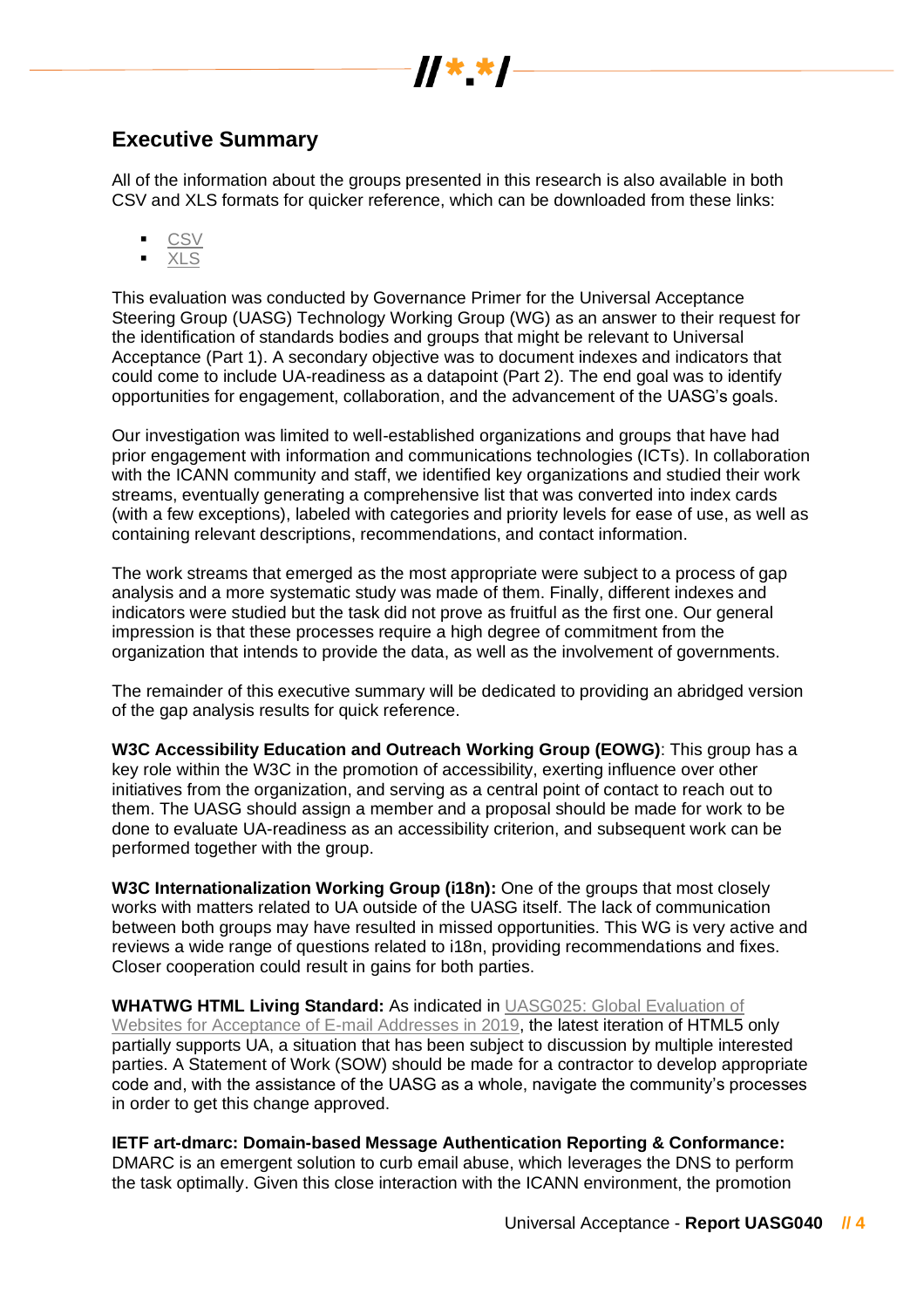

and education of UA-readiness practices best practices could prove important in making sure that installations of the technology are properly tested against the refusal of valid emails. Ideally, a SOW would be carried out to determine under what circumstances DMARC may end up refusing valid emails.

**IETF art-regext: Registration Protocols Extensions:** Has active concern with the "Use of Internationalized Email Addresses in the Extensible Provisioning Protocol (EPP)" draft and pre-existing discussions centered around UA. The UASG should share its working knowledge on the matter of IDNs while consolidating a relationship with the WG that allows for a mutually beneficial advancement of this technology.

**IRTF Hrpc: Human Rights Protocol Considerations Research Group:** The innovative nature of the Hrpc's approach, which centers on the human rights dimension of protocols and standards, makes it a suitable home for UA-related discussions. The group is relatively recent and its focus on matters of access and free communication are a close match to the UASG's goals. Interaction with the group could help the UASG reach out to several other IETF groups, given the Hrpc's transversal nature in terms of recommendations.

**Unicode International Components for Unicode (ICU):** In [UASG018A: UA Compliance of](https://uasg.tech/download/uasg-018a-ua-compliance-of-some-programming-language-libraries-and-frameworks-en/)  [Some Programming Language Libraries and Frameworks](https://uasg.tech/download/uasg-018a-ua-compliance-of-some-programming-language-libraries-and-frameworks-en/) and [UASG033: UA-Readiness of](https://uasg.tech/download/uasg-033-ua-readiness-of-open-source-code-pilot-en/)  [Open Source Code Pilot](https://uasg.tech/download/uasg-033-ua-readiness-of-open-source-code-pilot-en/) we learned that ICU is a very useful software library that offers a great degree of UA-readiness. However, UASG033 shows a low adoption by developers, possibly due to a lack of proper outreach. By leveraging the combined efforts of both groups, better diffusion of this library could be achieved, leading to the UA-readiness of more software across the world.

**ITU-T Joint Coordination Activity on Accessibility and Human Factors (JCA-AHF):** The strong human rights focus that this group brings to the ITU and partner groups, combined with the fact that it is accessible to non-government members, makes it the ideal avenue for engagement within the ITU sphere. Their meetings are ongoing and there is space for the inclusion of UA as a subject. It is the ITU equivalent of the IRTF's Hrpc.

**Python Software Foundation PEPs: [UASG033: UA-Readiness of Open Source Code Pilot](https://uasg.tech/download/uasg-033-ua-readiness-of-open-source-code-pilot-en/)** and the core PyPI repository both show that the *idna* module, which upgrades Python's core implementation of IDNA2003 to IDNA2008, finds very significant adoption among open source developers. A proposal should be made to integrate the module into the core of the language, making it UA-ready at its foundation. This can be achieved by means of Python Enhancement Proposals (PEPs), which should be steered by a qualified contractor via SOW.

**Cybersecurity organizations engagement:** Several anti-malware groups already have ICANN representation, as well as that of UASG partner Verisign. Therefore, setting up proper relationships should not be difficult. It is necessary to understand the approach of these different groups to the domain names that the UASG seeks to validate.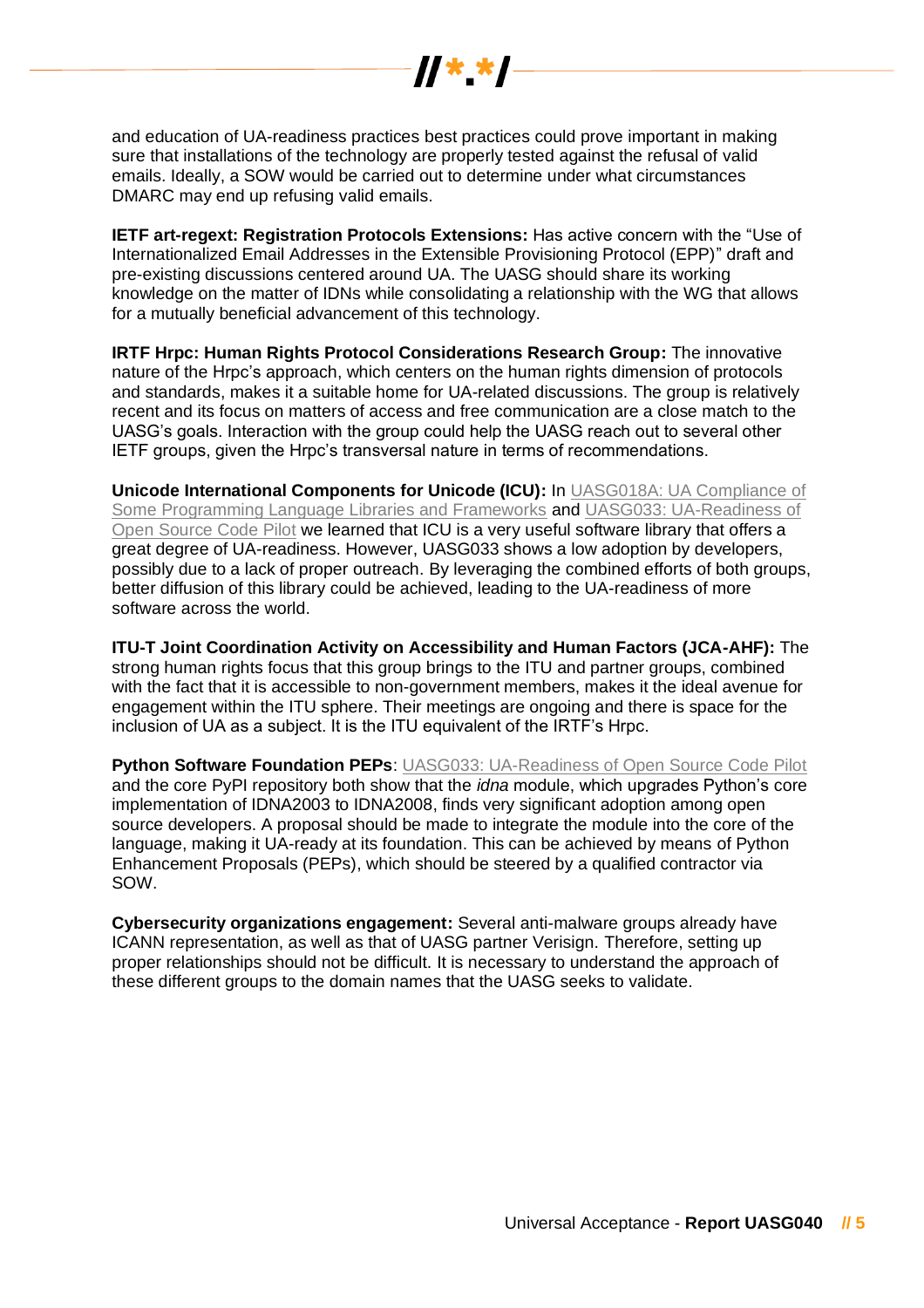

# <span id="page-5-0"></span>**Methodology**

This document was developed for the UASG Technology WG as an answer to their request for the identification of standards bodies and groups that may be relevant to Universal Acceptance (Part 1). A secondary objective was to document indexes and indicators that could come to include UA-readiness as a datapoint (Part 2). The end goal was to identify opportunities for engagement, collaboration, and the advancement of the UASG's goals in general.

The present document captures a moment in time, between late 2021 and early 2022, and it can be revisited in the future or made into a living document according to the community's interest. An initial static version will be published as an official UASG document to fulfill the requirements set by the community.

Given the broad range of potential actors to study, the scope of the investigation was limited to:

- Well-established organizations and groups.
- Actors with prior engagement with ICTs.
- Conferences were deemed out of scope.

Starting from a list compiled by the UASG community, we used both prior knowledge and sought opinions from specialists in order to arrive at a selection of the most relevant organizations to study. We proceeded to look into each one individually, going over their many work streams and charting those with pertinent themes based on previous documentation and discussions carried out by the UASG. "Professional certifications" were at one point also considered, such as those that prove competence in a given programming language, but these were eventually deemed to be difficult to engage with as there was no clear path to influence them.

Our investigation focused on looking into the groups' stated missions, the documents produced by them, and their mailing lists. From the results of this survey, several relevant subjects emerged. However, we also found a significant number of work streams of potential relevance that required much deeper examination in order for that to be ascertained. To look into each one individually would have far exceeded the scope of this project. Based on feedback from the UASG Tech WG, a prioritization effort was carried out resulting in the following color-coded matrix:

| <b>UASG Interest Prioritization Matrix</b> |                            |
|--------------------------------------------|----------------------------|
| Green                                      | <b>High interest</b>       |
| Yellow                                     | Moderate interest          |
| Orange                                     | <b>Tangential interest</b> |

Any work stream categorized as "high interest" (green) has been deemed of immediate interest to the UASG. Those of "moderate interest" (yellow) showed promise upon first examination, but cannot be said to be as relevant. In the case of those of "tangential interest" (orange), some evidence of relevance was found, but not enough to warrant a recommendation. Those that did not make it into any of these groupings were discarded.

Our next step was to create *arbitrary* categories to help the understanding of what a particular work stream does at a glance. These categories were intentionally kept limited in order to provide larger groupings instead of achieving a degree of granularity that would create situations such as that of a category only having one element. The categories are as follows: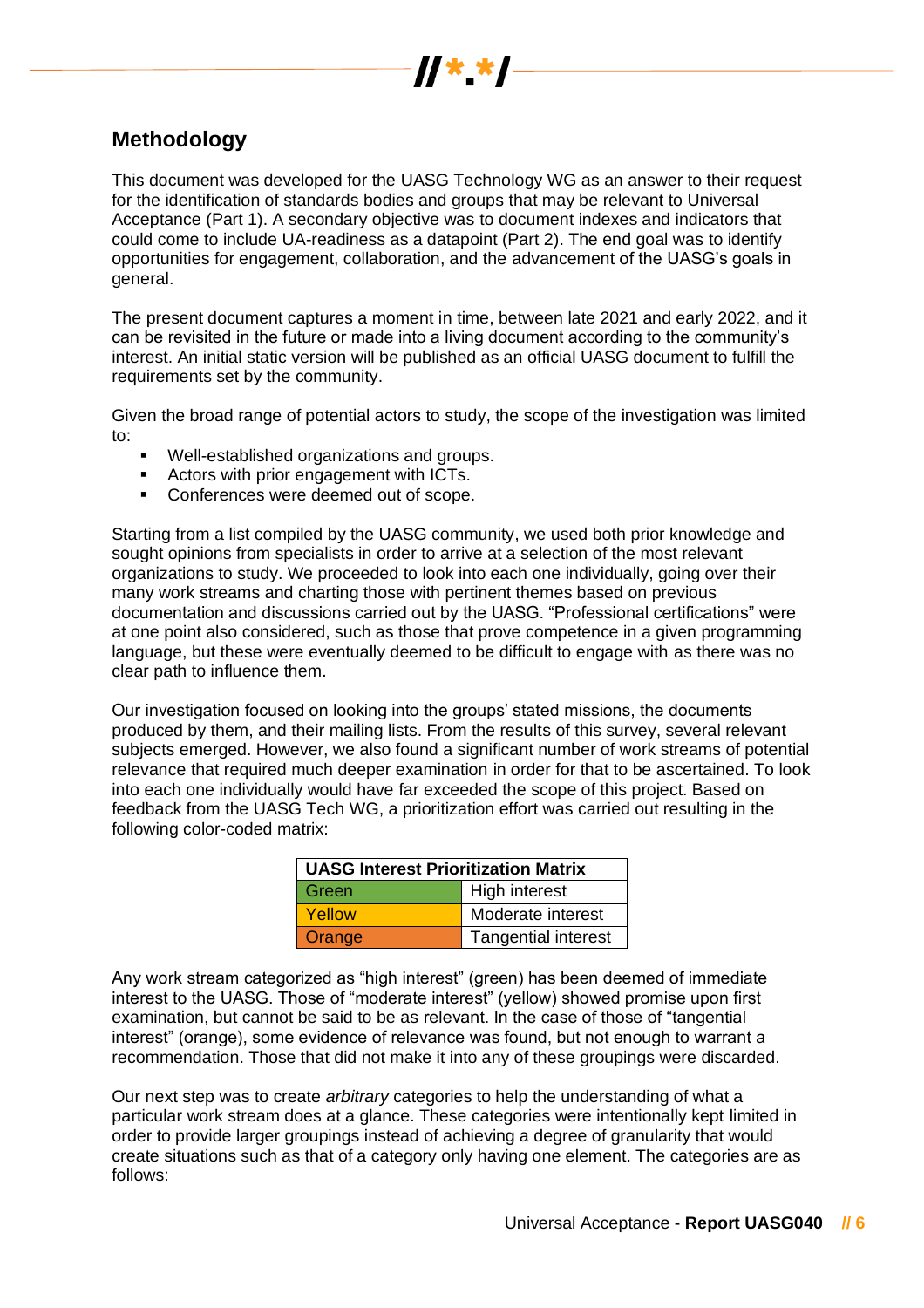

| <b>List of Focus Categories</b> |                                                                                |
|---------------------------------|--------------------------------------------------------------------------------|
| <b>Accessibility</b>            | Primarily concerned with making the Internet accessible to more people,        |
|                                 | often with a focus on persons with disabilities or limitations.                |
| <b>Cybersecurity</b>            | Dealing with digital security of any type, including in relation to other      |
|                                 | categories listed here.                                                        |
| <b>Community</b>                | Aimed primarily at building connections, performing outreach, and engaging     |
|                                 | in relevant discussion.                                                        |
| i18n                            | Pertaining to internationalization and its technical challenges and solutions. |
| <b>Identity</b>                 | Focused on solutions that identify users.                                      |
| <b>Mail</b>                     | Focused directly on email and its components.                                  |
| <b>Web/DNS</b>                  | Broad category uniting web-related groups and those that deal with the DNS.    |

Most results were organized in an "index card" format in order to make their consultation easier and to aggregate information in a single place. There are some exceptions to this, including for cases in which the format did not facilitate the comprehension of the information provided. Those entries are presented in text form.

The index cards are composed of:

- Abbreviated group name and full group name (e.g., art-jmap: JSON Mail Access Protocol).
- Group website.
- Focus category.
- **UASG interest rating.**
- A box containing two elements:
	- o Quick description of the group's objectives.
	- o Quick recommendation of possible UASG actions.
- An extended description generally copied or adapted from the group's website.
- A contacts session, which may include:
	- o A key document that represents the group.
	- o Additional external websites.
	- o Direct link to meeting minutes.
	- o Information archives.
	- o Participation and contribution opportunities, such as mailing lists and repositories.
	- o Points of contact, either as names or as links to profile pages (avoiding privacy concerns).
	- o Dynamic interaction channels.

The work streams that emerged as the most appropriate were subject to a process of gap analysis. In this stage of the research, members from the selected groups were contacted, previous presentations at conferences were watched, and a greater volume of documents was read. We systematized these results in the "Gap Analysis: Top Identified Opportunities" section, which should be considered the main outcome of this document.

Finally, we were tasked with researching different indexes and indicators, and evaluating them for the possibility of having Universal Acceptance included as a new datapoint. While an interesting concept, the task did not prove too fruitful, at least in relation to the several opportunities that emerged in Part 1 of the study. Our general impression is that these processes require a high degree of commitment from the organization that intends to provide the data, and often depend on the involvement of governments. An agreement and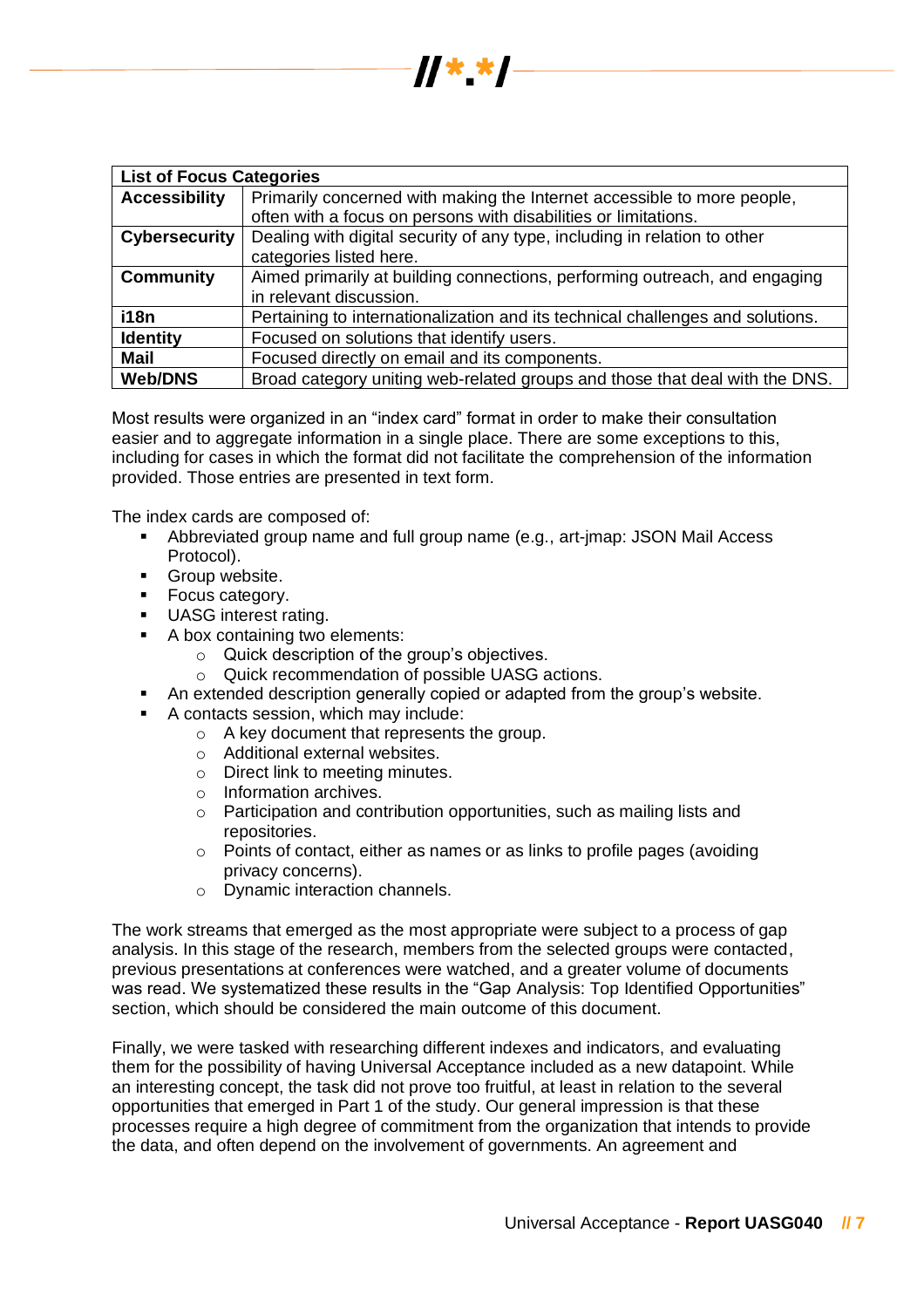

subsequent project with the ICANN organization itself would likely be required for such projects to be carried out.

Finally, due to their repetition in this document, two non-standard abbreviations are used extensively:

- **GH**: GitHub
- **ML**: Mailing list

# <span id="page-7-0"></span>**Gap Analysis: Top Identified Opportunities**

## <span id="page-7-1"></span>**W3C**

## Accessibility Education and Outreach Working Group (EOWG)

**Context**: The EOWG is very active and their actions are well-documented. Given their wide range of involvement in education, surveying, curricula, and similar initiatives, this group has a key role within the W3C in the promotion of accessibility, exerting influence over other initiatives from the organization, and serving as a central point of contact to reach out to them. By collaborating with their work, the UASG can tap into the several other workstreams that deal with accessibility, such as the Silver Community Group and the WAI Interest Group, and steer UA towards becoming part of the concerns of such guidelines.

**Action**: The UASG should assign a member who can join by recommendation of the W3C Advisory Committee Representative for ICANN, or as an invited expert in case that path is not viable. Once within the group, a proposal should be made for work to be done on evaluating UA-readiness as an accessibility criterion, and subsequent work can be performed together with the group.

## Internationalization Working Group (i18n)

**Context**: As one of the groups that works with matters related to UA the most, outside of the UASG itself, the lack of communication between both groups may have resulted in missed opportunities. This WG is very active and reviews a variety of questions related to i18n, providing recommendations and fixes. Closer cooperation could lead to gains for both parties. In addition, some of the project's leaders are already involved in the UASG community.

**Action**: See "Accessibility Education and Outreach Working Group (EOWG)" as the directives are the same.

#### <span id="page-7-2"></span>**WHATWG**

## HTML Living Standard

#### **[Calls for a SOW]**

**Context**: As indicated in a previous study carried out by the UASG, "UASG 025: Global Evaluation of Websites for Acceptance of Email Addresses in 2019", the latest iteration of HTML5 only partially supports UA, and this is a conscious decision made by the developers. Given the WHATWG's de facto role as the decider of these matters under their current agreement with the W3C, this WG is the most relevant vector of promotion for the incorporation of UA as part of upcoming revisions of the HTML standard.

**Action**: The WG is open for pull requests to be made directly to their repository, provided that it is correctly formatted and appropriate tests are performed. At a glance, this might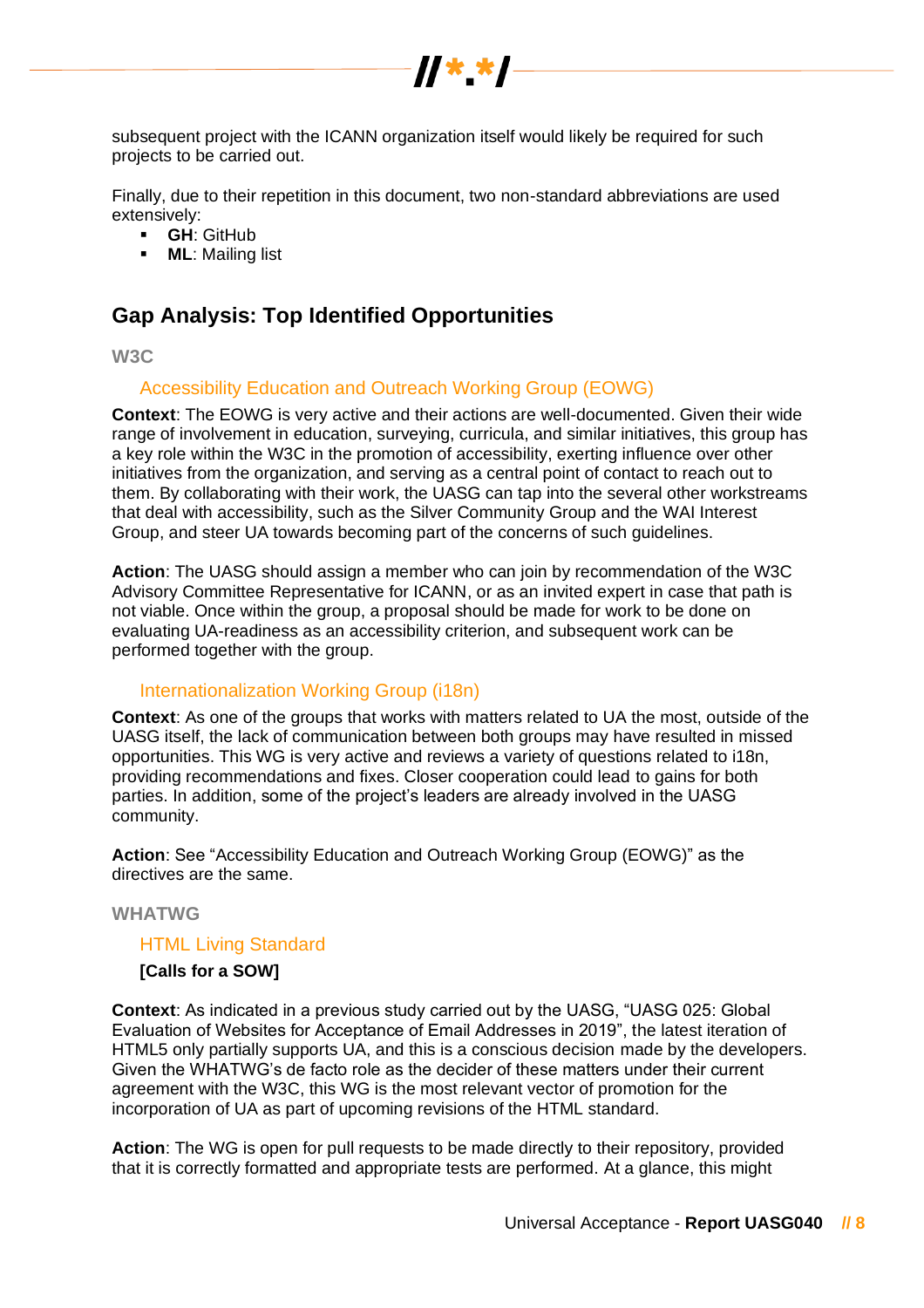

seem like a straightforward matter but there is a pending necessity of getting the different stakeholders on the same page.

Previous debates around this topic involving UASG, WHATWG, and W3C members have been inconclusive. The overall position appears to be favorable, so the next step would be to share the proposal and to achieve consensus between actors. This will help build community and vendor interest to make this vital change and achieve UA success. Relevant discussion on the subject can be found at: [https://github.com/whatwg/html/issues/4562.](https://github.com/whatwg/html/issues/4562)

<span id="page-8-0"></span>**IETF**

## art-dmarc: Domain-based Message Authentication Reporting & Conformance

## **[Calls for a SOW]**

**Context**: DMARC is an emergent solution to curb email abuse, which leverages the DNS to perform the task optimally. Given this close interaction with the ICANN environment, the promotion and education of UA-readiness best practices could prove important in making sure that installations of the technology are properly tested against the refusal of valid emails.

**Action**: Ideally, a SOW would be carried out to determine under what circumstances DMARC may end up refusing certain emails. For example, this can be triggered by the improper setting of policy flags to "quarantine" or "reject." With these results, the group and one if its champions, the Global Cyber Alliance (GCA), could be approached in order to promote a UA-friendly method of educating technicians setting up DMARC systems.

## art-regext: Registration Protocols Extensions

**Context**: Given the group's active concern with the "Use of Internationalized Email Addresses in the Extensible Provisioning Protocol (EPP)" draft and pre-existing discussions centered around UA, the friction of joining this WG's efforts would be relatively low. In addition, some of the project's members are already involved in the UASG community.

**Action**: The UASG should share its working knowledge on the matter of Internationalized Domain Names (IDNs) while consolidating a relationship with the WG that allows for a mutually beneficial advancement of this technology. This task could be performed by a wellinformed community member or by a technical manager for UA matters.

#### <span id="page-8-1"></span>**IRTF**

## Hrpc: Human Rights Protocol Considerations Research Group

**Context**: The innovative nature of the Hrpc's approach, which centers on the human rights dimension of protocols and standards, makes it a suitable place for UA-related discussions. The group is relatively recent and its focus on matters of access and free communication are a close match to the UASG's goals. Members of the UASG have even published a paper titled ["Enabling Human Rights with Universal Acceptance: The Path to Implementation of](https://sol.sbc.org.br/index.php/wpietf/article/view/15781)  [Internationalized Domain Names \(IDN\) and Email Addresses Internationalization \(EAI\)"](https://sol.sbc.org.br/index.php/wpietf/article/view/15781) on the WPIETF, detailing the linkage between the group and UA.

**Action**: With the stage already partially set by the publication mentioned above, interaction with the group could help the UASG reach several other IETF groups given the Hrpc's transversal nature in terms of recommendations. The co-publication of studies and RFCs should be evaluated to further strengthen the connected mission between the groups.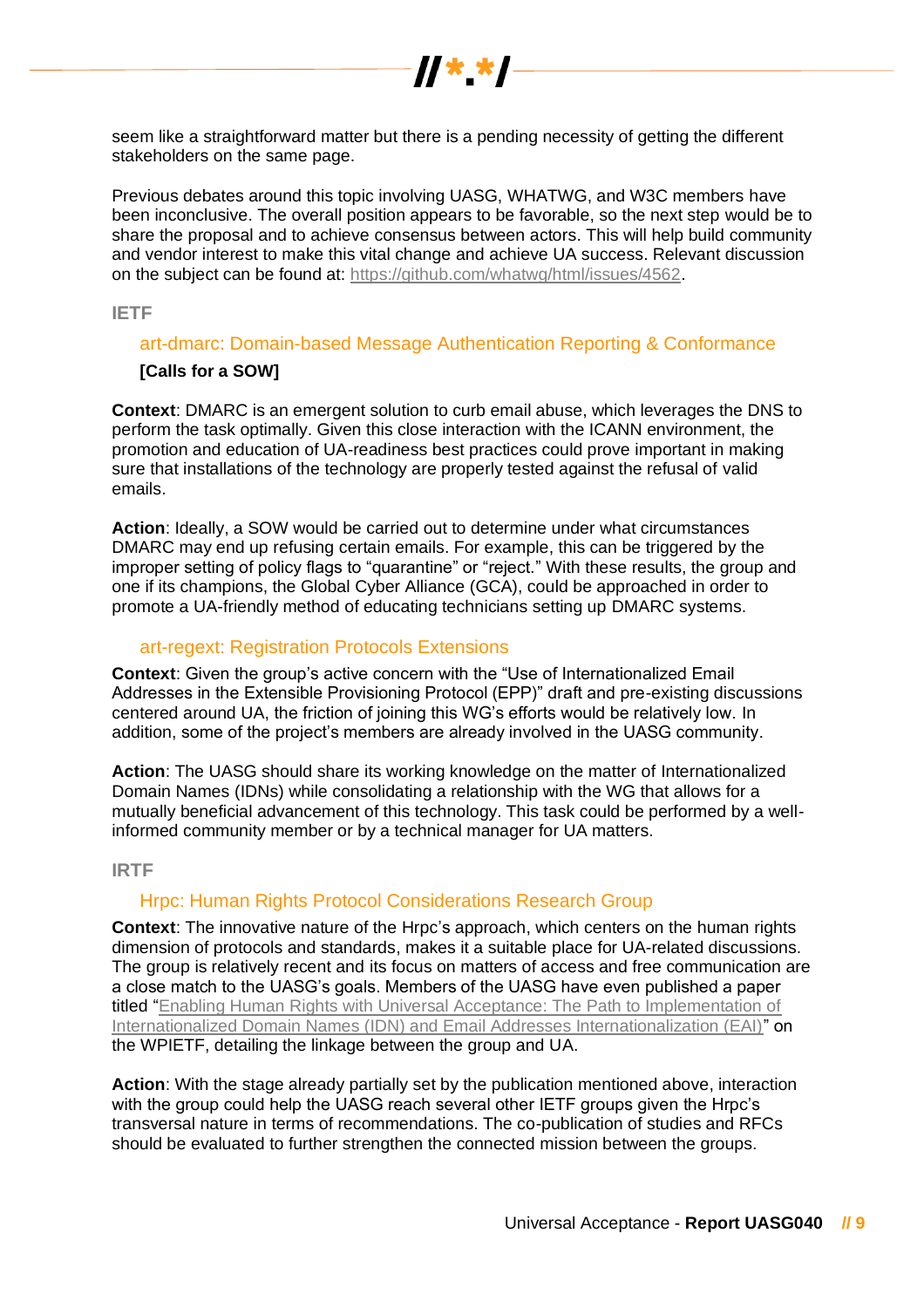

<span id="page-9-0"></span>**Unicode**

## International Components for Unicode (ICU)

**Context**: As indicated in a previous studies carried out by the UASG, namely, [UASG018A:](https://uasg.tech/download/uasg-018a-ua-compliance-of-some-programming-language-libraries-and-frameworks-en/)  [UA Compliance of Some Programming Language Libraries and Frameworks](https://uasg.tech/download/uasg-018a-ua-compliance-of-some-programming-language-libraries-and-frameworks-en/) and [UASG033:](https://uasg.tech/download/uasg-033-ua-readiness-of-open-source-code-pilot-en/)  [UA-Readiness of Open Source Code Pilot,](https://uasg.tech/download/uasg-033-ua-readiness-of-open-source-code-pilot-en/) it was found that ICU is a very useful software library that offers a great degree of UA-readiness. However, UASG033 shows a low adoption by developers, possibly due to a lack of proper outreach.

**Action**: By leveraging the combined efforts of both groups, better diffusion of this library could be achieved leading to the UA-readiness of more software across the world. By leveraging the UASG and ICANN's resources, a greater push for the usage of this library could be made, especially with Unicode's backing. A plan should be developed in partnership between the UASG Technology and Communications WGs.

## <span id="page-9-1"></span>**ITU-T**

## Joint Coordination Activity on Accessibility and Human Factors (JCA-AHF)

**Context**: The strong human rights focus that this group brings to the ITU and partner groups, combined with the fact that it is accessible to non-government members, makes it the ideal avenue for engagement within the ITU sphere. Their meetings are ongoing and there is space for the inclusion of UA as a subject.

**Action**: See Hrpc: Human Rights Protocol Considerations Research Group as the directives are roughly the same.

## <span id="page-9-2"></span>**Python**

## **[Calls for a SOW]**

The roadmap for this opportunity is extensively discussed in the section Python Language [Standard.](#page-2-0)

#### <span id="page-9-3"></span>**Cybersecurity Organizations**

**Context**: Includes the Anti-Phishing Working Group (APWG), Center for Internet Security (CIS): Critical Security Controls Community, FIRST: DNS Abuse SIG, and Messaging Malware Mobile Anti-Abuse Working Group (M3AAWG). These groups already have ICANN representation, as well as UASG partner Verisign. Therefore, setting up proper relationships should not be difficult.

**Action**: It is necessary to understand the approach of these different groups to the domain names that the UASG seeks to validate. Once an assessment is made, different actions can be assumed based on the responses received. At minimum, the proper framing that the usage of these emails and domain names does not necessarily entail any abuse should be made a priority.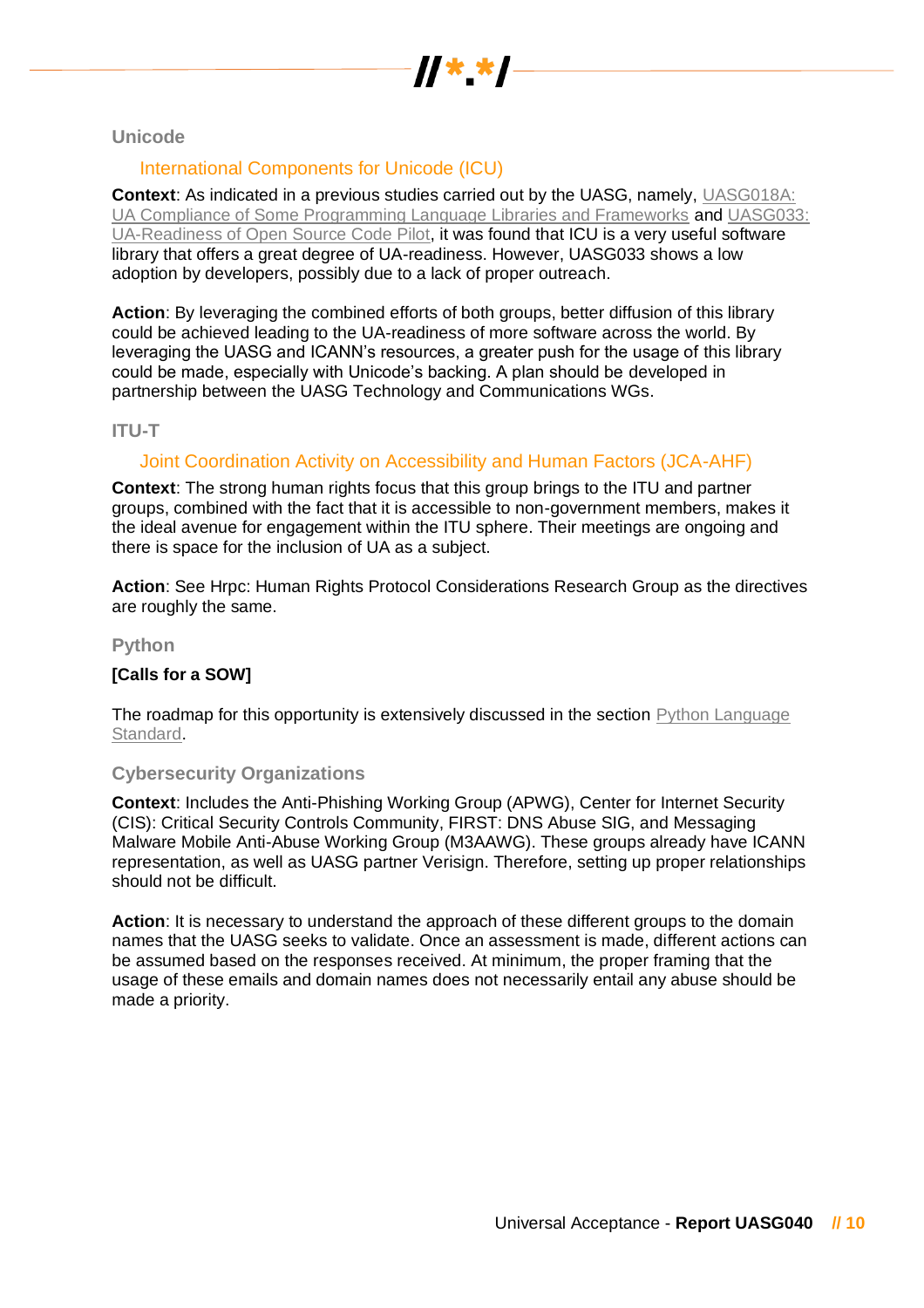

# <span id="page-10-0"></span>**Part 1: Institutions, Organizations, and their Relevant Subgroups**

## <span id="page-10-1"></span>**World Wide Web Consortium (W3C)**

**Background**: Dating from 1994, the W3C has a focus on the standardization of several aspects of the web, as well as some of the applications that rely upon it. For a significant amount of time, there was confusion as to whether the core maintainer of the HTML standard should be the W3C or the Web Hypertext Application Technology Working Group (WHATWG). This issue was resolved with a [Memorandum of Understanding](https://www.w3.org/2019/04/WHATWG-W3C-MOU.html) between the organizations, which defined that work on the HTML and DOM standards should be carried out within the WHATWG with the W3C participating in the process, as well as acting as a facilitator and reviewer of the specifications.

**Technical notes**: The W3C maintains an impressive number of work streams that are divided into different categories that differ in their scope and participation criteria. In summary, the WGs require vetoing by existing members or participating organizations. A more descriptive breakdown follows:

- **Community/Business Groups:** Open; revolving mostly around socialization and sharing of ideas.
- **Interest Groups**: Open; centered on the exploration of specific themes, does not produce deliverables.
- **Working Groups**: Closed; focused on the exploration of specific themes and produces deliverables, sometimes continuously over years.

Another important concept is that of the ["Invited Expert"](https://www.w3.org/participate/invited-experts/), which is a person unaffiliated with a partner organization but who, nevertheless, can demonstrably contribute to a WG's efforts. This requires the aforementioned vetoing of a party already involved in the work.

#### **Select Engagement Opportunities**

| <b>Accessibility Education and Outreach Working Group (EOWG)</b>                                                                                            | <b>Focus</b>  |
|-------------------------------------------------------------------------------------------------------------------------------------------------------------|---------------|
| https://www.w3.org/WAI/about/groups/eowg/                                                                                                                   | Accessibility |
| <b>UASG interest: High</b>                                                                                                                                  |               |
| Wide range of actions on education, surveying, curricula, and similar initiatives. UASG<br>partnership can be established around combined outreach efforts. |               |
| <b>Description</b>                                                                                                                                          |               |
| The mission of the Education and Outreach Working Group (EOWG) is to develop                                                                                |               |
| strategies and resources to promote awareness, understanding, and implementation of                                                                         |               |
| web accessibility; and to support the work of other Web Accessibility Initiative (WAI)                                                                      |               |
| Working Groups. EOWG is chartered to work collaboratively with other WAI Working                                                                            |               |
| Groups to support public awareness, understanding, and successful implementation of                                                                         |               |
| WAI guidelines, specifications, notes, and other resources.                                                                                                 |               |
| <b>Contact</b>                                                                                                                                              |               |
| <b>Meeting minutes:</b> https://www.w3.org/WAI/EO/wiki/EOWG_Meetings                                                                                        |               |
| <b>Participation for Invited Experts (ML):</b>                                                                                                              |               |
| https://www.w3.org/WAI/about/groups/eowg/participate/                                                                                                       |               |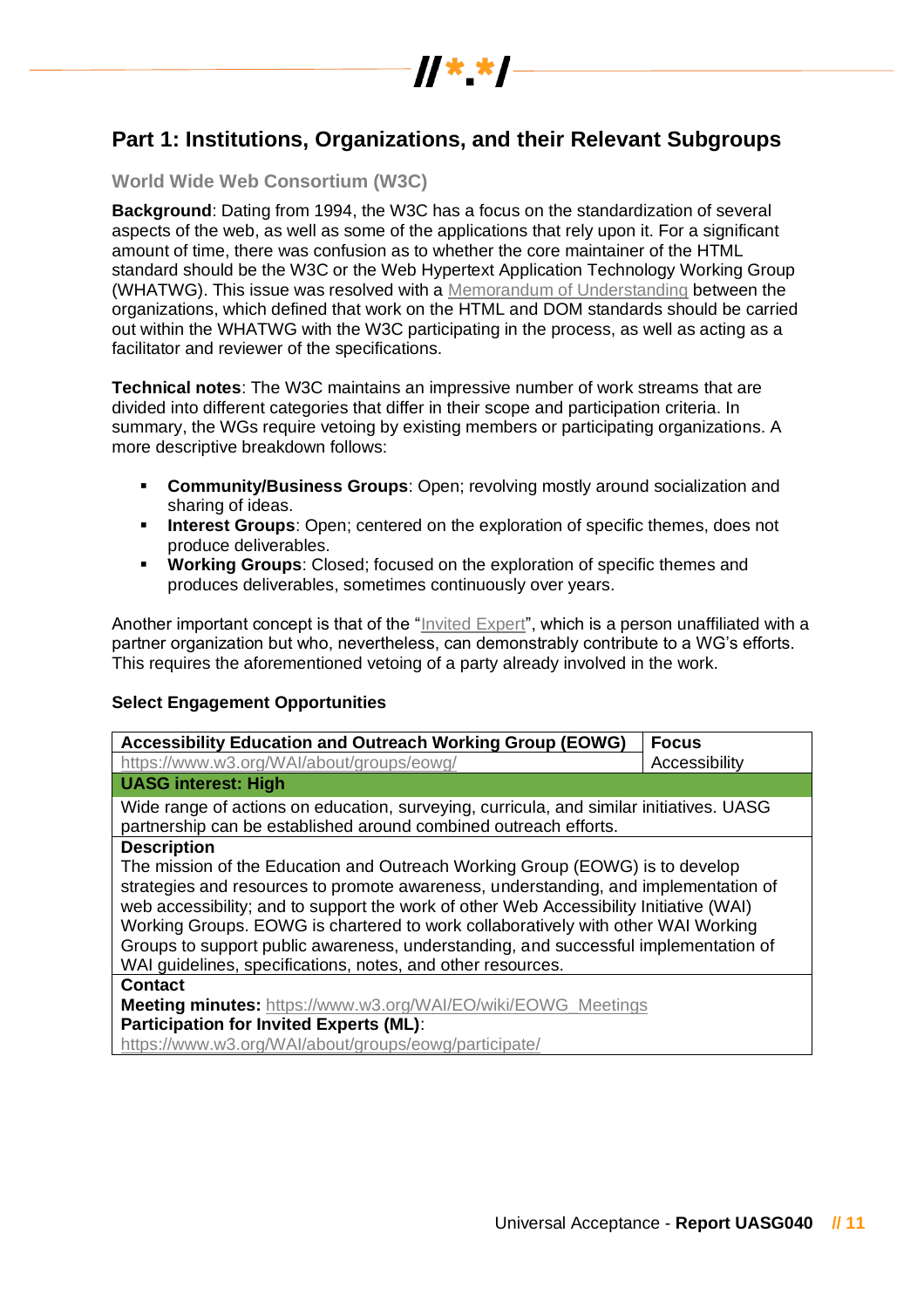

| <b>Accessibility Guidelines Working Group (AGWG)</b>                                                                                                                                                                                                                                                                                                                                                                                                                               | <b>Focus</b>  |
|------------------------------------------------------------------------------------------------------------------------------------------------------------------------------------------------------------------------------------------------------------------------------------------------------------------------------------------------------------------------------------------------------------------------------------------------------------------------------------|---------------|
| https://www.w3.org/WAI/GL/                                                                                                                                                                                                                                                                                                                                                                                                                                                         | Accessibility |
| <b>UASG interest: High</b>                                                                                                                                                                                                                                                                                                                                                                                                                                                         |               |
| Work performed by Task Forces. Most relevant to UA: Silver Task Force, which feeds into<br>the Silver Community Group, to "address current technological and cultural web<br>accessibility requirements and provide a base for continued evolution of the guidelines."                                                                                                                                                                                                             |               |
| UASG partnership can be established around combined outreach efforts.                                                                                                                                                                                                                                                                                                                                                                                                              |               |
| <b>Description</b>                                                                                                                                                                                                                                                                                                                                                                                                                                                                 |               |
| The mission of the Accessibility Guidelines Working Group is to develop specifications to<br>support making implementations of web technologies accessible for people with<br>disabilities, and to develop and maintain implementation support materials.                                                                                                                                                                                                                          |               |
| Task Forces:                                                                                                                                                                                                                                                                                                                                                                                                                                                                       |               |
| Accessibility Conformance Testing (ACT) Task Force<br>Cognitive and Learning Disabilities Accessibility Task Force<br>$\bullet$<br>Low Vision Accessibility Task Force<br>$\bullet$<br>Mobile Accessibility Task Force<br>$\bullet$<br><b>Silver Task Force</b>                                                                                                                                                                                                                    |               |
| <b>Contact</b>                                                                                                                                                                                                                                                                                                                                                                                                                                                                     |               |
| Meeting minutes: https://www.w3.org/WAI/GL/minutes-history<br>Contribution (form and ML): https://www.w3.org/WAI/standards-<br>guidelines/wcag/commenting/<br>Participation for Invited Experts (ML): https://www.w3.org/WAI/GL/participation                                                                                                                                                                                                                                      |               |
|                                                                                                                                                                                                                                                                                                                                                                                                                                                                                    |               |
| <b>Accessible Platform Architectures Working Group (APAWG)</b>                                                                                                                                                                                                                                                                                                                                                                                                                     | <b>Focus</b>  |
|                                                                                                                                                                                                                                                                                                                                                                                                                                                                                    |               |
| https://www.w3.org/WAI/APA/                                                                                                                                                                                                                                                                                                                                                                                                                                                        | Accessibility |
| <b>UASG interest: Moderate</b><br>Work performed by Task Forces. Most relevant to UA: Research Questions Accessibility<br>Task Force (RQTF), which "works to identify accessibility knowledge gaps and barriers in<br>emerging and future web technologies, and to identify research findings, researchers, and<br>research opportunities to inform and fill those gaps where possible."                                                                                           |               |
| UASG partnership can be established around combined outreach efforts.                                                                                                                                                                                                                                                                                                                                                                                                              |               |
| <b>Description</b>                                                                                                                                                                                                                                                                                                                                                                                                                                                                 |               |
| The mission of the Accessible Platform Architectures Working Group (APA WG, formerly<br>part of the Protocols and Formats Working Group) is to ensure W3C specifications provide<br>support for accessibility to people with disabilities. The group advances this mission<br>through review of W3C specifications, development of technical support materials,<br>collaboration with other Working Groups, and coordination of harmonized accessibility<br>strategies within W3C. |               |
|                                                                                                                                                                                                                                                                                                                                                                                                                                                                                    |               |
| <b>Task Forces:</b><br>Cognitive and Learning Disabilities Accessibility Task Force<br>$\bullet$<br><b>Personalization Task Force</b><br>$\bullet$<br><b>Research Questions Task Force</b><br>$\bullet$<br>Spoken Pronunciation Task Force<br>٠<br><b>CSS Accessibility Task Force</b><br>$\bullet$<br>Web Payments Accessibility Sub-Group<br>$\bullet$<br><b>HTML Accessibility Task Force</b><br>Specification Accessibility Task Force<br><b>Contact</b>                       |               |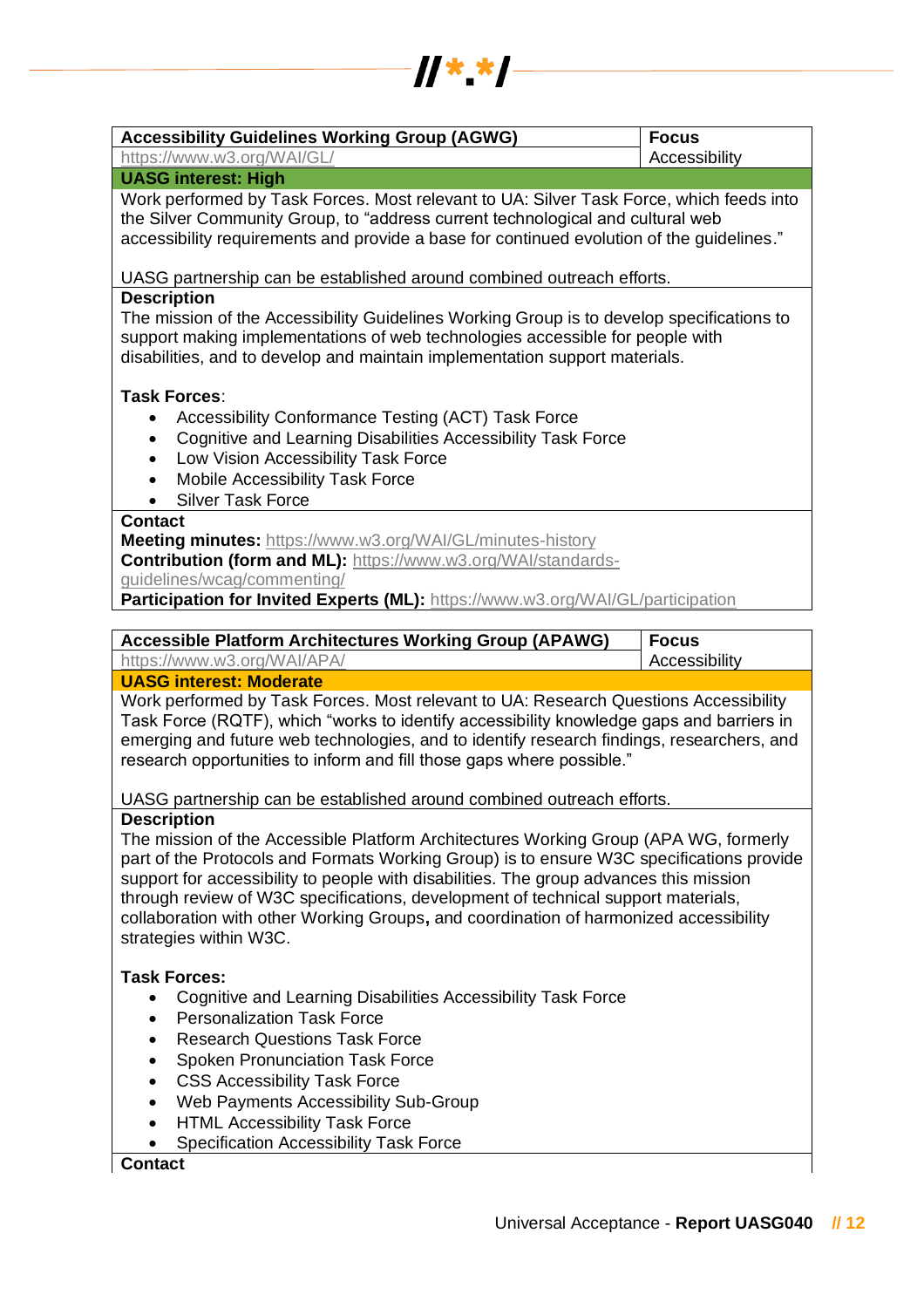

**Participation for Invited Experts (ML):** <https://www.w3.org/WAI/APA/participation> **Contribution (ML)**:<https://www.w3.org/WAI/APA/contribute>

| <b>ARIA and Assistive Technologies Community Group (ARIA-AT)</b>                                                                                                                                                                                                                                                          | <b>Focus</b>  |
|---------------------------------------------------------------------------------------------------------------------------------------------------------------------------------------------------------------------------------------------------------------------------------------------------------------------------|---------------|
| https://www.w3.org/community/aria-at/                                                                                                                                                                                                                                                                                     | Accessibility |
| <b>UASG interest: Tangential</b>                                                                                                                                                                                                                                                                                          |               |
| Dedicated to screen readers/voice output testing and advocacy. UASG partnership can be                                                                                                                                                                                                                                    |               |
| established around testing efforts.                                                                                                                                                                                                                                                                                       |               |
| <b>Description</b>                                                                                                                                                                                                                                                                                                        |               |
| This community group is dedicated to:<br>Helping assistive technology developers converge on a set of clear norms for<br>baseline support of WAI-ARIA.<br>Helping web developers understand the current state of support for WAI-ARIA by<br>٠<br>assistive technologies. WAI-ARIA is as important to assistive technology |               |
| presentation as CSS is to visual presentation.<br><b>Contact</b>                                                                                                                                                                                                                                                          |               |
| Participation (ML): https://www.w3.org/accounts/login?redirect_url=/community/aria-                                                                                                                                                                                                                                       |               |
| at/join                                                                                                                                                                                                                                                                                                                   |               |
| <b>Contribution (GH): https://github.com/w3c/aria-at</b>                                                                                                                                                                                                                                                                  |               |
| <b>Chinese Web Interest Group</b>                                                                                                                                                                                                                                                                                         | <b>Focus</b>  |
| https://www.w3.org/2018/chinese-web-ig/                                                                                                                                                                                                                                                                                   | Community     |
| <b>UASG interest: Tangential</b>                                                                                                                                                                                                                                                                                          |               |
| Aimed at integrating and representing Chinese web users. Not very active, but contacts                                                                                                                                                                                                                                    |               |
| could still be valuable to the UASG.                                                                                                                                                                                                                                                                                      |               |
| <b>Description</b>                                                                                                                                                                                                                                                                                                        |               |
| The Chinese Web Interest Group provides a forum for W3C members to enhance the                                                                                                                                                                                                                                            |               |
| participation in web standards work from the Chinese web community. The group will                                                                                                                                                                                                                                        |               |
| focus primarily on identifying unique requirements from China, on helping the Chinese                                                                                                                                                                                                                                     |               |
| members to get familiar with the process of W3C standards activities, on discussion of                                                                                                                                                                                                                                    |               |
| technical ideas with the potential to be proposed to W3C, on standards testing and                                                                                                                                                                                                                                        |               |
| implementation, as well as corresponding standardization opportunities for W3C while                                                                                                                                                                                                                                      |               |
| assisting the participation and contribution from the Chinese web community.                                                                                                                                                                                                                                              |               |
| <b>Contact</b>                                                                                                                                                                                                                                                                                                            |               |
| Participation for Invited Experts (ML): https://www.w3.org/groups/ig/chinese-<br>web/instructions                                                                                                                                                                                                                         |               |
|                                                                                                                                                                                                                                                                                                                           |               |
| <b>Credentials Community Group (CCG)</b>                                                                                                                                                                                                                                                                                  | <b>Focus</b>  |
| https://www.w3.org/community/credentials/                                                                                                                                                                                                                                                                                 | Identity      |
| <b>UASG interest: Moderate</b>                                                                                                                                                                                                                                                                                            |               |
| Very active group on diverse tasks related to credentials standards. UASG partnership is                                                                                                                                                                                                                                  |               |
| desirable as email addresses are part of the credential environment.                                                                                                                                                                                                                                                      |               |
| <b>Description</b>                                                                                                                                                                                                                                                                                                        |               |
| The mission of the W3C Credentials Community Group is to explore the creation, storage,                                                                                                                                                                                                                                   |               |
| presentation, verification, and user control of credentials. We focus on a verifiable                                                                                                                                                                                                                                     |               |
| credential (a set of claims) created by an issuer about a subject - a person, group, or                                                                                                                                                                                                                                   |               |
| thing – and seek solutions inclusive of approaches such as: self-sovereign identity;                                                                                                                                                                                                                                      |               |
| presentation of proofs by the bearer; data minimization; and centralized, federated, and                                                                                                                                                                                                                                  |               |
| decentralized registry and identity systems. Our tasks include drafting and incubating                                                                                                                                                                                                                                    |               |
| Internet specifications for further standardization and prototyping and testing reference                                                                                                                                                                                                                                 |               |
| implementations.<br><b>Contact</b>                                                                                                                                                                                                                                                                                        |               |
| <b>External website: https://w3c-ccg.github.io/</b>                                                                                                                                                                                                                                                                       |               |
|                                                                                                                                                                                                                                                                                                                           |               |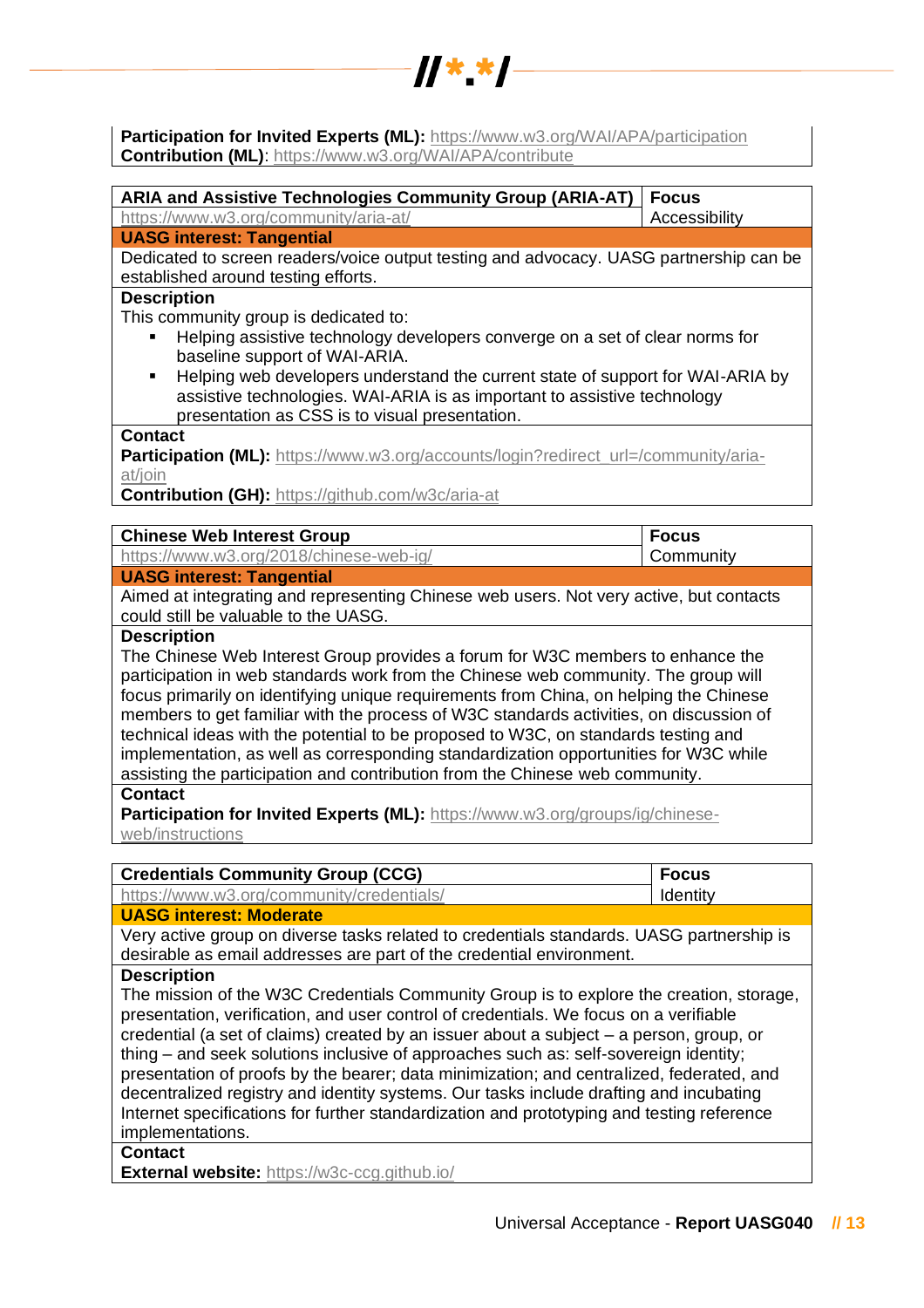

**Meeting minutes**:<https://w3c-ccg.github.io/meetings/>

**Participation (ML)**:

[https://www.w3.org/accounts/login?redirect\\_url=/community/credentials/join](https://www.w3.org/accounts/login?redirect_url=/community/credentials/join)

**Point of contact (IRC)**: irc://irc.w3.org:6665/#ccg

| https://www.w3.org/2019/did-wg/<br>Identity |  |
|---------------------------------------------|--|

## **UASG interest: Moderate**

DIDs are a new type of identifier that enable verifiable and decentralized digital identities. UASG partnership can be established within the context of it supporting all domain names and email addresses.

## **Description**

The mission of the Decentralized Identifier Working Group is to standardize the DID URI scheme, the data model and syntax of DID Documents, which contain information related to DIDs that enable the aforementioned initial use cases, and the requirements for DID Method specifications.

### **Contact**

**Key document:** <https://w3c.github.io/did-core/>

**Meeting minutes**:<https://www.w3.org/2019/did-wg/Meetings/Minutes/>

**Participation for Invited Experts (ML):** <https://www.w3.org/groups/wg/did/instructions>

| <b>HTML Working Group</b>           | <b>Focus</b> |
|-------------------------------------|--------------|
| https://www.w3.org/groups/wg/htmlwg | Web/DNS      |
|                                     |              |

## **UASG interest: Moderate**

The drafting of HTML specs is performed by an external entity, the WHATWG. Nevertheless, the W3C's HTML Working Group could still be an avenue for the UASG to push for native HTML validation of all domain names.

UASG partnership can be established around combined outreach efforts.

#### **Description**

The mission of the HTML Working Group is to give input to and bring the WHATWG HTML and DOM Review Drafts to W3C Recommendations.

## **Contact**

## **Participation for Invited Experts (ML):**

<https://www.w3.org/groups/wg/htmlwg/instructions>

| Internationalization Working Group (i18n)                                                  | <b>Focus</b> |
|--------------------------------------------------------------------------------------------|--------------|
| https://www.w3.org/nternational/core/Overview                                              | i18n         |
| <b>UASG interest: High</b>                                                                 |              |
| The most active W3C group dealing with internationalization issues. UASG partnership       |              |
| can be established to share best practices or potentially perform joint actions.           |              |
| <b>Description</b>                                                                         |              |
| The mission of the Internationalization Working Group is to enable universal access to the |              |
| World Wide Web by proposing and coordinating the adoption by the W3C of techniques,        |              |
| conventions, technologies, and designs that enable and enhance the use of W3C              |              |
| technology and the web worldwide, with and between various different languages, scripts,   |              |
| regions, and cultures.                                                                     |              |
| Contact                                                                                    |              |
| <b>Social media:</b> https://twitter.com/webi18n                                           |              |
| <b>Projects index:</b> https://w3c.github.io/i18n-activity/projects/                       |              |
| Participation for Invited Experts (ML): https://www.w3.org/groups/wg/i18n-                 |              |
| core/instructions                                                                          |              |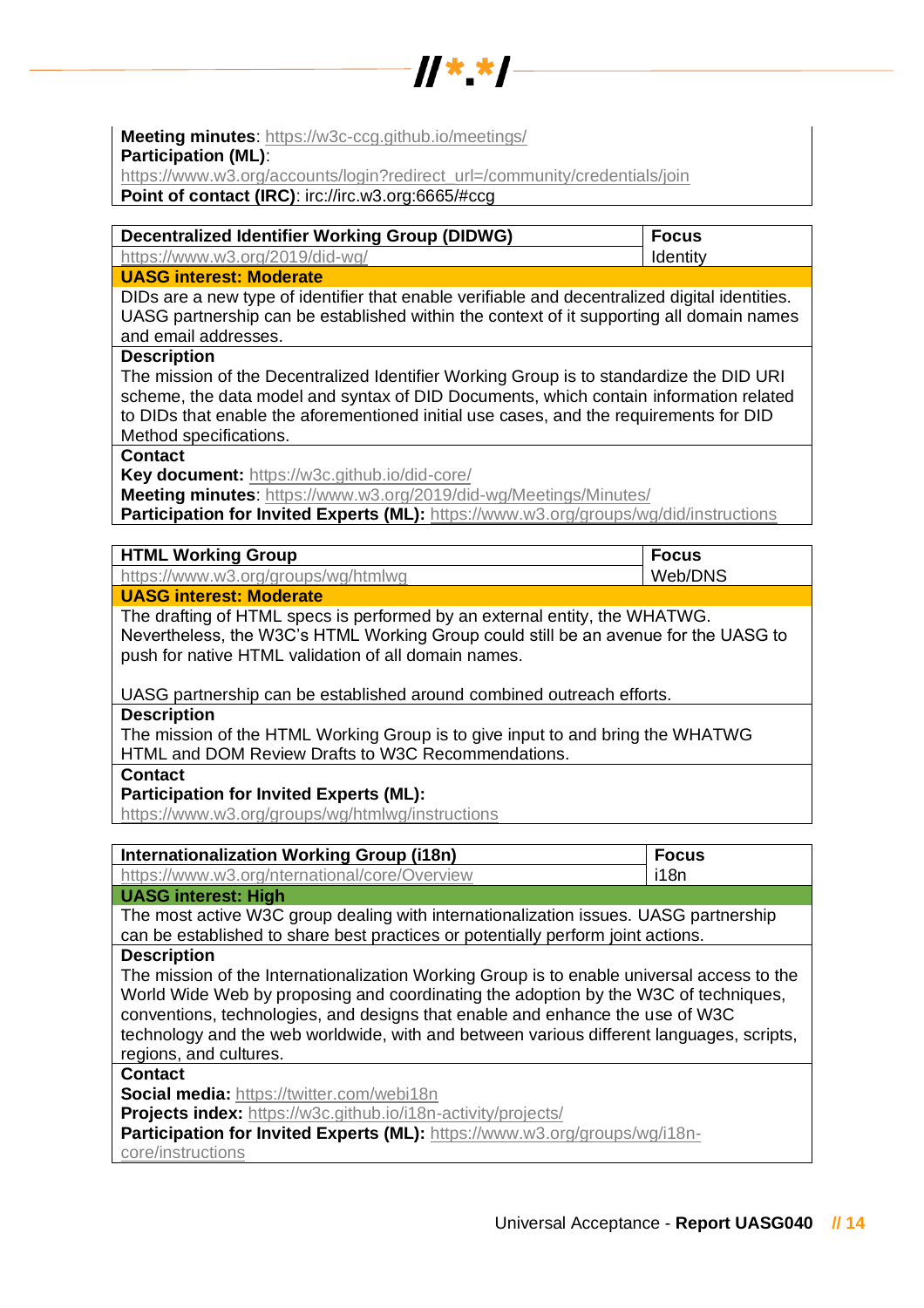

| <b>MiniApps Ecosystem Community Group</b>                                                 | <b>Focus</b>              |
|-------------------------------------------------------------------------------------------|---------------------------|
| https://www.w3.org/community/miniapps/                                                    | Web/DNS                   |
| <b>UASG interest: Moderate</b>                                                            |                           |
| New mobile applications combining web technologies and capabilities of native             |                           |
| applications, driven by the Chinese private sector. UASG partnership can be established   |                           |
| for the standard to be natively UA-ready.                                                 |                           |
| <b>Description</b>                                                                        |                           |
| The MiniApps Ecosystem Community Group provides a forum for global community to           |                           |
| discuss, incubate and propose MiniApp related standard ideas with the goal to bring more  |                           |
| interoperability and robustness to MiniApp ecosystem.                                     |                           |
| <b>Contact</b>                                                                            |                           |
| Key document: https://w3c.github.io/miniapp/white-paper/                                  |                           |
| Meeting minutes: https://github.com/w3c/miniapp/blob/gh-pages/Meetings/CG.md              |                           |
| <b>Participation (ML):</b>                                                                |                           |
| https://www.w3.org/accounts/login?redirect_url=/community/miniapps/join                   |                           |
|                                                                                           |                           |
|                                                                                           |                           |
| <b>Silver Community Group</b>                                                             | <b>Focus</b>              |
| https://www.w3.org/community/silver/                                                      | Accessibility             |
| <b>UASG interest: High</b>                                                                |                           |
| Key contributors to W3C's Accessibility Guidelines Working Group. UASG partnership is     |                           |
| desirable in order to promote UA as an accessibility feature.                             |                           |
| <b>Description</b>                                                                        |                           |
| Support the research and prototyping of the next major version of Web Content             |                           |
| Accessibility Guidelines (WCAG). This group may publish Specifications.<br><b>Contact</b> |                           |
| Key document: https://www.w3.org/TR/wcag-3.0/                                             |                           |
| External website 1: https://w3c.github.io/silver/                                         |                           |
| <b>External website 2:</b> https://www.w3.org/WAI/GL/task-forces/silver/wiki/Main_Page    |                           |
| Participation (ML): https://www.w3.org/accounts/login?redirect_url=/community/silver/join |                           |
| Point of contact 2 (IRC): irc://irc.w3.org/#silver                                        |                           |
|                                                                                           |                           |
| <b>Spec Editors Community Group</b><br>https://www.w3.org/community/speced-cg/            | <b>Focus</b><br>Community |

**UASG interest: Tangential**

Deals in a general manner with the writing of specifications for technology. Contacts could be valuable to the UASG.

#### **Description**

The Spec Editors Community Group aims to be an inclusive space where spec editors, and those wanting to become spec editors, can learn from each other. The Spec Ed CG focuses on the practice (the art?) of writing technical specifications across the web ecosystem (W3C, WHATWG, ECMA, IETF, etc.). By looking across the ecosystem, we hope to improve our specification development practices at the W3C.

#### **Contact**

**Participation (ML):** https://www.w3.org/accounts/login?redirect\_url=/community/speced[cg/join](https://www.w3.org/accounts/login?redirect_url=/community/speced-cg/join)

| <b>Technical Architecture Group (TAG)</b>                                     | <b>Focus</b> |
|-------------------------------------------------------------------------------|--------------|
| https://www.w3.org/2001/tag/                                                  | Community    |
| <b>UASG interest: Moderate</b>                                                |              |
| Reviews web standards development and implementation. UASG partnership can be |              |
| established in order to further validate UA solutions.                        |              |
| <b>Description</b>                                                            |              |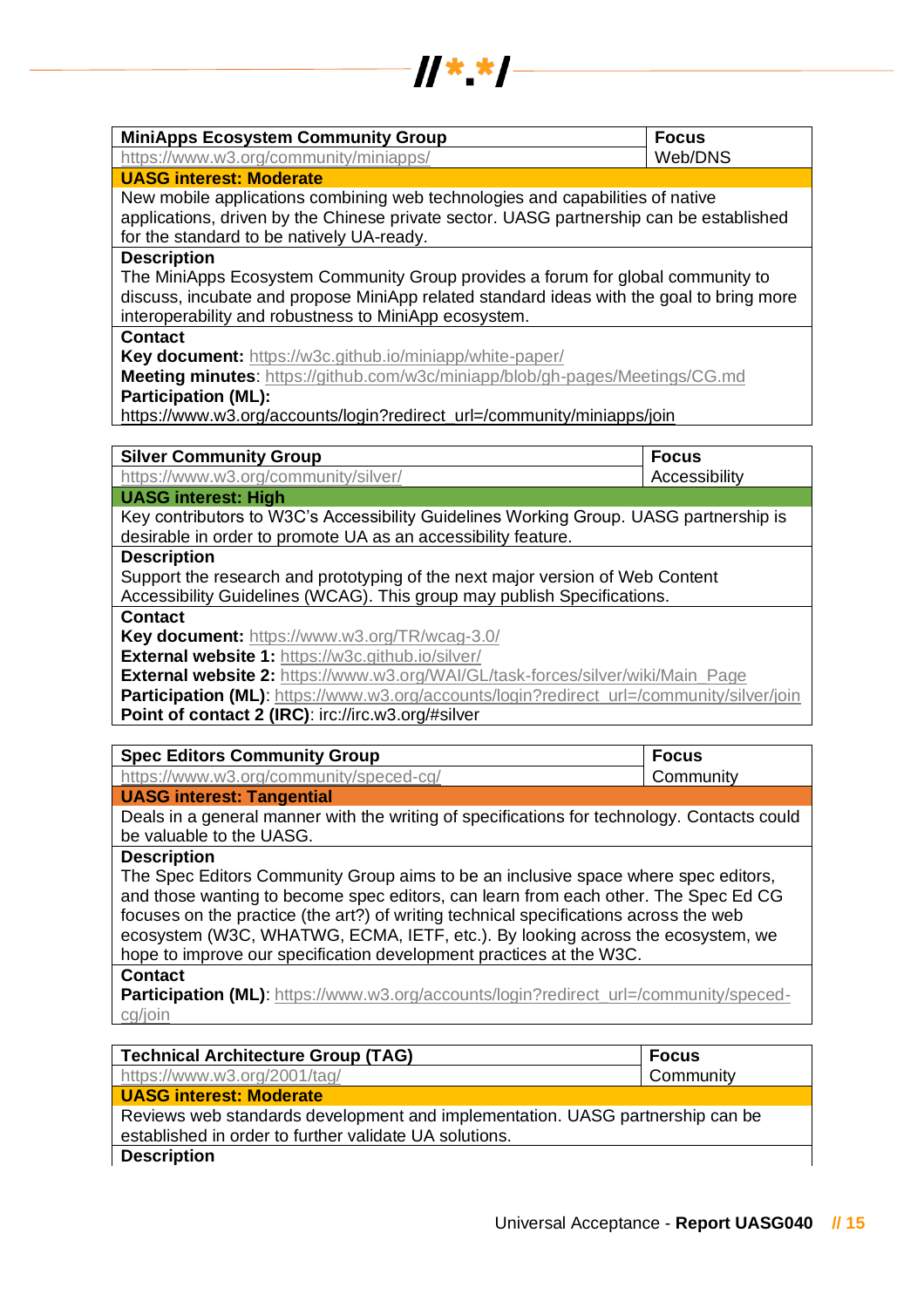

The TAG is a special working group within the W3C, chartered (under the W3C Process Document) with stewardship of the Web architecture. As outlined in its charter, there are three aspects to this mission: 1) to document and build consensus around principles of Web architecture and to interpret and clarify these principles when necessary; 2) to resolve issues involving general Web architecture brought to the TAG; 3) to help coordinate cross-technology architecture developments inside and outside W3C.

## **Contact**

**Participation (ML):** https://lists.w3.org/Archives/Public/www-tag/ **Contribution**[: https://tag.w3.org/workmode/](https://tag.w3.org/workmode/)

| <b>XForms Users Community Group</b>                                                  | <b>Focus</b> |
|--------------------------------------------------------------------------------------|--------------|
| https://www.w3.org/community/xformsusers/                                            | Web/DNS      |
| <b>UASG interest: High</b>                                                           |              |
| The group closest to working directly with forms within the W3C. UASG partnership is |              |
| desirable to promote UA in the development of this standard.                         |              |
| <b>Description</b>                                                                   |              |
| A group for XForms users to discuss the use of XForms and propose changes and        |              |
| additions to the markup.                                                             |              |
| <b>Contact</b>                                                                       |              |
| <b>Key document:</b> https://www.w3.org/community/xformsusers/wiki/XForms_2.0        |              |
| <b>External website:</b> https://www.w3.org/MarkUp/Forms/wiki/Main_Page              |              |
| <b>Participation (ML):</b>                                                           |              |
|                                                                                      |              |

[https://www.w3.org/accounts/login?redirect\\_url=/community/xformsusers/join](https://www.w3.org/accounts/login?redirect_url=/community/xformsusers/join)

| <b>WAI Interest Group</b><br><b>Focus</b> |  |
|-------------------------------------------|--|
|-------------------------------------------|--|

#### **UASG interest: High**

Focused on dissemination of W3C accessibility standards. UASG partnership can be established around combined outreach efforts.

#### **Description**

The mission of the WAI Interest Group (WAI IG) is to promote awareness of, and engagement in, accessibility-related work throughout W3C. This includes augmenting wide reviews of WAI deliverables, and augmenting APA WG's review and discussion of accessibility aspects of deliverables being developed in W3C groups, including specifications, research topics, and educational materials; exploring web accessibility issues and solutions; and sharing information about web accessibility activities around the world.

**Contact**

**Participation (ML):** https://www.w3.org/WAI/about/groups/waiig/#subscribing-and[unsubscribing-to-the-discussion-list](https://www.w3.org/WAI/about/groups/waiig/#subscribing-and-unsubscribing-to-the-discussion-list)

| <b>Web Application Security Working Group</b> | <b>Focus</b>  |
|-----------------------------------------------|---------------|
| https://www.w3.org/2011/webappsec/            | Cybersecurity |
| <b>UASG interest: Tangential</b>              |               |

Deals with various security-related questions on web applications. UASG partnership can be established around the security solutions developed to handle UA support.

#### **Description**

The mission of the Web Application Security Working Group is to develop security and policy mechanisms to improve the security of Web Applications, and enable secure crosssite communication.

**Contact**

**Meeting minutes**:<https://github.com/w3c/webappsec/tree/main/meetings> **Participation (ML)**: public-webappsec-request@w3.org

Accessibility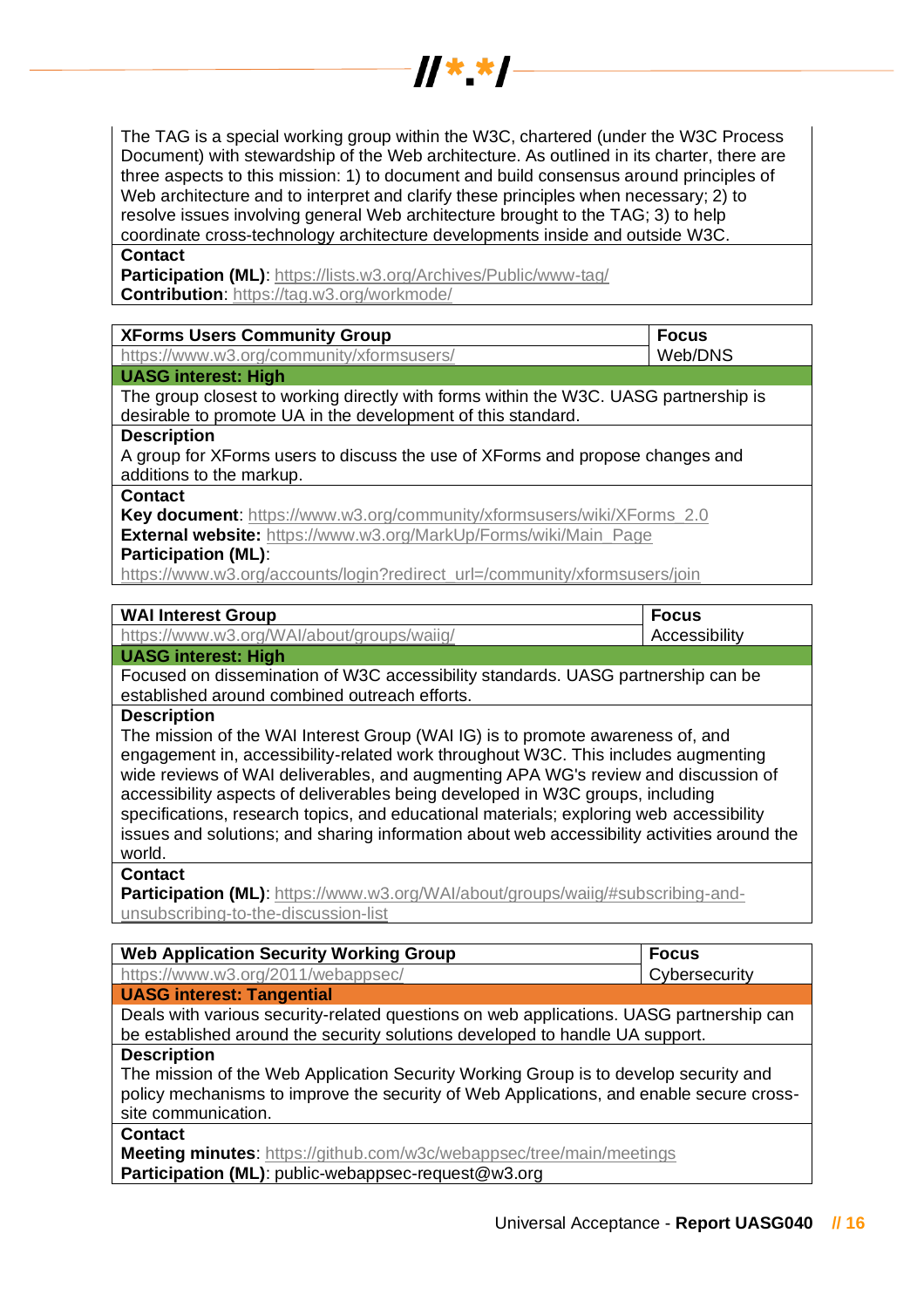

| <b>Web Applications Working Group (WebApps WG)</b>                                    | <b>Focus</b> |
|---------------------------------------------------------------------------------------|--------------|
| https://www.w3.org/2019/webapps/                                                      | Web/DNS      |
| <b>UASG interest: Tangential</b>                                                      |              |
| Deals with various aspects of web applications and their components. UASG partnership |              |
| can maybe be established in ensuring UA-readiness of components.                      |              |
| <b>Description</b>                                                                    |              |
| The mission of the Web Applications Working Group (WebApps WG) is to produce          |              |
| specifications that facilitate the development of client-side web applications.       |              |
| <b>Contact</b>                                                                        |              |
| <b>Projects index:</b> https://www.w3.org/groups/wg/webapps/publications              |              |
| <b>Participation (ML):</b> https://www.w3.org/groups/wg/webapps/join                  |              |
|                                                                                       |              |
| Web Authentication Working Group/WebAuthn                                             | <b>Focus</b> |

| Web Authentication Working Group/WebAuthn                                                  | <b>Focus</b> |
|--------------------------------------------------------------------------------------------|--------------|
| https://www.w3.org/Webauthn/                                                               | Identity     |
| <b>UASG interest: High</b>                                                                 |              |
| Focused on developing the Web Authentication API. UASG partnership is desirable as         |              |
| email addresses are part of the credential environment.                                    |              |
| <b>Description</b>                                                                         |              |
| The mission of the Web Authentication Working Group, in the Security Activity is to define |              |
| a client-side API providing strong authentication functionality to Web Applications.       |              |
| <b>Contact</b>                                                                             |              |
| Key document: https://www.w3.org/TR/webauthn/                                              |              |
| Meeting minutes: https://www.w3.org/blog/webauthn/2021/01/07/meeting-minutes-2021/         |              |
| <b>Participation (ML):</b> https://www.w3.org/groups/wg/webauthn/join                      |              |

## <span id="page-16-0"></span>**Web Hypertext Application Technology Working Group (WHATWG)**

**Background**: Dating from 2004, the WHATWG is a private-sector led standards body responsible for several Internet-related projects (mostly web), including the HTML language specification. It is steered by the top four browser vendors: Apple, Google, Microsoft, and Mozilla; Opera also has historical importance for the organization.

**Technical notes**: The WHATWG is open for participation from individuals. Those representing an entity must be authorized to do so.

#### **Select Engagement Opportunities**

| <b>DOM Living Standard</b>                                                                                                                                                                                                                                      | <b>Focus</b> |
|-----------------------------------------------------------------------------------------------------------------------------------------------------------------------------------------------------------------------------------------------------------------|--------------|
| https://dom.spec.whatwg.org/                                                                                                                                                                                                                                    | Web/DNS      |
| <b>UASG interest: Tangential</b>                                                                                                                                                                                                                                |              |
| Standard broadly responsible for the structuring of web documents. Its work is tangentially<br>related to the UASG's mission.                                                                                                                                   |              |
| <b>Description</b>                                                                                                                                                                                                                                              |              |
| "The Document Object Model (DOM) is a programming interface for web documents. It<br>represents the page so that programs can change the document structure, style, and<br>content. The DOM represents the document as nodes and objects; that way, programming |              |
| languages can interact with the page. A web page is a document that can be either<br>displayed in the browser window or as the HTML source. In both cases, it is the same<br>document but the Document Object Model (DOM) representation allows it to be        |              |
| manipulated. As an object-oriented representation of the web page, it can be modified with<br>a scripting language such as JavaScript". (Source: Mozilla)                                                                                                       |              |
| <b>Contact</b>                                                                                                                                                                                                                                                  |              |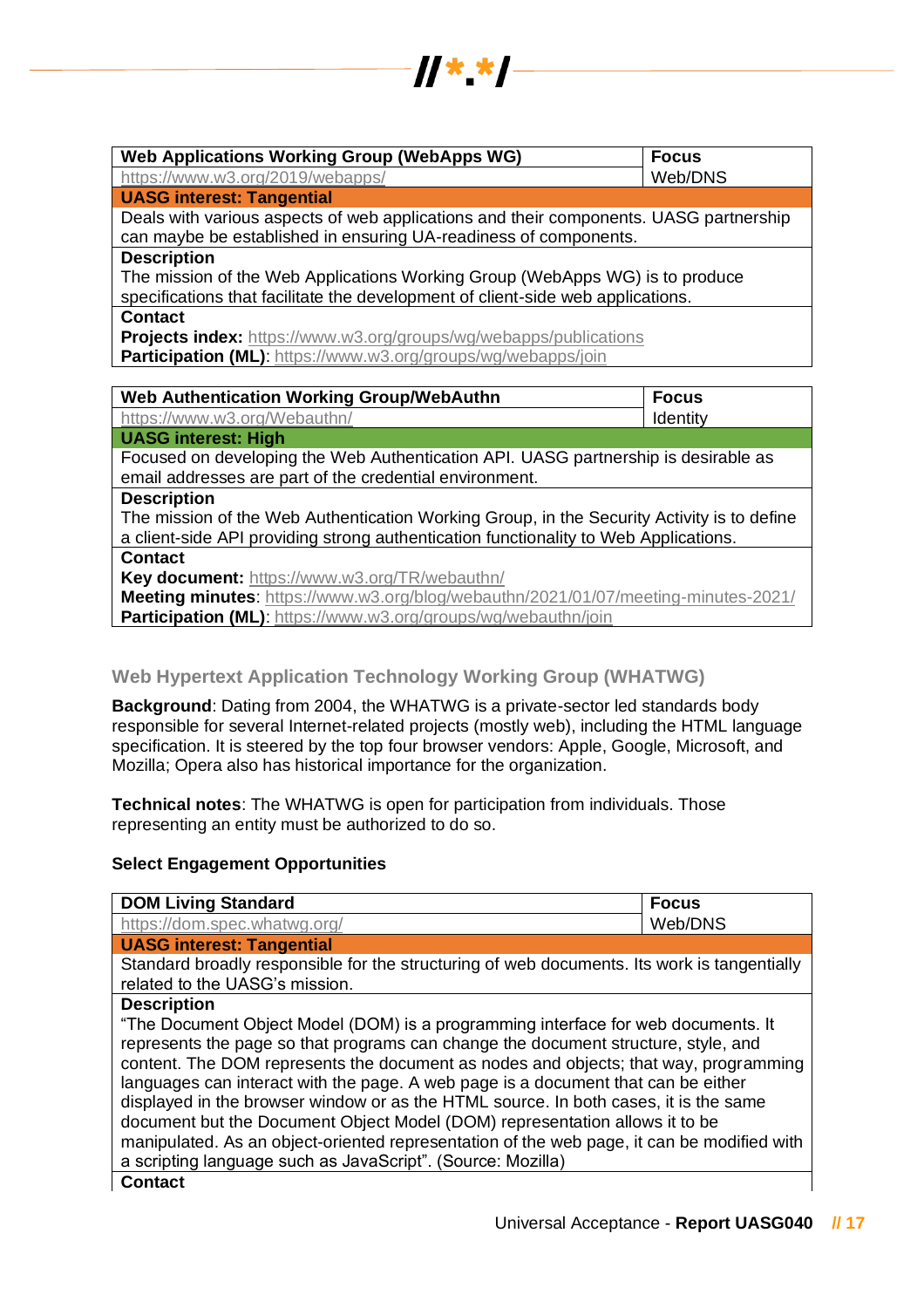

**Contribute (GH):**<https://github.com/whatwg/dom>

**Interaction (Matrix):** [https://app.element.io/#/room/#whatwg:matrix.org](https://app.element.io/#/room/)

**Point of contact (Twitter)**:<https://twitter.com/thedomstandard>

| <b>Encoding Living Standard</b>   | ∣ Focus  |
|-----------------------------------|----------|
| https://encoding.spec.whatwg.org/ | $ $ i18n |
| <b>UASG interest: High</b>        |          |

Important group in the standardization of UTF-8. UASG partnership is desirable as the missions of both groups are connected.

#### **Description**

The UTF-8 encoding is the most appropriate encoding for interchange of Unicode, the universal coded character set. Therefore, for new protocols and formats, as well as existing formats deployed in new contexts, this specification requires (and defines) the UTF-8 encoding. The other (legacy) encodings have been defined to some extent in the past. However, user agents have not always implemented them in the same way, have not always used the same labels, and often differ in dealing with undefined and former proprietary areas of encodings. This specification addresses those gaps so that new user agents do not have to reverse engineer encoding implementations and existing user agents can converge.

#### **Contact**

**Contribute (GH)**:<https://github.com/whatwg/encoding>

**Interaction (Matrix)**: [https://app.element.io/#/room/#whatwg:matrix.org](https://app.element.io/#/room/) **Point of contact (Twitter):<https://twitter.com/encodings>** 

| <b>Fetch Living Standard</b>                                                                                                                                                                                                                                                                                                                                                        | <b>Focus</b> |
|-------------------------------------------------------------------------------------------------------------------------------------------------------------------------------------------------------------------------------------------------------------------------------------------------------------------------------------------------------------------------------------|--------------|
| https://fetch.spec.whatwg.org/                                                                                                                                                                                                                                                                                                                                                      | Web/DNS      |
| <b>UASG interest: High</b>                                                                                                                                                                                                                                                                                                                                                          |              |
| Group coordinating the standardization of several aspects of "fetching" on the web. UASG<br>partnership is desirable as this is an active part of the UA processes.                                                                                                                                                                                                                 |              |
| <b>Description</b>                                                                                                                                                                                                                                                                                                                                                                  |              |
| The Fetch standard defines requests, responses, and the process that binds them:<br>fetching. The goal is to unify fetching across the web platform and provide consistent<br>handling of everything that involves, including: URL schemes; Redirects; Cross-origin<br>semantics; CSP; Fetch Metadata; Service workers [SW]; Mixed Content; Upgrade<br>Insecure Requests; Referrer. |              |
| <b>Contact</b>                                                                                                                                                                                                                                                                                                                                                                      |              |
| Contribute (GH): https://github.com/whatwg/fetch                                                                                                                                                                                                                                                                                                                                    |              |
| <b>Interaction (Matrix):</b> https://app.element.io/#/room/#whatwg:matrix.org                                                                                                                                                                                                                                                                                                       |              |

**Point of contact (Twitter)**:<https://twitter.com/fetchstandard>

| <b>HTML Living Standard</b>                                                        | <b>Focus</b> |
|------------------------------------------------------------------------------------|--------------|
| https://html.spec.whatwg.org/multipage/                                            | Web/DNS      |
| <b>UASG interest: High</b>                                                         |              |
| The core developers of HTML. UASG partnership is desirable as the missions of both |              |
| groups are connected.                                                              |              |
| <b>Description</b>                                                                 |              |
| "This specification defines a big part of the web platform, in lots of detail."    |              |
| <b>Contact</b>                                                                     |              |
| Key document: https://html.spec.whatwg.org/dev/                                    |              |
| <b>Contribute (GH): https://github.com/whatwg/html</b>                             |              |
| Interaction (Matrix): https://app.element.io/#/room/#whatwg:matrix.org             |              |
| Point of contact (Twitter): https://twitter.com/htmlstandard                       |              |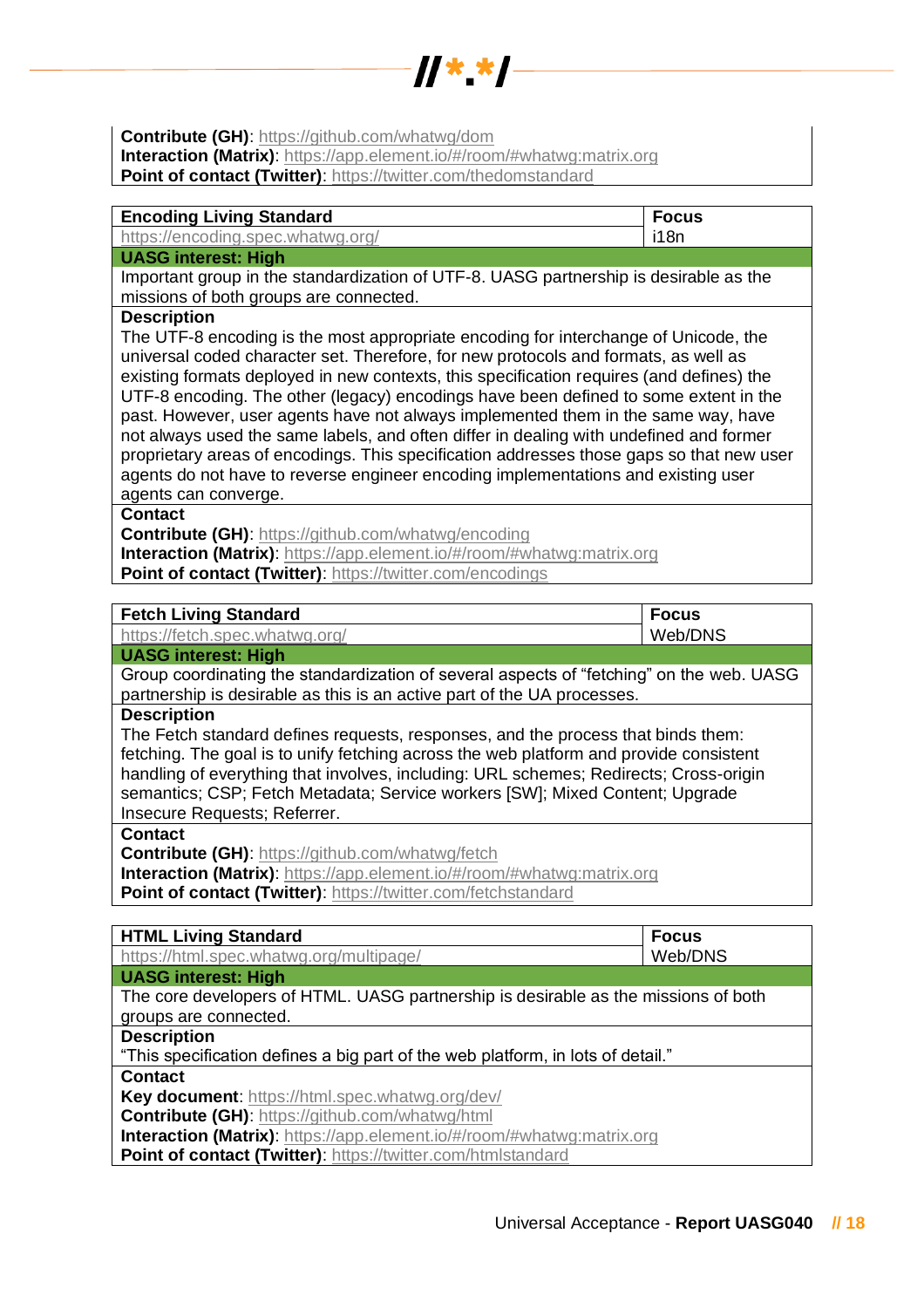

| <b>Infra Living Standard</b>                                                           | <b>Focus</b> |
|----------------------------------------------------------------------------------------|--------------|
| https://infra.spec.whatwg.org/                                                         | Community    |
| <b>UASG interest: Tangential</b>                                                       |              |
| The WHATWG's meta-standards group. The inclusion of UA as a concern could be           |              |
| explored.                                                                              |              |
| <b>Description</b>                                                                     |              |
| The Infra Standard aims to define the fundamental concepts upon which standards are    |              |
| built. Seeks to: deduplicate boilerplate in standards; align standards on conventions, |              |
| terminology, and data structures; be a place for concepts used by multiple standards   |              |
| without a good home; help write clear and readable algorithmic prose by clarifying     |              |
| otherwise ambiguous concepts.                                                          |              |
| <b>Contact</b>                                                                         |              |
| <b>Contribute (GH): https://github.com/whatwg/infra/</b>                               |              |
| Interaction (Matrix): https://app.element.io/#/room/#whatwg:matrix.org                 |              |
| Point of contact (Twitter): https://twitter.com/infrastandard                          |              |
|                                                                                        |              |
| <b>MIME Sniffing Living Standard</b>                                                   | <b>Focus</b> |
| https://mimesniff.spec.whatwg.org/                                                     | Mail         |

## **UASG interest: Tangential**

Sets standards around MIME (Multipurpose Internet Mail Extensions) types, but name is misleading. Certain aspects of MIME are involved in UA, but it is unclear how much this can influence the UASG's mission. Contacting the group might be desirable.

## **Description**

The MIME Sniffing standard defines sniffing resources. It describes a content sniffing algorithm that carefully balances the compatibility needs of user agent with the security constraints imposed by existing web content.

## **Contact**

**Contribute (GH)**:<https://github.com/whatwg/mimesniff>

**Interaction (Matrix)**: [https://app.element.io/#/room/#whatwg:matrix.org](https://app.element.io/#/room/)

**Point of contact (Twitter)**:<https://twitter.com/mimesniff>

| <b>Notifications API Living Standard</b>                                                     | <b>Focus</b> |
|----------------------------------------------------------------------------------------------|--------------|
| https://notifications.spec.whatwg.org/                                                       | Web/DNS      |
| <b>UASG interest: Tangential</b>                                                             |              |
| Sets the standard for notifications pushed by websites. The content displayed by             |              |
| notifications may involve IDNs and websites with new gTLDs, but it is unclear how much       |              |
| this can influence the UASG's mission. Contacting the group might be desirable.              |              |
| <b>Description</b>                                                                           |              |
| This standard defines an API to display notifications to the end user, typically outside the |              |
| top-level browsing context's viewport. It is designed to be compatible with existing         |              |
| notification systems, while remaining platform-independent.                                  |              |
| <b>Contact</b>                                                                               |              |
| <b>Contribute (GH): https://github.com/whatwg/notifications</b>                              |              |
| <b>Interaction (Matrix):</b> https://app.element.io/#/room/#whatwg:matrix.org                |              |
| Point of contact (Twitter): https://twitter.com/notifyapi                                    |              |

| <b>Storage Living Standard</b>                                                            | <b>Focus</b> |
|-------------------------------------------------------------------------------------------|--------------|
| https://storage.spec.whatwg.org/                                                          | Web/DNS      |
| <b>UASG interest: Moderate</b>                                                            |              |
| Standard that consolidates storage-related actions on the web. Storage of data and its    |              |
| retrieval is a known chokepoint for UA, but it is unclear how much this can influence the |              |
| UASG's mission. Contacting the group is desirable.                                        |              |

## **Description**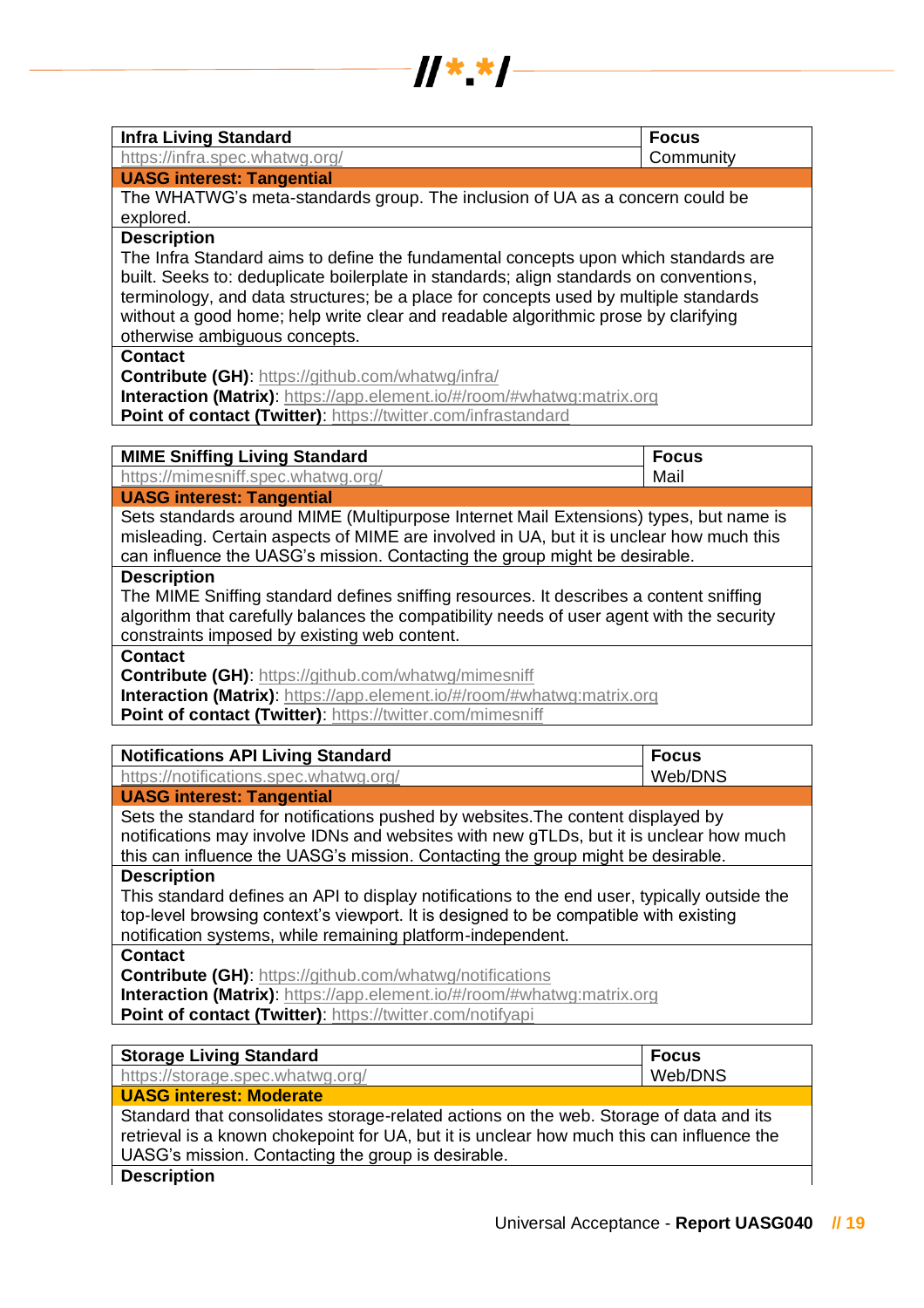The Storage Standard defines an API for persistent storage and quota estimates, as well as the platform storage architecture. Over the years the web has grown various APIs that can be used for storage, e.g., IndexedDB, localStorage, and showNotification(). The Storage Standard consolidates these APIs by defining: a bucket, the primitive these APIs store their data in; a way of making that bucket persistent; a way of getting usage and quota estimates for an origin.

 $\frac{1}{2}$   $\frac{1}{2}$   $\frac{1}{2}$   $\frac{1}{2}$   $\frac{1}{2}$   $\frac{1}{2}$ 

**Contact**

**Contribute (GH)**:<https://github.com/whatwg/storage> **Interaction (Matrix)**: [https://app.element.io/#/room/#whatwg:matrix.org](https://app.element.io/#/room/) **Point of contact (Twitter)**:<https://twitter.com/storagestandard>

| <b>URL Living Standard</b>                                                     | <b>Focus</b> |
|--------------------------------------------------------------------------------|--------------|
| https://url.spec.whatwg.org/                                                   | Web/DNS      |
| <b>UASG interest: High</b>                                                     |              |
| Sets URL standards. UASG partnership is desirable as the standard directly and |              |
| specifically mentions IDNA.                                                    |              |
| <b>Description</b>                                                             |              |
| The URL standard aims to make URLs fully interoperable.                        |              |
| <b>Contact</b>                                                                 |              |
| <b>Contribute (GH): https://github.com/whatwg/url</b>                          |              |
| <b>Interaction (Matrix):</b> https://app.element.io/#/room/#whatwg:matrix.org  |              |
| Point of contact (Twitter): https://twitter.com/urlstandard                    |              |
|                                                                                |              |

## <span id="page-19-0"></span>**Internet Engineering Task Force (IETF)**

**Background**: Dating from 1986, the IETF was brought under the Internet Society (ISOC) umbrella in 1992. Their emphasis is on producing and maintaining technical standards for the Internet, with policy aspects not considered a focal point. However, in the Internet Research Task Force (IRTF) there are emerging groups more concerned with the policy implications of protocols produced within the IETF.

**Technical notes**: IETF WGs are by and large open, and do not require specific credentials. That said, the discussions are often dense and require a considerable amount of background knowledge for effective participation.

## **Select Engagement Opportunities**

| art-dmarc: Domain-based Message Authentication Reporting &<br><b>Conformance</b>                                                                                                                                                                                                                                                                                                                                                                                                                                                                                                                                                                                                                                                               | <b>Focus</b> |
|------------------------------------------------------------------------------------------------------------------------------------------------------------------------------------------------------------------------------------------------------------------------------------------------------------------------------------------------------------------------------------------------------------------------------------------------------------------------------------------------------------------------------------------------------------------------------------------------------------------------------------------------------------------------------------------------------------------------------------------------|--------------|
| https://datatracker.ietf.org/wg/dmarc/                                                                                                                                                                                                                                                                                                                                                                                                                                                                                                                                                                                                                                                                                                         | Mail         |
| <b>UASG interest: High</b>                                                                                                                                                                                                                                                                                                                                                                                                                                                                                                                                                                                                                                                                                                                     |              |
| Standard directed at reducing email abuse leveraging the DNS. UASG partnership is<br>desirable as there is a significant intersection between UA and email filtering solutions<br>such as DMARC.                                                                                                                                                                                                                                                                                                                                                                                                                                                                                                                                               |              |
| <b>Description</b><br>Domain-based Message Authentication, Reporting & Conformance (DMARC) uses<br>existing mail authentication technologies (SPF and DKIM) to extend validation to the<br>RFC5322. From field. DMARC uses DNS records to add policy-related requests for<br>receivers and defines a feedback mechanism from receivers back to domain owners. This<br>allows a domain owner to advertise that mail can safely receive differential handling, such<br>as rejection, when the use of the domain name in the From field is not authenticated.<br>Existing deployment of DMARC has demonstrated utility at internet scale, in dealing with<br>significant email abuse, and has permitted simplifying some mail handling processes. |              |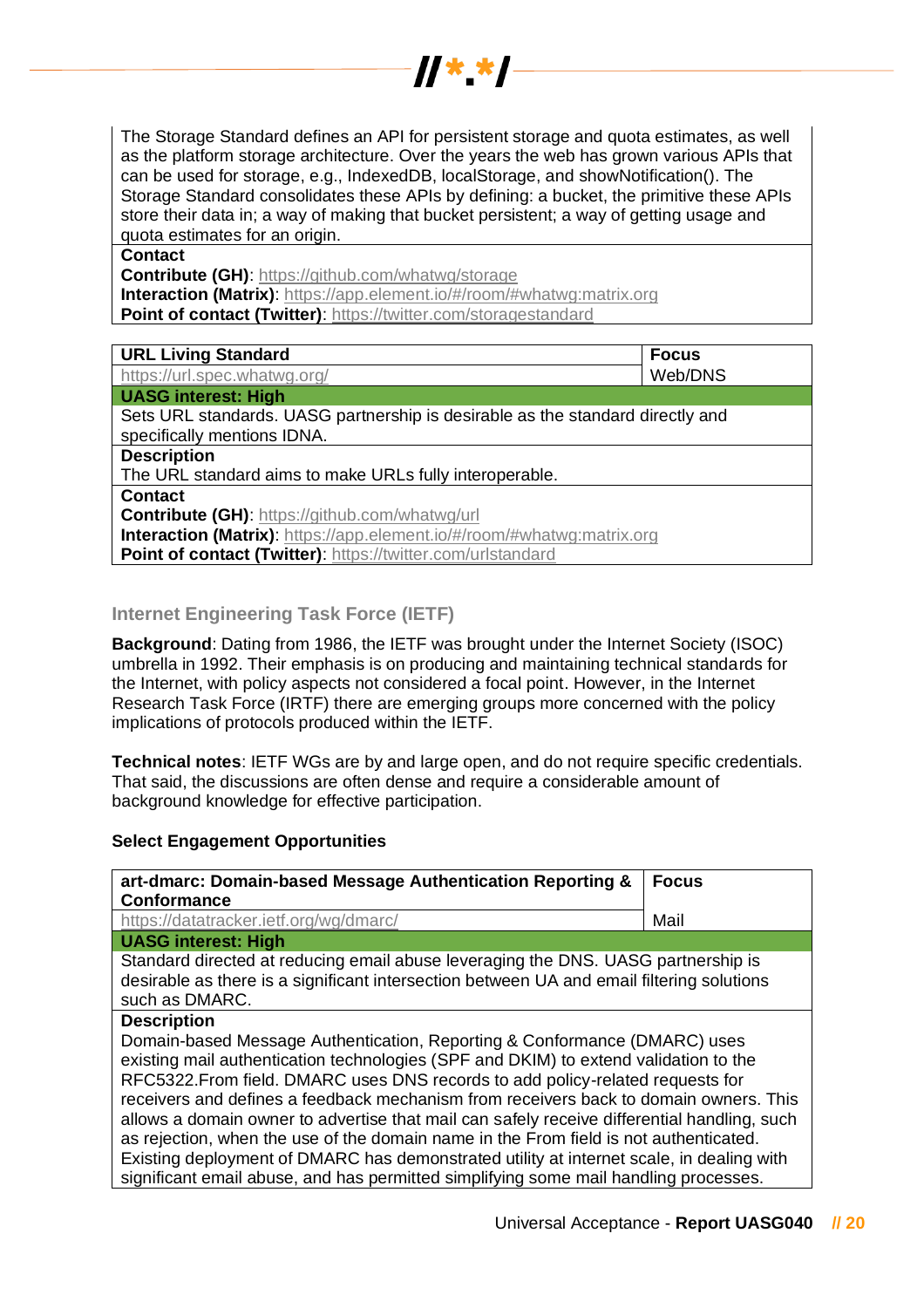

| <b>Contact</b>                                                                                                                            |              |
|-------------------------------------------------------------------------------------------------------------------------------------------|--------------|
| Key document: https://datatracker.ietf.org/doc/html/rfc5322                                                                               |              |
| Meeting minutes: https://datatracker.ietf.org/wg/dmarc/meetings/                                                                          |              |
| Archive (Wiki): https://trac.ietf.org/trac/dmarc/wiki                                                                                     |              |
| Participation (ML): https://www.ietf.org/mailman/listinfo/dmarc                                                                           |              |
| Interaction (Jabber): xmpp:dmarc@jabber.ietf.org?join                                                                                     |              |
|                                                                                                                                           |              |
| art-emailcore: Revision of core Email specifications                                                                                      | <b>Focus</b> |
| https://datatracker.ietf.org/wg/emailcore/                                                                                                | Mail         |
| <b>UASG interest: Tangential</b>                                                                                                          |              |
| Limited scope revision to the email specification. Unclear if UA would be a relevant<br>subject. Contacting the group might be desirable. |              |
| <b>Description</b>                                                                                                                        |              |
| This working group will conduct a limited review and revision to the base email                                                           |              |
| specifications, and will publish new versions of these documents at Internet Standard                                                     |              |
| status, per RFC 6410. The limited review is restricted to corrections and clarifications only,                                            |              |
| with a strong emphasis on keeping these minimal and avoiding broader changes to                                                           |              |
| terminology or document organization.                                                                                                     |              |
| <b>Contact</b>                                                                                                                            |              |
|                                                                                                                                           |              |
| Key document: https://datatracker.ietf.org/doc/html/rfc6410                                                                               |              |
| Meeting minutes: https://datatracker.ietf.org/wg/emailcore/meetings/                                                                      |              |
| Participation (ML): https://www.ietf.org/mailman/listinfo/emailcore                                                                       |              |
|                                                                                                                                           |              |
| Interaction (Jabber): xmpp:emailcore@jabber.ietf.org?join                                                                                 |              |
|                                                                                                                                           |              |
| art-extra: Email mailstore and eXtensions to Revise or Amend                                                                              | <b>Focus</b> |
| https://datatracker.ietf.org/wg/extra/                                                                                                    | Mail         |
| <b>UASG interest: High</b>                                                                                                                |              |
| Deals with an assortment of email-related protocols: IMAP, SIEVE, ManageSieve.                                                            |              |
| Both IMAP and SIEVE can be part of the UA process, and it can be worth exploring                                                          |              |
| avenues to collaborate.                                                                                                                   |              |
| <b>Description</b>                                                                                                                        |              |
|                                                                                                                                           |              |
| The IETF maintains several key email related protocols that relate to message delivery to                                                 |              |
| mailstores and mailstore access. These include the following: IMAP (RFC3501) SIEVE                                                        |              |
| (RFC5228) ManageSieve (RFC5804). From time to time, there are bursts of work to do                                                        |              |
| and the motivation and critical mass to do it. When such bursts coincide, it's important to                                               |              |
| give them a home. This working group provides such a venue.                                                                               |              |
| <b>Contact</b>                                                                                                                            |              |
| Key document 1: https://datatracker.ietf.org/doc/html/rfc3501                                                                             |              |
| Key document 2: https://datatracker.ietf.org/doc/html/rfc5228                                                                             |              |
| Key document 3: https://datatracker.ietf.org/doc/html/rfc5804                                                                             |              |
| Meeting minutes: https://datatracker.ietf.org/wg/extra/meetings/                                                                          |              |
| Participation (ML): https://www.ietf.org/mailman/listinfo/extra                                                                           |              |
| Interaction (Jabber): xmpp:extra@jabber.ietf.org?join                                                                                     |              |

| art-httpapi: Building Blocks for HTTP APIs                                                                                                                                                 | <b>Focus</b> |
|--------------------------------------------------------------------------------------------------------------------------------------------------------------------------------------------|--------------|
| https://datatracker.ietf.org/wg/httpapi/                                                                                                                                                   | Web/DNS      |
| <b>UASG interest: Tangential</b>                                                                                                                                                           |              |
| Handles specific aspects of HTTP. Unclear if UA would be a relevant subject. Contacting                                                                                                    |              |
| the group might be desirable.                                                                                                                                                              |              |
| <b>Description</b>                                                                                                                                                                         |              |
| In addition to its use for web browsing, HTTP is often used for machine-to-machine<br>LITTD - And the United States of Little And This Michigan Carrier all about a development of TTD - A |              |

communication, facilitated by HTTP APIs. This Working Group will standardize HTTP protocol extensions for use in such cases, with a focus on building blocks for separate or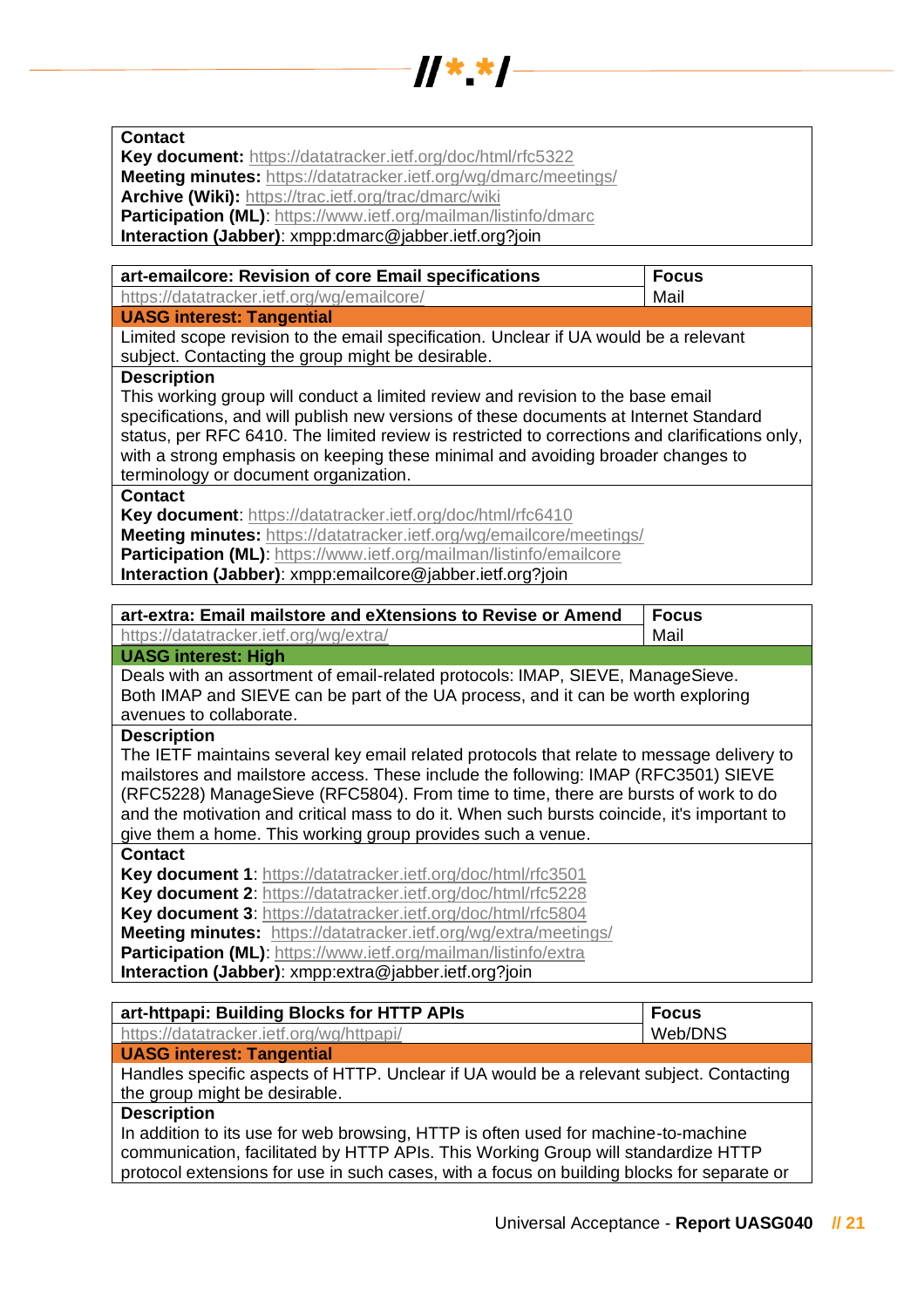combined use. Its output can include the following: specifications for HTTP extensions that relate to HTTP APIs (typically, new HTTP header and/or trailer fields); specifications for new message body formats, or conventions for their use in HTTP APIs (e.g., patterns of JSON objects); best practices and other documentation for HTTP API designers, consumers, implementers, operators, etc. Other items are out of scope.

 $\frac{1}{2}$   $\frac{1}{2}$   $\frac{1}{2}$   $\frac{1}{2}$   $\frac{1}{2}$   $\frac{1}{2}$   $\frac{1}{2}$   $\frac{1}{2}$   $\frac{1}{2}$   $\frac{1}{2}$ 

**Contact**

**Meeting minutes:** <https://datatracker.ietf.org/wg/httpapi/meetings/> **Archive (GH)**:<https://github.com/ietf-wg-httpapi/wg-materials> **Participation (ML)**[: https://www.ietf.org/mailman/listinfo/httpapi](https://www.ietf.org/mailman/listinfo/httpapi) **Interaction (Jabber)**: xmpp:httpapi@jabber.ietf.org?join

| art-httpbis: HTTP standard                                                                     | <b>Focus</b> |
|------------------------------------------------------------------------------------------------|--------------|
| https://datatracker.ietf.org/wg/httpbis/                                                       | Web/DNS      |
| <b>UASG interest: Moderate</b>                                                                 |              |
| Deals with most aspects of HTTP. HTTP is a core component of the Internet, but it is           |              |
| unclear how much it can influence the UASG's mission. Contacting the group is desirable.       |              |
| <b>Description</b>                                                                             |              |
| This Working Group is charged with maintaining and developing the "core" specifications        |              |
| for HTTP, and generic extensions to it (i.e., those that are not specific to one application). |              |
| <b>Contact</b>                                                                                 |              |
| <b>External website: https://httpwg.org/</b>                                                   |              |

**Meeting minutes:** <https://datatracker.ietf.org/wg/httpbis/meetings/>

**Contribute (GH)**:<https://github.com/httpwg/>

**Participation (ML)**: ietf-http-wg-request@w3.org

**Interaction (Jabber)**: xmpp:httpbis@jabber.ietf.org?join

| art-jmap: JSON Mail Access Protocol                                                        | <b>Focus</b> |
|--------------------------------------------------------------------------------------------|--------------|
| https://datatracker.ietf.org/wg/jmap/                                                      | Mail         |
| <b>UASG interest: High</b>                                                                 |              |
| JMAP is a (recent) competitor to IMAP. As a new email standard there might be space for    |              |
| UA to be introduced as an active concern.                                                  |              |
| <b>Description</b>                                                                         |              |
| The JMAP protocol defined in draft-ietf-jmap-core is designed to be extensible to multiple |              |
| datatypes which are useful for personal information management related to email stores.    |              |
| Now that draft-ietf-jmap-mail is completed, the working group will produce specifications  |              |
| for related data types, beginning with calendars and contacts. According to the            |              |
| developers: "JMAP is the developer-friendly, open API standard for modern mail clients     |              |
| and applications to manage email faster."                                                  |              |
| <b>Contact</b>                                                                             |              |
| Key document: https://datatracker.ietf.org/doc/html/rfc8620                                |              |
| External website: https://jmap.io/                                                         |              |
| Meeting minutes: https://datatracker.ietf.org/wg/jmap/meetings/                            |              |
| Participation (ML): https://www.ietf.org/mailman/listinfo/jmap                             |              |
| Interaction (Jabber): xmpp:jmap@jabber.ietf.org?join                                       |              |

| art-regext: Registration Protocols Extensions                                            | <b>Focus</b> |
|------------------------------------------------------------------------------------------|--------------|
| https://datatracker.ietf.org/wg/regext/                                                  | Web/DNS      |
| <b>UASG interest: High</b>                                                               |              |
| Extends the EPP standard. The group has active UA concerns in its discussions of the     |              |
| "Use of Internationalized Email Addresses in the Extensible Provisioning Protocol (EPP)" |              |
| draft.                                                                                   |              |
|                                                                                          |              |

**Description**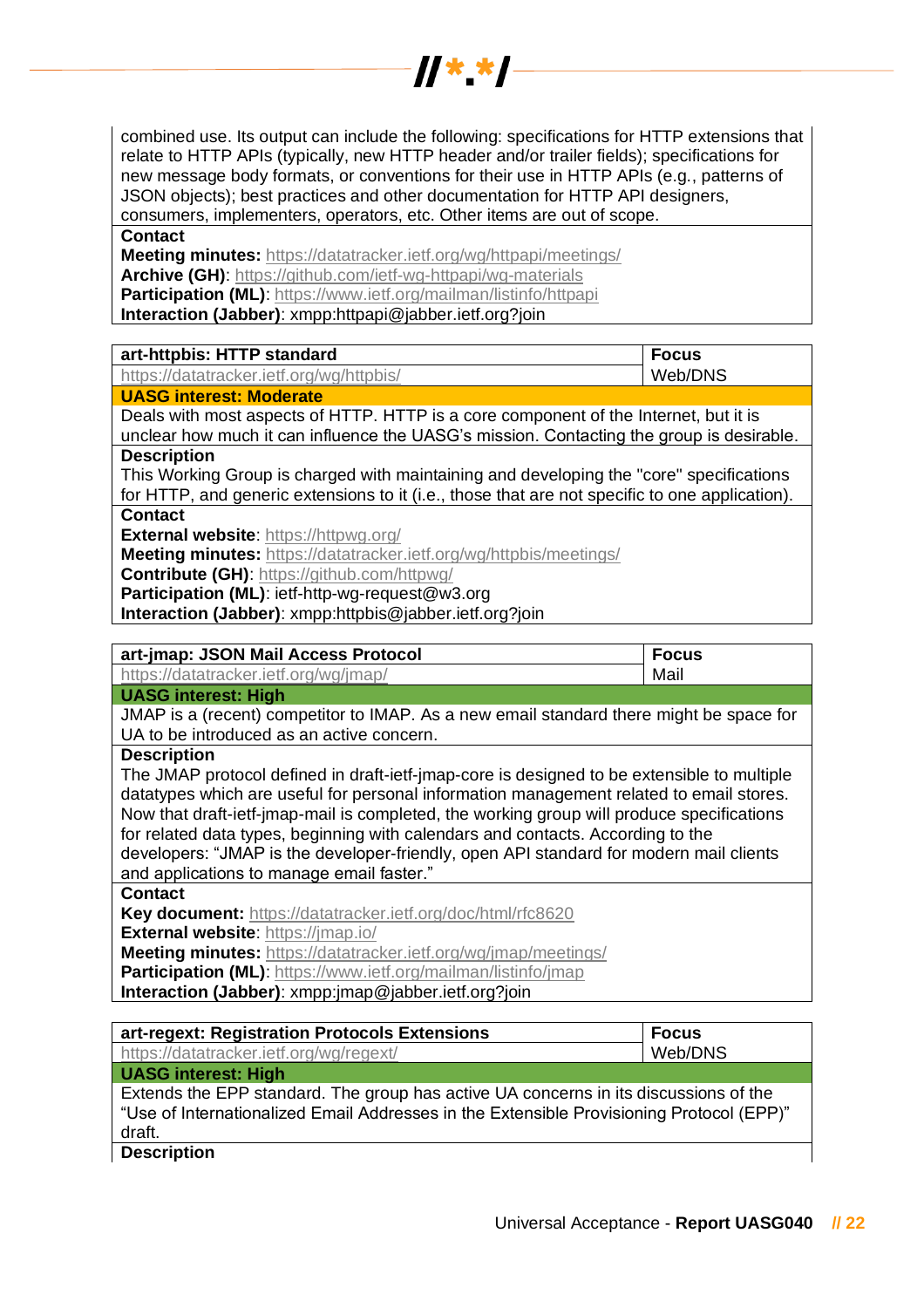

The Extensible Provisioning Protocol (EPP, Standard 69) is the standard domain name provisioning protocol for top-level domain name registries. To avoid many separate EPP extensions that provide the same functions, it's important to coordinate and standardize EPP extensions.

#### **Contact**

**Key document:** <https://datatracker.ietf.org/doc/draft-ietf-regext-epp-eai/> **Meeting minutes:** <https://datatracker.ietf.org/wg/regext/meetings/> **Participation (ML)**[: https://www.ietf.org/mailman/listinfo/regext](https://www.ietf.org/mailman/listinfo/regext)

**Interaction (Jabber)**: xmpp:regext@jabber.ietf.org?join

| ops-dnsop: Domain Name System Operations                                                   | <b>Focus</b> |
|--------------------------------------------------------------------------------------------|--------------|
| https://datatracker.ietf.org/wg/dnsop/                                                     | Web/DNS      |
| <b>UASG interest: High</b>                                                                 |              |
| Develops guidelines for DNS operations. UASG partnership is desirable as the mission of    |              |
| both groups are connected.                                                                 |              |
| <b>Description</b>                                                                         |              |
| The DNS Operations Working Group will develop guidelines for the operation of DNS          |              |
| software and services and for the administration of DNS zones. These guidelines will       |              |
| provide technical information relating to the implementation of the DNS protocol by the    |              |
| operators and administrators of DNS zones.                                                 |              |
| <b>Contact</b>                                                                             |              |
| Meeting minutes: https://datatracker.ietf.org/wg/dnsop/meetings/                           |              |
| Participation (ML): http://www.ietf.org/mailman/listinfo/dnsop                             |              |
| Interaction (Jabber): xmpp:dnsop@jabber.ietf.org?join                                      |              |
|                                                                                            |              |
| sec-gnap: Grant Negotiation and Authorization Protocol                                     | <b>Focus</b> |
| https://datatracker.ietf.org/wg/gnap/                                                      | Identity     |
| <b>UASG interest: Tangential</b>                                                           |              |
| Deals with a broad range of identity solutions. Unclear if UA would be a relevant subject. |              |
| Contacting the group might be desirable.                                                   |              |

#### **Description**

This group is chartered to develop a fine-grained delegation protocol for authorization, API access, user identifiers, and identity assertions. The protocol will also allow the client to present unverified identifiers and verifiable assertions to the Authorization Server (AS) as part of its request. This protocol enables an authorizing party to delegate access to client software to use a Resource Server (RS) with this token. It will expand upon the use cases currently supported by OAuth 2.0 and OpenID Connect (itself an extension of OAuth 2.0) to support authorizations scoped as narrowly as a single transaction, provide a clear framework for interaction among all parties involved in the protocol flow, and remove unnecessary dependence on a browser or user-agent for coordinating interactions. **Contact**

**Meeting minutes:** <https://datatracker.ietf.org/wg/gnap/meetings/> **Participation (ML):** https://www.ietf.org/mailman/listinfo/txauth

**Interaction (Jabber)**: xmpp:gnap@jabber.ietf.org?join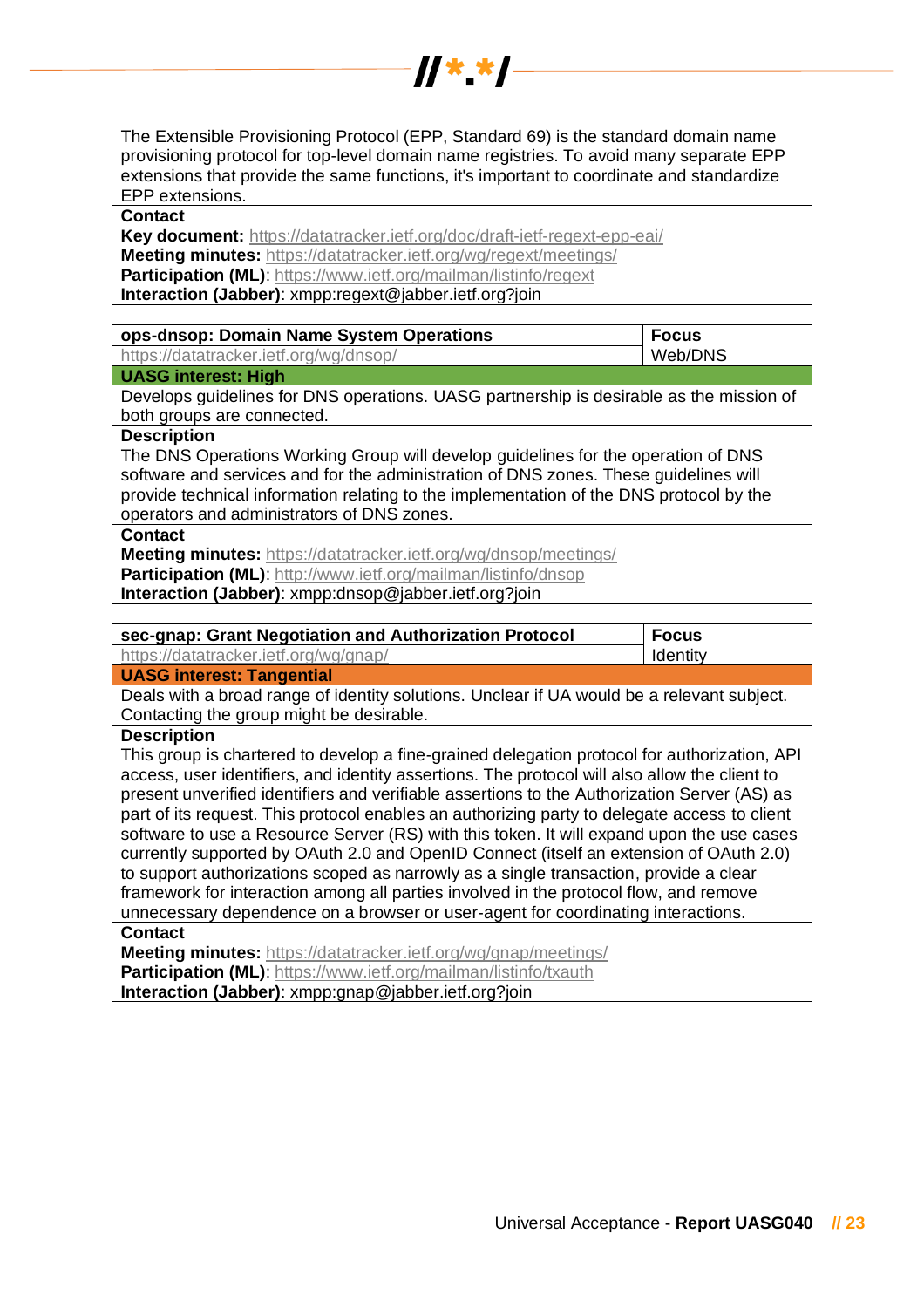

| sec-privacypass: Privacy Pass                                                                                                                                                                                                                                                                                                                                                                                                                                  | <b>Focus</b> |
|----------------------------------------------------------------------------------------------------------------------------------------------------------------------------------------------------------------------------------------------------------------------------------------------------------------------------------------------------------------------------------------------------------------------------------------------------------------|--------------|
| https://datatracker.ietf.org/wg/privacypass/                                                                                                                                                                                                                                                                                                                                                                                                                   | Identity     |
| <b>UASG interest: Tangential</b>                                                                                                                                                                                                                                                                                                                                                                                                                               |              |
| Deals with token issuing and verification. Unclear if UA would be a relevant subject.<br>Contacting the group might be desirable.                                                                                                                                                                                                                                                                                                                              |              |
| <b>Description</b><br>The Privacy Pass protocol provides a performant, application-layer mechanism for token<br>creation and anonymous redemption. Servers (Issuers) create and later verify tokens that<br>are redeemed by an ecosystem of clients. The primary purpose of the Privacy Pass<br>Working Group is to develop and standardize a protocol that meets these requirements,<br>influenced by applications that have arisen from the wider community. |              |
| <b>Contact</b><br><b>Meeting minutes:</b> https://datatracker.ietf.org/wg/gnap/meetings/<br>Participation (ML): https://www.ietf.org/mailman/listinfo/privacy-pass<br>Interaction (Jabber): xmpp:privacypass@jabber.ietf.org?join                                                                                                                                                                                                                              |              |

For sec-oauth, see [Others: Identity and Access Management \(IAM\) solutions.](#page-33-0)

## <span id="page-23-0"></span>**Internet Research Task Force (IRTF)**

**Background**: The IRTF is the research arm of the IETF and its core concern is with the longer-term implications of Internet development. This also opens avenues for discussions of a less technical nature with themes such as human rights and access figuring more prominently, particularly in the past few years.

## **Select Engagement Opportunities**

| Hrpc: Human Rights Protocol Considerations Research Group                                                                                  | <b>Focus</b> |
|--------------------------------------------------------------------------------------------------------------------------------------------|--------------|
| https://datatracker.ietf.org/rg/hrpc/                                                                                                      | Community    |
| <b>UASG interest: High</b>                                                                                                                 |              |
| Focused on human rights concerns within and around the IETF. UASG partnership is<br>desirable as the mission of both groups are connected. |              |
| <b>Description</b>                                                                                                                         |              |
| The Human Rights Protocol Considerations Research Group is chartered to research                                                           |              |
| whether standards and protocols can enable, strengthen or threaten human rights, as                                                        |              |
| defined in the Universal Declaration of Human Rights (UDHR) and the International                                                          |              |
| Covenant on Civil and Political Rights (ICCPR), specifically, but not limited to the right to                                              |              |
| freedom of expression and the right to freedom of assembly.                                                                                |              |
| <b>Contact</b>                                                                                                                             |              |
| Meeting minutes: https://datatracker.ietf.org/rg/hrpc/meetings/                                                                            |              |
| Participation (ML): https://www.irtf.org/mailman/listinfo/hrpc                                                                             |              |
| Interaction (Jabber): xmpp:hrpc@jabber.ietf.org?join                                                                                       |              |

| <b>Gaia: Global Access to the Internet for All</b>                                         | <b>Focus</b> |
|--------------------------------------------------------------------------------------------|--------------|
| https://datatracker.ietf.org/rg/gaia/                                                      | Community    |
| <b>UASG interest: High</b>                                                                 |              |
| Focused on enabling a global Internet. UASG partnership is desirable as the mission of     |              |
| both groups are connected.                                                                 |              |
| <b>Description</b>                                                                         |              |
| The Global Access to the Internet for All Research Group (GAIA) is an IRTF initiative that |              |
| aims, among other goals:                                                                   |              |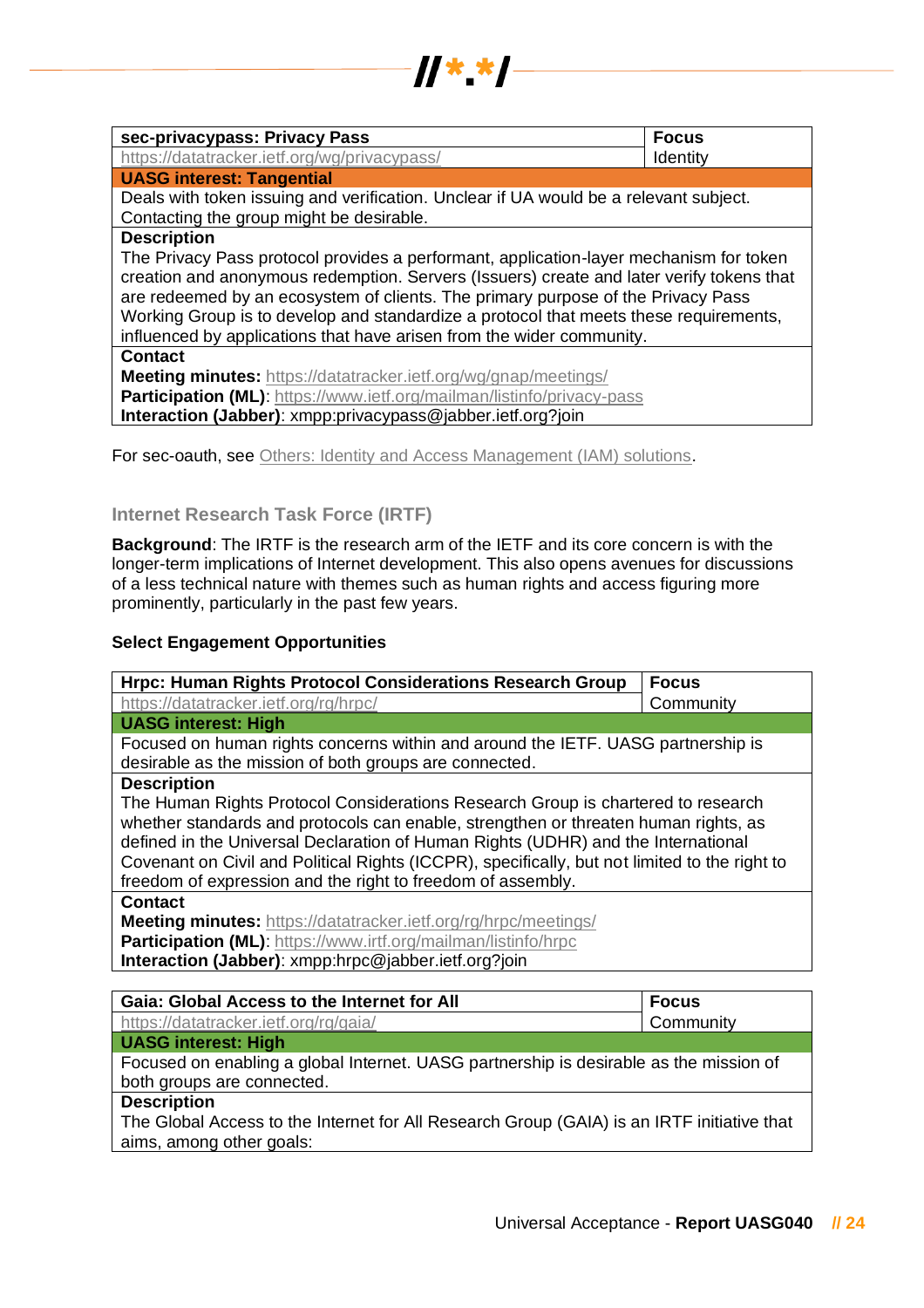• To create increased visibility and interest among the wider community on the challenges and opportunities in enabling global Internet access, in terms of technology as well as the social and economic drivers for its adoption;

 $\frac{1}{2}$ 

- To create a shared vision among practitioners, researchers, corporations, nongovernmental and governmental organizations on the challenges and opportunities;
- To articulate and foster collaboration among them to address the diverse Internet access and architectural challenges (including security, privacy, censorship and energy efficiency).

#### **Contact**

**Meeting minutes:** <https://datatracker.ietf.org/rg/gaia/meetings/> **Participation (ML):** https://irtf.org/mailman/listinfo/gaia **Interaction (Jabber)**: xmpp:gaia@jabber.ietf.org?join

| Dinrg: Decentralized Internet Infrastructure Research Group | l Focus   |
|-------------------------------------------------------------|-----------|
| https://datatracker.ietf.org/rg/dinrg/about/                | Community |
| <b>ILAOO MARAY ALAMAN DIA MARAY ARTISTS</b>                 |           |

## **UASG interest: Moderate**

The group studies the evolution of decentralized internetworking. These solutions are becoming more relevant to the Internet's functions, and it might benefit the UASG to follow such discussions.

## **Description**

The Decentralized Internet Infrastructure Research Group (DINRG) will investigate open research issues in decentralizing infrastructure services such as trust management, identity management, name resolution, resource/asset ownership management, and resource discovery. The focus of DINRG is on infrastructure services that can benefit from decentralization or that are difficult to realize in local, potentially connectivity-constrained networks. We are simultaneously seeing the evolution of use cases (e.g., certain IoT deployments) that cannot work (or which work poorly) in centralized deployment scenarios along with the evolution of decentralized technologies which leverage new cryptographic infrastructures, such as DNSSEC, or which use novel, cryptographically-based distributed consensus mechanisms, such as a number of different ledger technologies.

**Contact**

**Meeting minutes:** <https://datatracker.ietf.org/rg/dinrg/meetings/> **Participation (ML)**[: https://www.irtf.org/mailman/listinfo/din](https://www.irtf.org/mailman/listinfo/din)

**Interaction (Jabber)**: xmpp:dinrg@jabber.ietf.org?join

## <span id="page-24-0"></span>**Unicode Consortium**

**Background**: Dating from 1991, the Unicode Consortium is the maintainer of the Unicode Standard and of certain processes and tools that enable the usage of those standards. They have aggregated and codified existing character sets and act as the de facto authority on the matter. While there is an equivalent standard published by ISO, the ISO/IEC 10646 Information technology – Universal Coded Character Set (UCS), it is actually co-developed or derived from Unicode Consortium work.

**Technical notes**: Unicode is a membership-based organization which collects fees, although a Liaison Membership is offered at no cost to those who can make a case as to their usefulness to advancing the project. UASG partner Microsoft is a Full Member with voting powers at Unicode.

| International Components for Unicode (ICU) | <b>Focus</b> |
|--------------------------------------------|--------------|
| http://site.icu-project.org/               | i18n         |
| <b>UASG interest: High</b>                 |              |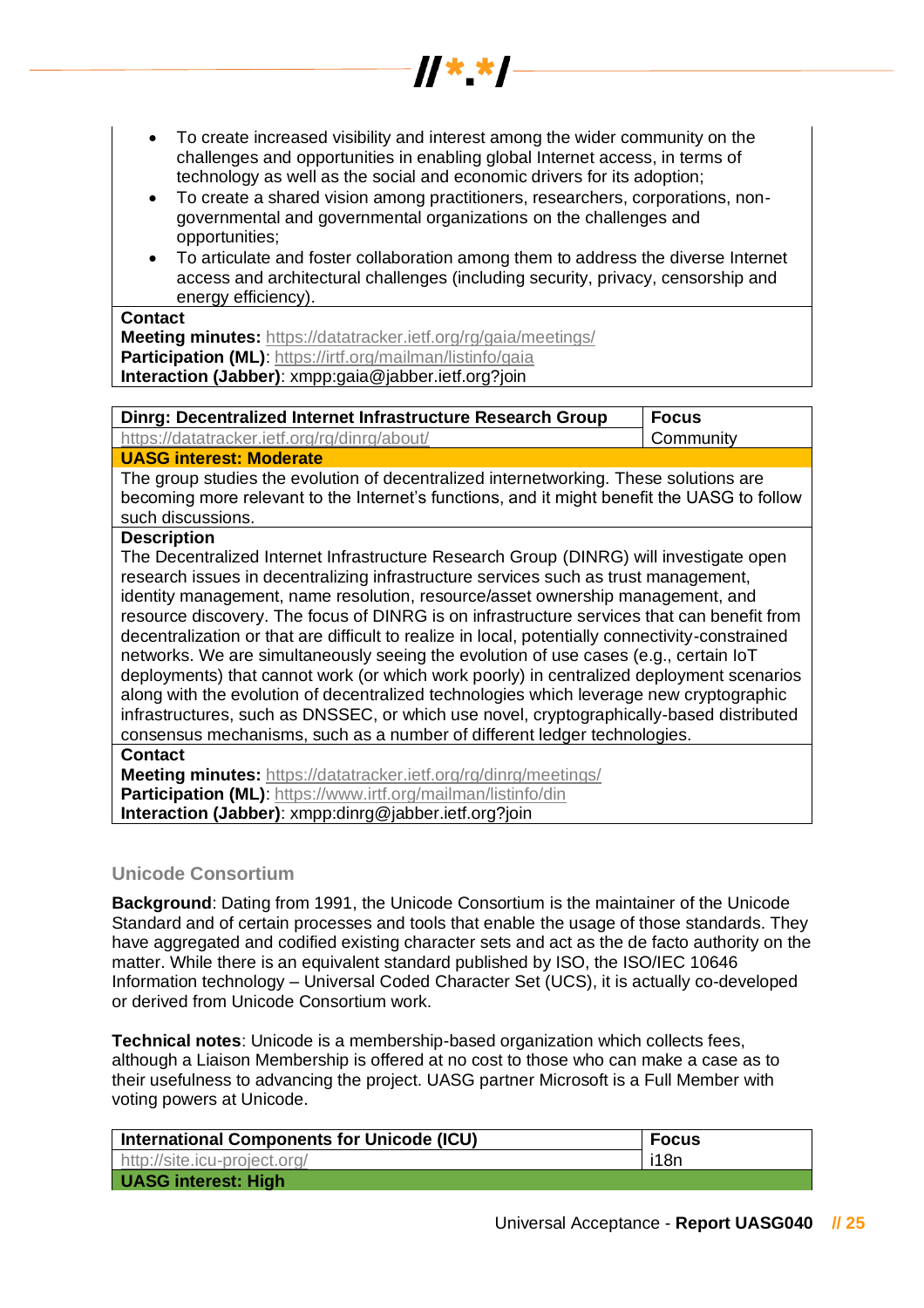Developers of the ICU libraries, which provide i18n functions to software. According to previous UASG research, ICU is a key strategic component for UA deployment, and collaboration opportunities should be pursued.

 $\frac{1}{2}$   $\frac{1}{2}$   $\frac{1}{2}$   $\frac{1}{2}$   $\frac{1}{2}$   $\frac{1}{2}$   $\frac{1}{2}$   $\frac{1}{2}$   $\frac{1}{2}$   $\frac{1}{2}$ 

#### **Description**

ICU is a mature, widely used set of C/C++ and Java libraries providing Unicode and Globalization support for software applications. ICU is widely portable and gives applications the same results on all platforms and between C/C++ and Java software.

## **Contact**

**Meeting minutes:** <https://icu.unicode.org/projectinfo/meetings> **Contribute (GH)**:<https://github.com/unicode-org/icu>

**Participation on usage (ML):**<https://sourceforge.net/projects/icu/lists/icu-support> **Participation on API (ML):**<https://sourceforge.net/projects/icu/lists/icu-design>

| Unicode Common Locale Data Repository (Unicode CLDR                                   | <b>Focus</b> |
|---------------------------------------------------------------------------------------|--------------|
| <b>Project)</b>                                                                       |              |
| http://cldr.unicode.org/                                                              | i18n         |
| <b>UASG interest: Tangential</b>                                                      |              |
| Most relevant source of locale data. Proper implementation of locales can advance the |              |

UASG's mission but it is unclear what the ideal avenue for cooperation would be.

#### **Description**

The Unicode CLDR provides key building blocks for software to support the world's languages, with the largest and most extensive standard repository of locale data available. This data is used by a wide spectrum of companies for their software internationalization and localization, adapting software to the conventions of different languages for such common software tasks. Most developers will use CLDR indirectly, via a set of software libraries, such as ICU, Closure, or TwitterCLDR. These libraries typically compile the CLDR data into a format that is compact and easy for the library to load and use.

**Contact**

**Key document**:<https://cldr.unicode.org/index/downloads/cldr-40> **Contribute (GH)**:<https://github.com/unicode-org/cldr>

| Unicode Technical Standard #46: Unicode IDNA Compatibility<br><b>Processing</b>                                                                                                                                                                                                                                                                                                                                                                                                                                                                                                                                                                                                                                                                                                                                                                                | <b>Focus</b> |
|----------------------------------------------------------------------------------------------------------------------------------------------------------------------------------------------------------------------------------------------------------------------------------------------------------------------------------------------------------------------------------------------------------------------------------------------------------------------------------------------------------------------------------------------------------------------------------------------------------------------------------------------------------------------------------------------------------------------------------------------------------------------------------------------------------------------------------------------------------------|--------------|
| https://unicode.org/reports/tr46/                                                                                                                                                                                                                                                                                                                                                                                                                                                                                                                                                                                                                                                                                                                                                                                                                              | i18n         |
| <b>UASG interest: High</b>                                                                                                                                                                                                                                                                                                                                                                                                                                                                                                                                                                                                                                                                                                                                                                                                                                     |              |
| Independent standard aimed at interoperating IDNA2003 and IDNA2008. IDNA is a key<br>component for UA, and collaboration opportunities should be pursued.                                                                                                                                                                                                                                                                                                                                                                                                                                                                                                                                                                                                                                                                                                      |              |
| <b>Description</b>                                                                                                                                                                                                                                                                                                                                                                                                                                                                                                                                                                                                                                                                                                                                                                                                                                             |              |
| Client software, such as browsers and emailers, faces a difficult transition from the version<br>of international domain names approved in 2003 (IDNA2003), to the revision approved in<br>2010 (IDNA2008). The specification in this document provides a mechanism that<br>minimizes the impact of this transition for client software, allowing client software to<br>access domains that are valid under either system. The specification provides two main<br>features: One is a comprehensive mapping to support current user expectations for casing<br>and other variants of domain names. Such a mapping is allowed by IDNA2008. The<br>second is a compatibility mechanism that supports the existing domain names that were<br>allowed under IDNA2003. This second feature is intended to improve client behavior<br>during the transitional period. |              |
| <b>Contact</b>                                                                                                                                                                                                                                                                                                                                                                                                                                                                                                                                                                                                                                                                                                                                                                                                                                                 |              |
| Key document: https://www.unicode.org/reports/tr46/tr46-27.html                                                                                                                                                                                                                                                                                                                                                                                                                                                                                                                                                                                                                                                                                                                                                                                                |              |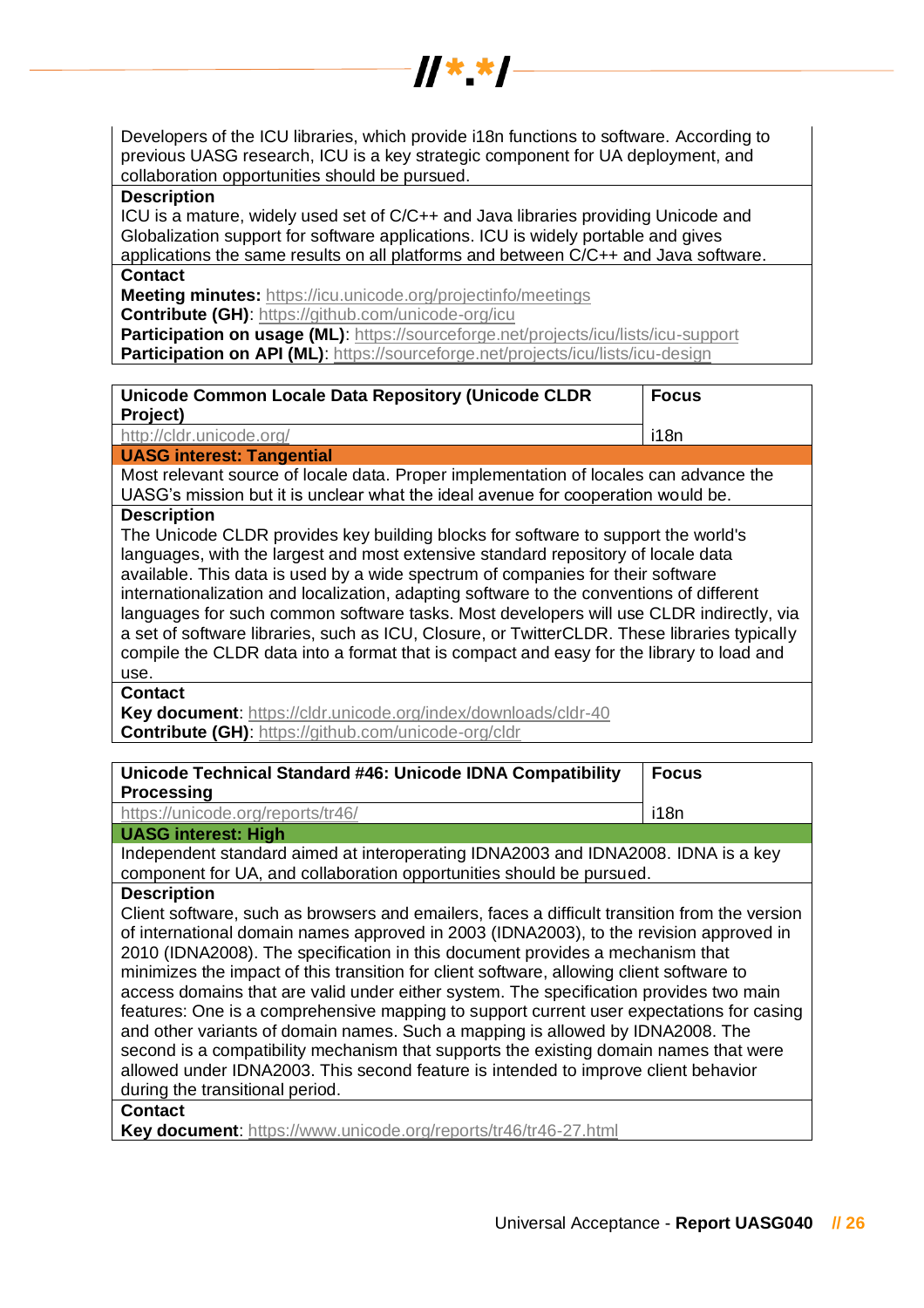

## <span id="page-26-0"></span>**ITU Telecommunication Standardization Sector (ITU-T)**

The International Telecommunication Union's work is performed largely by governments, and as such, it is not an ideal match with the UASG's bottom-up approach. However, under its Telecommunication Standardization Sector (ITU-T) branch, non-government actors can contribute toward discussions on select global standards. While most groups fall outside of the UASG's scope, a particular initiative stands out as relevant, described below.

| Joint Coordination Activity on Accessibility and Human<br><b>Factors (JCA-AHF)</b>                                                                                                                                                                                                                                                                                                                                                                                                        | <b>Focus</b>  |
|-------------------------------------------------------------------------------------------------------------------------------------------------------------------------------------------------------------------------------------------------------------------------------------------------------------------------------------------------------------------------------------------------------------------------------------------------------------------------------------------|---------------|
| https://www.itu.int/en/ITU-T/jca/ahf/Pages/default.aspx                                                                                                                                                                                                                                                                                                                                                                                                                                   | Accessibility |
| <b>UASG interest: High</b>                                                                                                                                                                                                                                                                                                                                                                                                                                                                |               |
| Delivers stronger human rights focus to the ITU and partner groups. UASG partnership is<br>desirable in order to promote UA as an accessibility feature.                                                                                                                                                                                                                                                                                                                                  |               |
| <b>Description</b><br>Increase awareness and help standard writers to mainstream accessibility features in<br>telecommunication/ICT accessibility standards for the inclusion of persons with disabilities<br>and persons with specific needs, including age-related disabilities, those with illiteracy,<br>women, children, and indigenous people; assist study groups in the identification of<br>standardization opportunities and solutions that improve the accessibility and human |               |
| factors aspects of their work.<br><b>Contact</b>                                                                                                                                                                                                                                                                                                                                                                                                                                          |               |
| Key document: https://www.itu.int/en/ITU-T/jca/ahf/Documents/docs-<br>2017/ToR/ToR%20of%20JCA-AHF approved%20by%20TSAG%202017.docx<br>Participation (ML): https://www.itu.int/en/ITU-T/ewm/Pages/services.aspx                                                                                                                                                                                                                                                                            |               |

For JCA-IdM, see: [Identity and Access Management \(IAM\) solutions.](#page-33-0)

## <span id="page-26-1"></span>**ACM and the IEEE**

In a partnership between the Association for Computing Machinery (ACM) and the Institute of Electrical and Electronics Engineers (IEEE), a set of computing curricula is developed to inform the assembly of courses in universities around the world. Updates are made every few years and the most recent version of the "*Computing Curricula*" was published in 2020 (CC2020).

The areas covered are:

- Computer Engineering
- Computer Science
- **•** Cybersecurity
- **•** Information Systems
- **•** Information Technology
- Software Engineering
- Data Science

Interestingly, the CC2020 cites in its introduction: "Universal acceptance of global diversity and cultural sensitivity are essential in all fields, especially in the field of computing which is remarkably diverse itself." Although this does not refer directly to the UASG's definition of Universal Acceptance, it nevertheless points toward a shared mission.

The documents themselves are developed in a Task Force format that aims for geographic and gender diversity. The group that wrote the latest document defined it as such: "The ACM and IEEE Computer Society initially appointed two respective CC2020 project co-chairs. In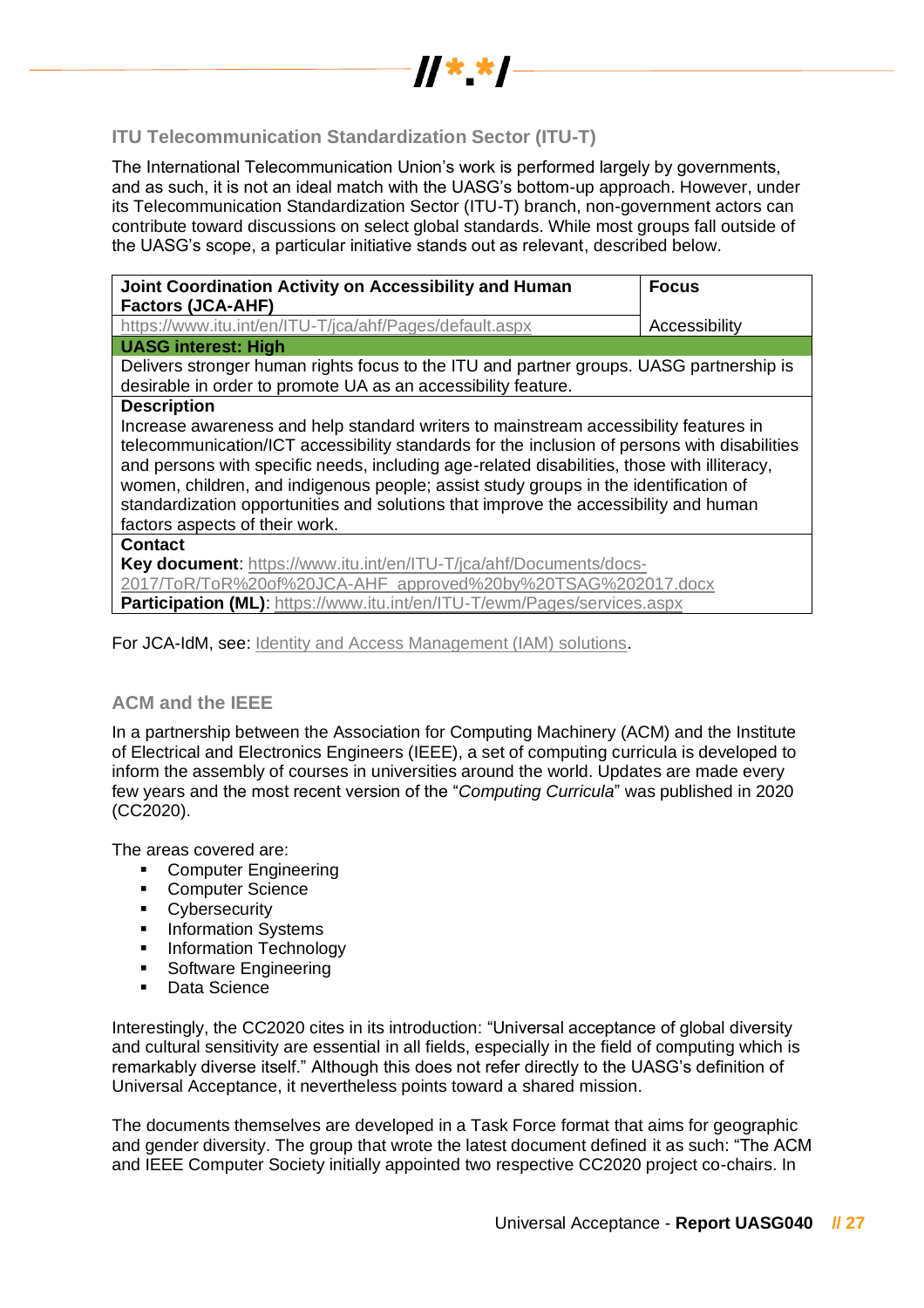2017, each co-chair then recruited representative members of the sponsoring organizations to serve on the CC2020 steering committee. The steering committee was expanded into a task force of fifty volunteers who joined the effort to work on the project and produce this report."

 $\frac{1}{2}$   $\frac{1}{2}$   $\frac{1}{2}$   $\frac{1}{2}$   $\frac{1}{2}$   $\frac{1}{2}$ 

| <b>ACM/IEEE Computing Curricula</b>                                                                                                                                                                                                                                                                                                                                                                                                                                                                                                                                      | <b>Focus</b> |
|--------------------------------------------------------------------------------------------------------------------------------------------------------------------------------------------------------------------------------------------------------------------------------------------------------------------------------------------------------------------------------------------------------------------------------------------------------------------------------------------------------------------------------------------------------------------------|--------------|
| https://www.acm.org/education/curricula-recommendations                                                                                                                                                                                                                                                                                                                                                                                                                                                                                                                  | Community    |
| <b>UASG interest: High</b>                                                                                                                                                                                                                                                                                                                                                                                                                                                                                                                                               |              |
| Recommends curricula for IT academic courses around the world. UASG partnership is<br>desirable in order to include UA as a topic.                                                                                                                                                                                                                                                                                                                                                                                                                                       |              |
| <b>Description</b>                                                                                                                                                                                                                                                                                                                                                                                                                                                                                                                                                       |              |
| The Computing Curriculum 2020 (CC2020) project is an initiative launched jointly by<br>several professional computing societies to summarize and synthesize the current state of<br>curricular guidelines for academic programs that grant baccalaureate-level degrees in<br>computing as well as propose a vision for future curricular guidelines. This project aims<br>not only to reflect the state-of-the-art in computing education and practice, but also to<br>provide insights into the future of the field of computing education for the 2020s and<br>beyond. |              |
| <b>Contact</b>                                                                                                                                                                                                                                                                                                                                                                                                                                                                                                                                                           |              |
| Key document:                                                                                                                                                                                                                                                                                                                                                                                                                                                                                                                                                            |              |
| https://www.acm.org/binaries/content/assets/education/curricula-                                                                                                                                                                                                                                                                                                                                                                                                                                                                                                         |              |
| recommendations/cc2020.pdf                                                                                                                                                                                                                                                                                                                                                                                                                                                                                                                                               |              |

## <span id="page-27-0"></span>**International Standards Organization (ISO)**

The ISO is the organization which congregates most of the national standard-setting bodies in the world, acting within the general United Nations environment. ICT-related concerns are but one of its many areas, making it the least focused body out of all the ones listed in this document. Participation in it requires: working together with national bodies, standards normally need to be purchased, and it has an extensive deliberation process. As such, direct engagement with the ISO should not be considered a priority, and its engagement opportunities have been collected into other categories, as listed below:

ISO/IEC 10646 Information technology: Universal Coded Character Set (UCS) is developed in tandem with Unicode, and considering the greater ease of contributing to Unicode, that institution should be prioritized in this case.

For ISO/IEC WD TR 24772 – 4 Programming languages: Guidance to avoiding vulnerabilities in programming languages – Part 4: Python, see: Python Language Standard

For ISO/IEC JTC 1/SC 22, see: Others: Coding Language Standards

For JTC1/SC22/WG21, see: Others: Coding Language Standards

## <span id="page-27-1"></span>**Others: Coding Language Standards**

While it is not practical to carry out extensive studies concerning programming languages in the current document, we will nevertheless list the resources discovered during the research process to serve as a reference for future actions. An exemption will be made for Python, based on the results of previous studies published by the UASG, which point towards a key opportunity for engaging with that group.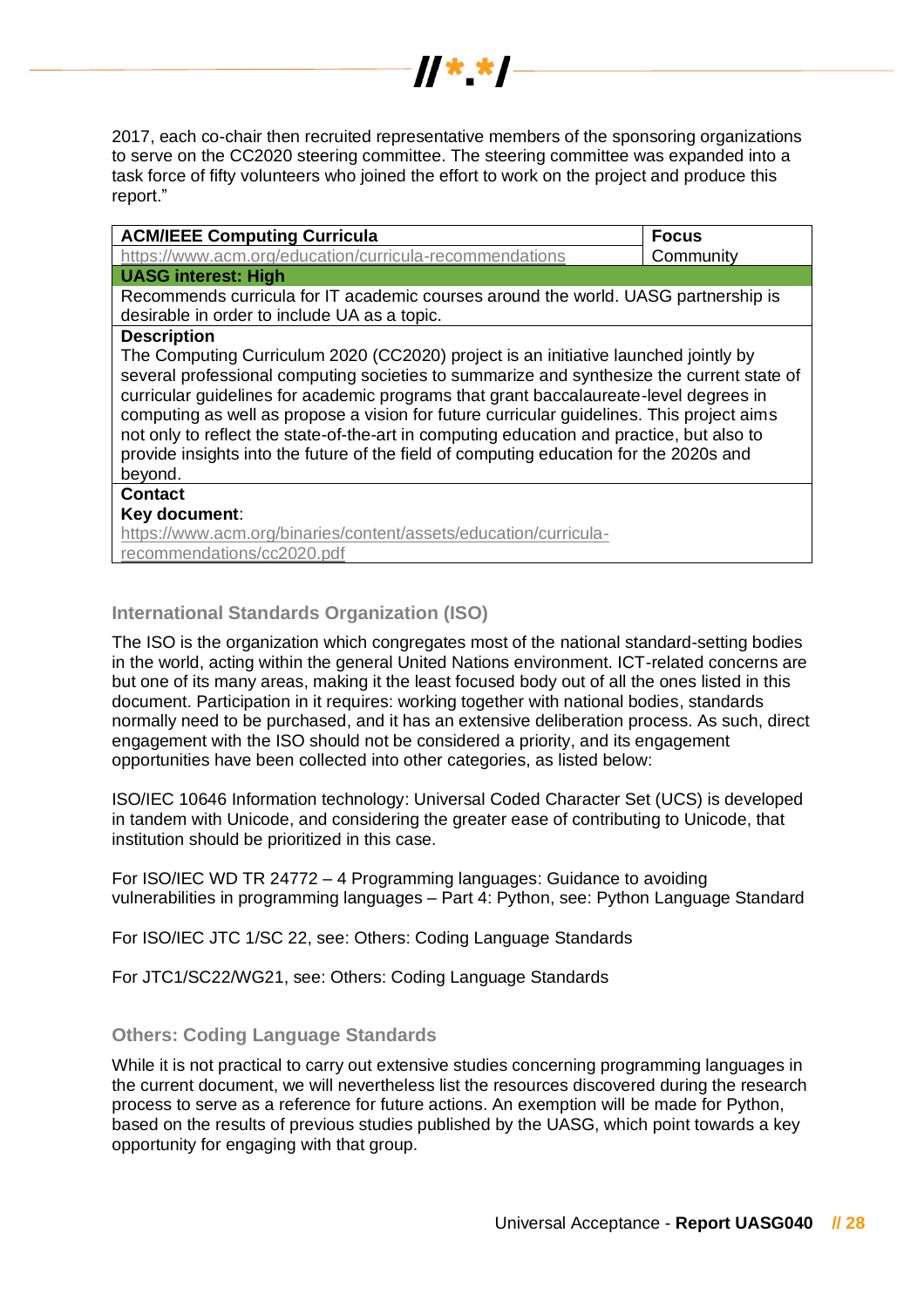

**Key resource**: ISO/IEC JTC 1/SC 22: Programming languages, their environments and system software interfaces:<https://www.iso.org/committee/45202/x/catalogue/>

#### **Key resource**: ECMA: Software engineering and interfaces:

<https://www.ecma-international.org/publications-and-standards/standards/?order=category>

## Ada

## **ISO/IEC 8652:2012 Programming languages – Ada**

<https://www.iso.org/standard/61507.html>

**ECMA-162 Portable Common Tool Environment (PCTE) – Ada programming language binding**

<https://www.ecma-international.org/publications-and-standards/standards/ecma-162/>

## $C/C++$

**ISO/IEC WD 9899 Programming languages – C** 

<https://www.iso.org/standard/82075.html>

**ISO/IEC 14882:2020 Programming languages – C++** <http://www.open-std.org/jtc1/sc22/wg21/docs/standards>

**ISO/IEC WD TR 24772-10 Programming languages – Guidance to avoiding vulnerabilities in programming languages – Part 10: Guidance for programming** 

#### **language C++**

<https://www.iso.org/standard/80437.html>

**ECMA-158 Portable Common Tool Environment (PCTE) – C programming language binding**

<https://www.ecma-international.org/publications-and-standards/standards/ecma-158/>

**ECMA-372 C++/CLI language specification**

<https://www.ecma-international.org/publications-and-standards/standards/ecma-372/>

**JTC1/SC22/WG21 – The C++ Standards Committee – ISOCPP**

<http://www.open-std.org/jtc1/sc22/wg21/>

## $C#$

## **ISO/IEC 23270:2018 Programming languages – C#**

<https://www.iso.org/standard/75178.html>

## **ECMA-334 C# language specification**

<https://www.ecma-international.org/publications-and-standards/standards/ecma-334/>

## **Dart**

**ECMA-408 Dart programming language specification** <https://www.ecma-international.org/publications-and-standards/standards/ecma-408/> **Dart language in-progress specification** <https://spec.dart.dev/DartLangSpecDraft.pdf>

## Go

**Go Programming Language Specification** <https://go.dev/ref/spec> **Go Programming Language Contribution Guide**

<https://golang.org/doc/contribute>

## Java

## **Java Language Specification**

<https://docs.oracle.com/javase/specs/jls/se11/html/index.html>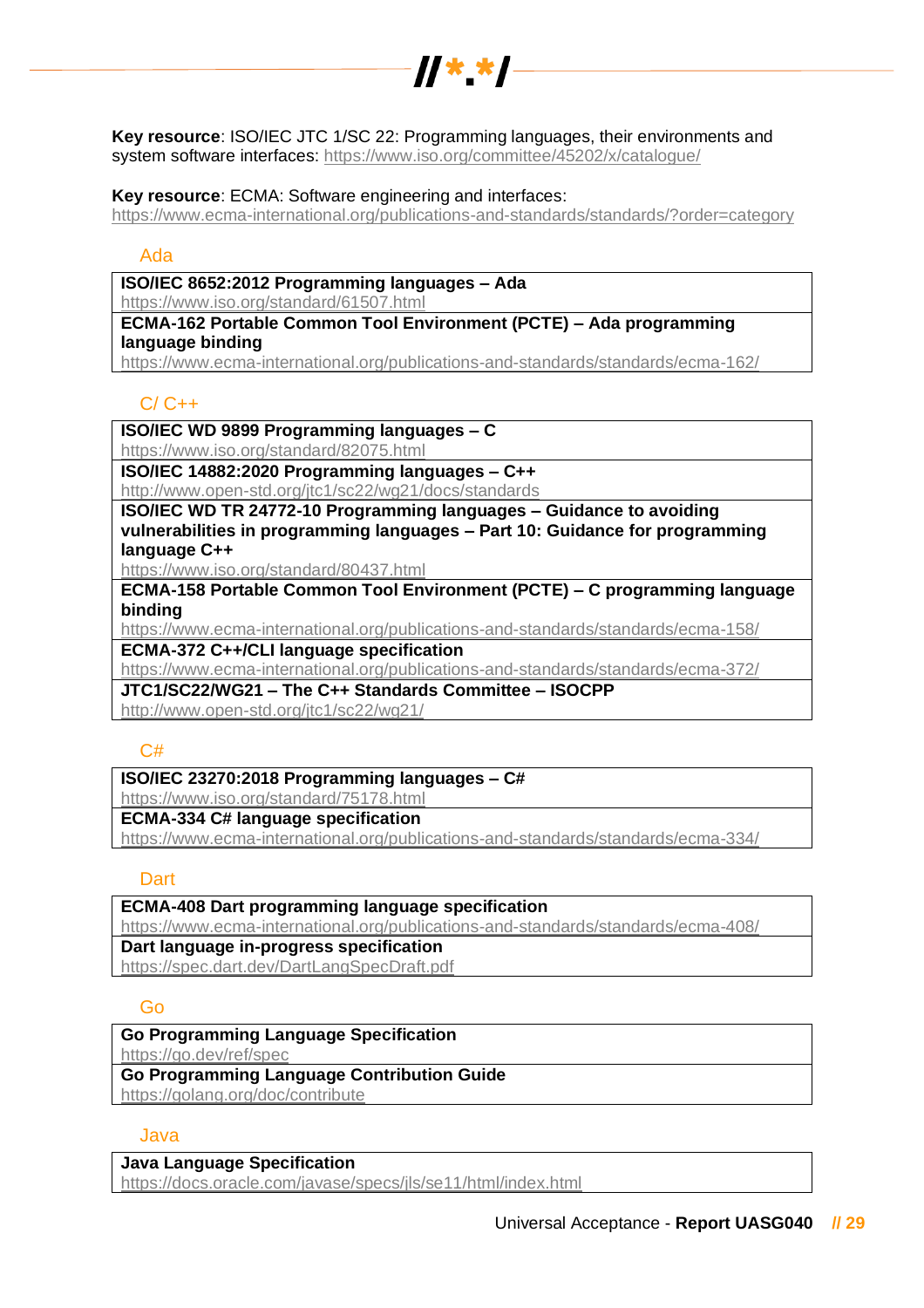

#### **Java Community Process Program**

<https://www.jcp.org/>

**ISO/IEC WD TR 24772-11 Programming languages – Guidance to avoiding vulnerabilities in programming languages – Part 11: Guidance for programming language Java**

<https://www.iso.org/standard/80438.html>

### **JavaScript**

**ECMA-262 ECMAScript 2021 language specification**

<https://www.ecma-international.org/publications-and-standards/standards/ecma-262/>

**ECMA-402 ECMAScript 2021 internationalization API specification**

<https://www.ecma-international.org/publications-and-standards/standards/ecma-402/>

**ECMA-414 ECMAScript specification suite**

<https://www.ecma-international.org/publications-and-standards/standards/ecma-414/>

**ECMA-419 ECMAScript embedded systems API specification**

<https://www.ecma-international.org/publications-and-standards/standards/ecma-419/>

## PHP

**PHP Language Specifications**

<https://github.com/php/php-langspec> **PHP Language Specifications ML**

standards-subscribe@lists.php.net

## R

## **R Language Definition**

<https://cran.r-project.org/doc/manuals/r-release/R-lang.pdf>

**R development MLs**

<https://www.r-project.org/mail.html>

## Ruby

**ISO/IEC 30170:2012 Programming languages – Ruby**

<https://www.iso.org/standard/59579.html>

# **Ruby development MLs**

<https://www.ruby-lang.org/en/community/mailing-lists/>

## **Swift**

**Swift Language Reference** <https://docs.swift.org/swift-book/ReferenceManual/AboutTheLanguageReference.html> **Language Contribution Guide**

<https://www.swift.org/contributing/>

## <span id="page-29-0"></span>**Python Language Standard**

According to the research presented in [UASG 033: UA-Readiness of Open Source Code](https://uasg.tech/download/uasg-033-ua-readiness-of-open-source-code-pilot-en/)  [Pilot,](https://uasg.tech/download/uasg-033-ua-readiness-of-open-source-code-pilot-en/) the *idna* module, which upgrades the language's core implementation of IDNA2003 to IDNA2008, has high adoption among open source developers who use Github as their repository. Quoting from that document:

*"Out of the entire Python dataset, the idna module ranks 6th overall in terms of usage, which can be seen as a favorable result to the UASG's interests. It can also be a key argument in*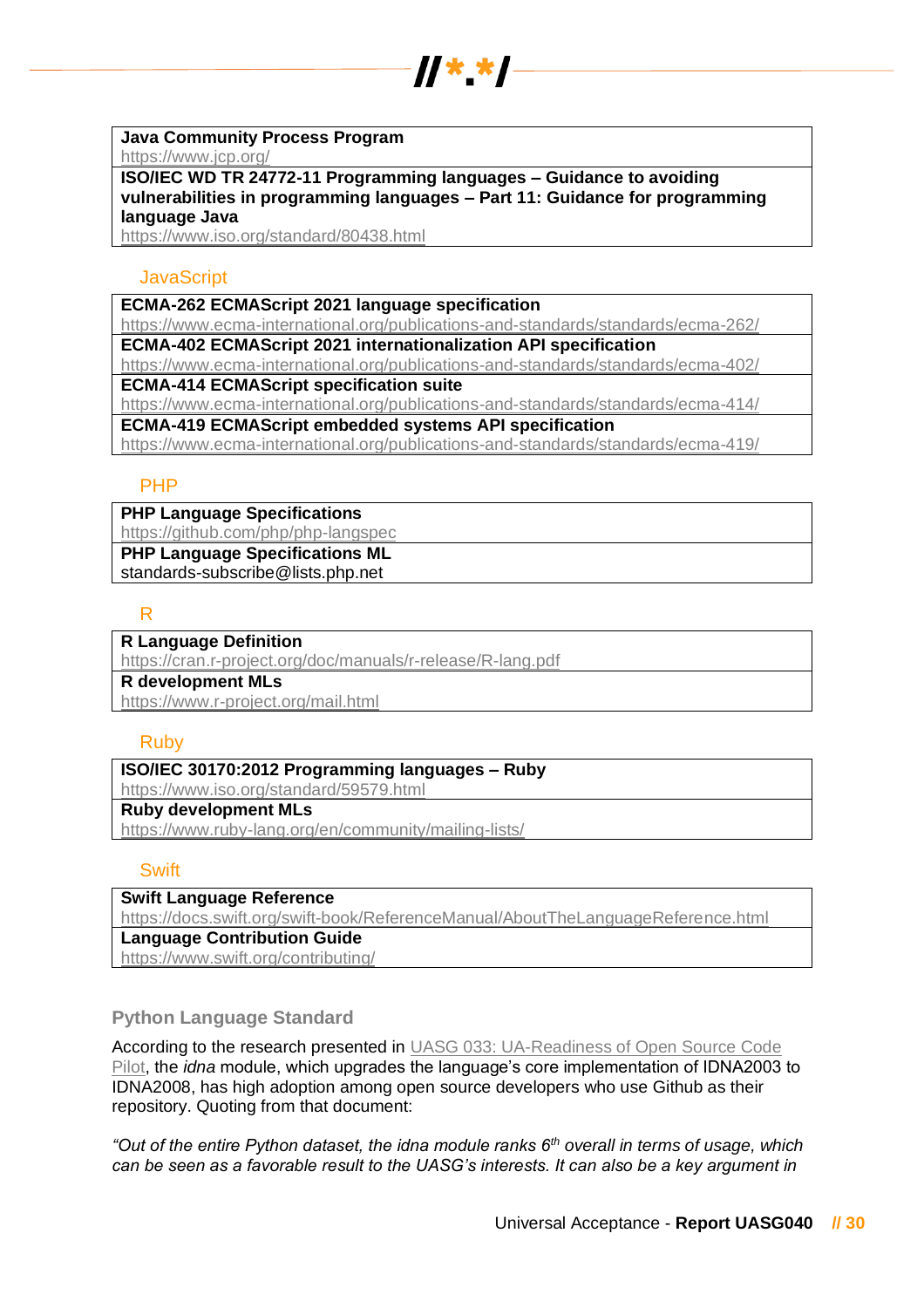

*engaging with the Python language developers to port that module to the language's core, replacing the default IDNA2003 implementation."*

Although generated using an entirely different method from the one used in UASG033, the [PyPI repository'](https://pypistats.org/top)s report presents a similar figure with *[idna](https://pypi.org/project/idna/)* consistently figuring among the top 20 most downloaded projects of the entire Python language. This corroborates the importance of the module to the language with basis on two dissimilar methodologies.

Thus, we find it important to go ahead with a proposal to integrate the module into the core of the language, making it UA-ready at its foundation.

We have outlined two different vectors through which such a change could be proposed:

## Python Enhancement Proposals (PEPs)

According to the Python Software Foundation (PSF): "PEP stands for Python Enhancement Proposal. A PEP is a design document providing information to the Python community, or describing a new feature for Python or its processes or environment. The PEP should provide a concise technical specification of the feature and a rationale for the feature. We intend PEPs to be the primary mechanisms for proposing major new features, for collecting community input on an issue, and for documenting the design decisions that have gone into Python. The PEP author is responsible for building consensus within the community and documenting dissenting opinions."

There are two types of PEPs that are relevant to the UASG's purposes:

- 1. **Standards Track**: describes a new feature or implementation for Python.
- 2. **Informational PEP**: describes a Python design issue, or provides guidelines to the Python community, but does not propose a new feature.

The priority should be to propose a Standard Track, but in case that process is unsuccessful, the writing of an Informational PEP is still a viable way to cause impact and draw attention to Universal Acceptance.

The [Python Steering Council](https://www.python.org/dev/peps/pep-8102/) handles decision-making, and two Steering Council members are affiliated with UASG partner Microsoft. These individuals could help the UASG understand what the requirements are for a successful application.

The application process itself is conducted by "PEP Editors," who can be reached by mentioning "@python/pep-editors" on GitHub.

These are the steps:

- 1. **Idea**: Ideas for enhancements need to be focused and defined in a concrete manner.
- 2. **Championing**: According to the PSF: "Someone who writes the PEP using the style and format described below, shepherds the discussions in the appropriate forums, and attempts to build community consensus around the idea. The PEP champion (a.k.a. Author) should first attempt to ascertain whether the idea is PEP-able. Posting to the python-list@python.org mailing list or the pythonideas@python.org mailing list is the best way to go about this."
- 3. **Presentation**: According to the PSF: "Once the champion has asked the Python community as to whether an idea has any chance of acceptance, a draft PEP should be presented to python-ideas. This gives the author a chance to flesh out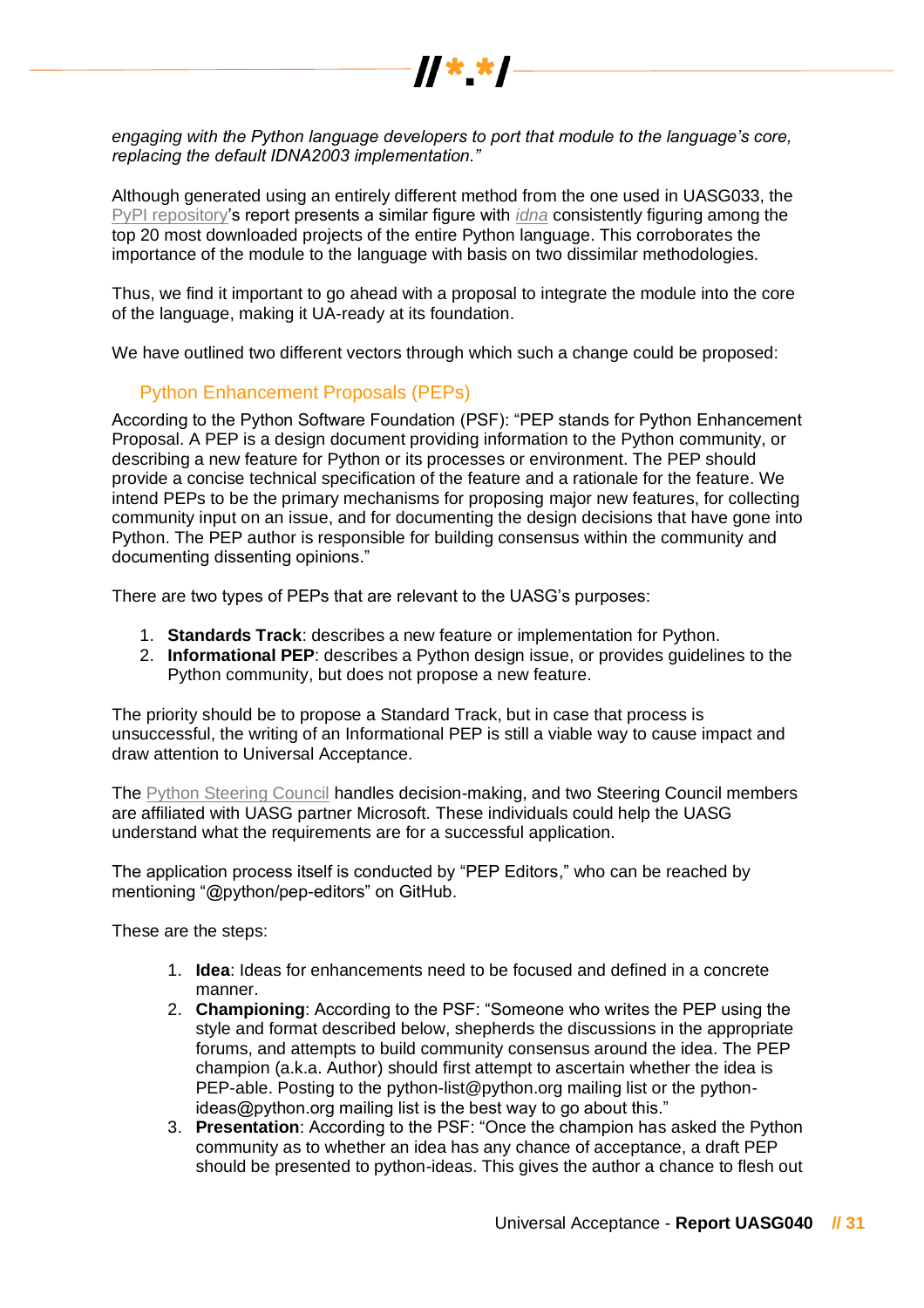

the draft PEP to make properly formatted, of high quality, and to address initial concerns about the proposal."

- 4. **Submission**: According to the PSF: "Ideally, a core developer sponsor is identified, but non-core sponsors may also be selected with the approval of the Steering Council. Members of the GitHub "PEP editors" team are pre-approved to be sponsors. The sponsor's job is to provide guidance to the PEP author to help them through the logistics of the PEP process".
- 5. **Review**: According to the PSF: "Once the authors have completed a PEP, they may request a review for style and consistency from the PEP editors."
- 6. **Resolution**: According to the PSF: "The final authority for PEP approval is the Steering Council. However, whenever a new PEP is put forward, any core developer that believes they are suitably experienced to make the final decision on that PEP may offer to serve as the PEP-Delegate for that PEP, and they will then have the authority to approve (or reject) that PEP."
- 7. **Acceptance**: According to the PSF: "Once a PEP has been accepted, the reference implementation must be completed. When the reference implementation is complete and incorporated into the main source code repository, the status will be changed to Final."

The workflow is:



*Source: https://www.python.org/dev/peps/pep-0001/*

## **Relevant links:**

<https://www.python.org/dev/peps/> <https://github.com/python/peps>

## ISO/IEC WD TR 24772-4 Programming Languages – Guidance to Avoiding Vulnerabilities in Programming Languages – Part 4: Python

There is an entirely different route that might be pursued either in parallel or in the case that the PEP process is unsuccessful. This route does not affect the core language but can advance the theme of UA within a standards body, which in this case, is the ISO.

Within its many standards, the ISO maintains a collection of recommendations for avoiding vulnerabilities in programming languages, which might include considerations on UA-related issues. As of the writing of this document, the WG is actively developing ideas for the Python language and could be approached. The most convenient way for an intervention to be made within the ISO is through the American National Standards Institute (ANSI), which can be tapped into by ICANN itself.

#### **Relevant links:**

<https://www.iso.org/stages-and-resources-for-standards-development.html> <https://www.iso.org/standard/71094.html>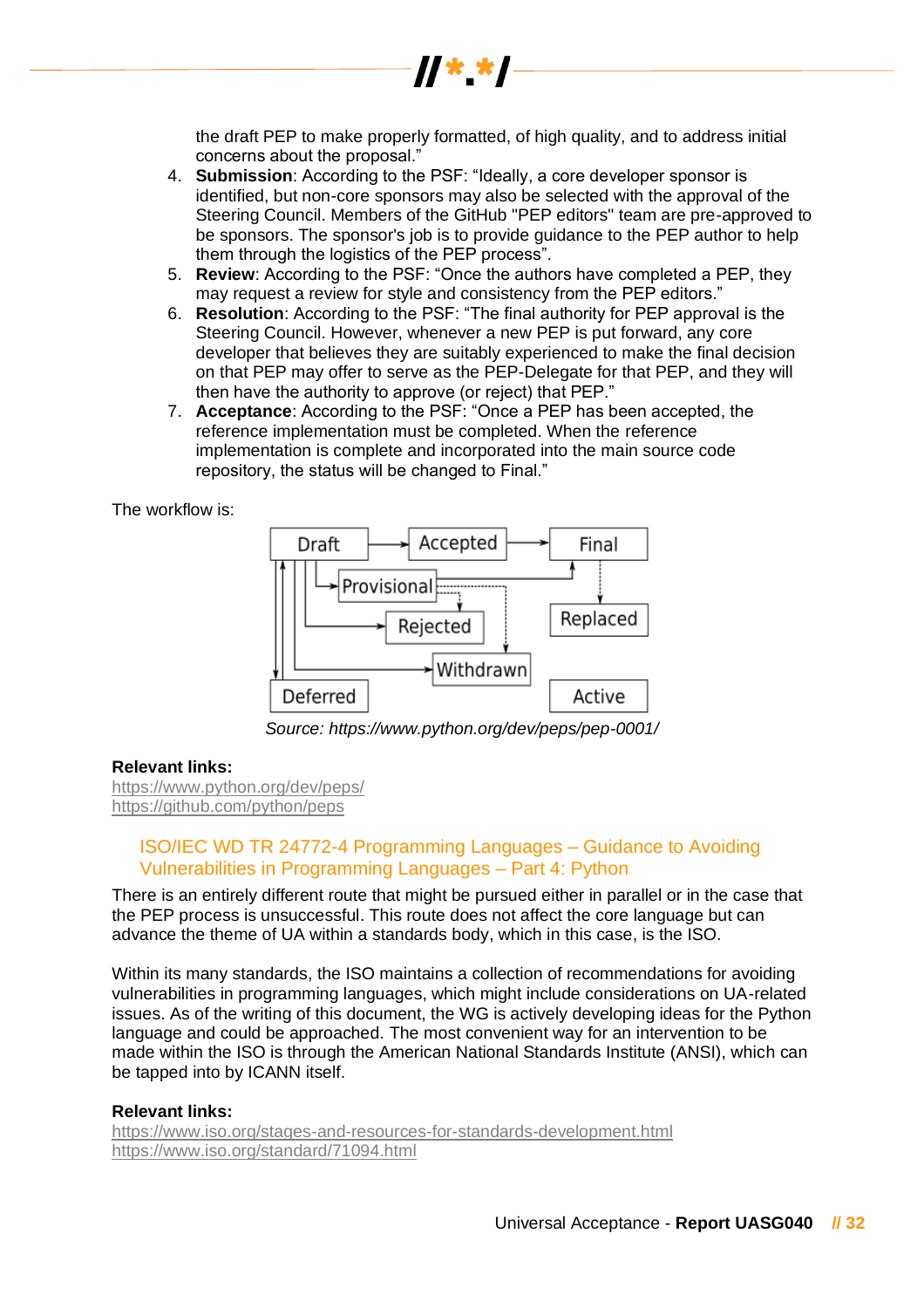

## <span id="page-32-0"></span>**Others: Cybersecurity**

Another important category to evaluate are the organizations that concern themselves with cybersecurity. We list below the ones with missions that are the most relevant to the UASG, although this list should be considered non-exhaustive.

| <b>Anti-Phishing Working Group (APWG)</b>                                                   | <b>Focus</b>                                                                              |  |
|---------------------------------------------------------------------------------------------|-------------------------------------------------------------------------------------------|--|
| https://apwg.org/                                                                           | Cybersecurity                                                                             |  |
| <b>UASG interest: Moderate</b>                                                              |                                                                                           |  |
| The most prominent anti-phishing group producing key reports on the subject.                |                                                                                           |  |
| Both ICANN and UASG partner Verisign have existing relations with the APWG. Outreach        |                                                                                           |  |
| to them could benefit the UASG.                                                             |                                                                                           |  |
| <b>Description</b>                                                                          |                                                                                           |  |
| APWG is the international coalition unifying the global response to cybercrime across       |                                                                                           |  |
| industry, government and law-enforcement sectors and NGO communities. APWG's                |                                                                                           |  |
| membership of more than 2200 institutions worldwide is as global as its outlook. It         |                                                                                           |  |
| attempts to eliminate fraud and identity theft caused by phishing and related incidents.    |                                                                                           |  |
| <b>Contact</b>                                                                              |                                                                                           |  |
| Key document: https://docs.apwg.org/reports/apwg_trends_report_q3_2021.pdf                  |                                                                                           |  |
| Points of contact: ICANN, Verisign                                                          |                                                                                           |  |
|                                                                                             |                                                                                           |  |
| <b>Center for Internet Security (CIS): Critical Security Controls</b>                       | <b>Focus</b>                                                                              |  |
| <b>Community</b>                                                                            |                                                                                           |  |
| https://www.cisecurity.org/communities/controls/                                            | Cybersecurity                                                                             |  |
| <b>UASG interest: High</b>                                                                  |                                                                                           |  |
| CIS's Critical Security Controls are a set of constantly revised step-by-step guidelines    |                                                                                           |  |
| which serve as a baseline for the digital protection of diverse actors. CIS's "Control 9:   |                                                                                           |  |
| Email and Web Browser Protections" is an adequate point for UASG engagement through         |                                                                                           |  |
| their Critical Security Controls Community.                                                 |                                                                                           |  |
| <b>Description</b>                                                                          |                                                                                           |  |
| The Center for Internet Security, Inc. (CIS) is a community-driven nonprofit, responsible   |                                                                                           |  |
| for the CIS Controls and CIS Benchmarks, globally recognized best practices for securing    |                                                                                           |  |
| IT systems and data. We lead a global community of IT professionals to continuously         |                                                                                           |  |
| evolve these standards and provide products and services to proactively safeguard           |                                                                                           |  |
| against emerging threats. Our CIS Hardened Images provide secure, on-demand,                |                                                                                           |  |
| scalable computing environments in the cloud. CIS is home to the Multi-State Information    |                                                                                           |  |
| Sharing and Analysis Center (MS-ISAC), a trusted resource for cyber threat prevention,      |                                                                                           |  |
| protection, response, and recovery.                                                         |                                                                                           |  |
| <b>Contact</b>                                                                              |                                                                                           |  |
| Key document: https://www.cisecurity.org/controls/email-and-web-browser-protections/        |                                                                                           |  |
| <b>Participation:</b> https://workbench.cisecurity.org/                                     |                                                                                           |  |
| Point of contact: https://learn.cisecurity.org/contact-us                                   |                                                                                           |  |
|                                                                                             |                                                                                           |  |
| <b>FIRST: DNS Abuse SIG</b>                                                                 | <b>Focus</b>                                                                              |  |
| https://www.first.org/global/sigs/dns/                                                      | Cybersecurity                                                                             |  |
| <b>UASG interest: Moderate</b>                                                              |                                                                                           |  |
| An important stakeholder in the DNS Abuse sector, focused on Cyber Incident Response        |                                                                                           |  |
| Teams (CIRTs). Both ICANN and UASG partner Verisign have existing relations with            |                                                                                           |  |
| them, which could benefit the UASG and its interests.                                       |                                                                                           |  |
| <b>Description</b>                                                                          |                                                                                           |  |
| "FIRST provides platforms, means and tools for incident responders to always find the       |                                                                                           |  |
| right partner and to collaborate efficiently. This implies that FIRST's reach is global. We |                                                                                           |  |
|                                                                                             | aspire to have members from every country and culture. During an incident it is important |  |

that people have a common understanding and enough maturity to react in a fast and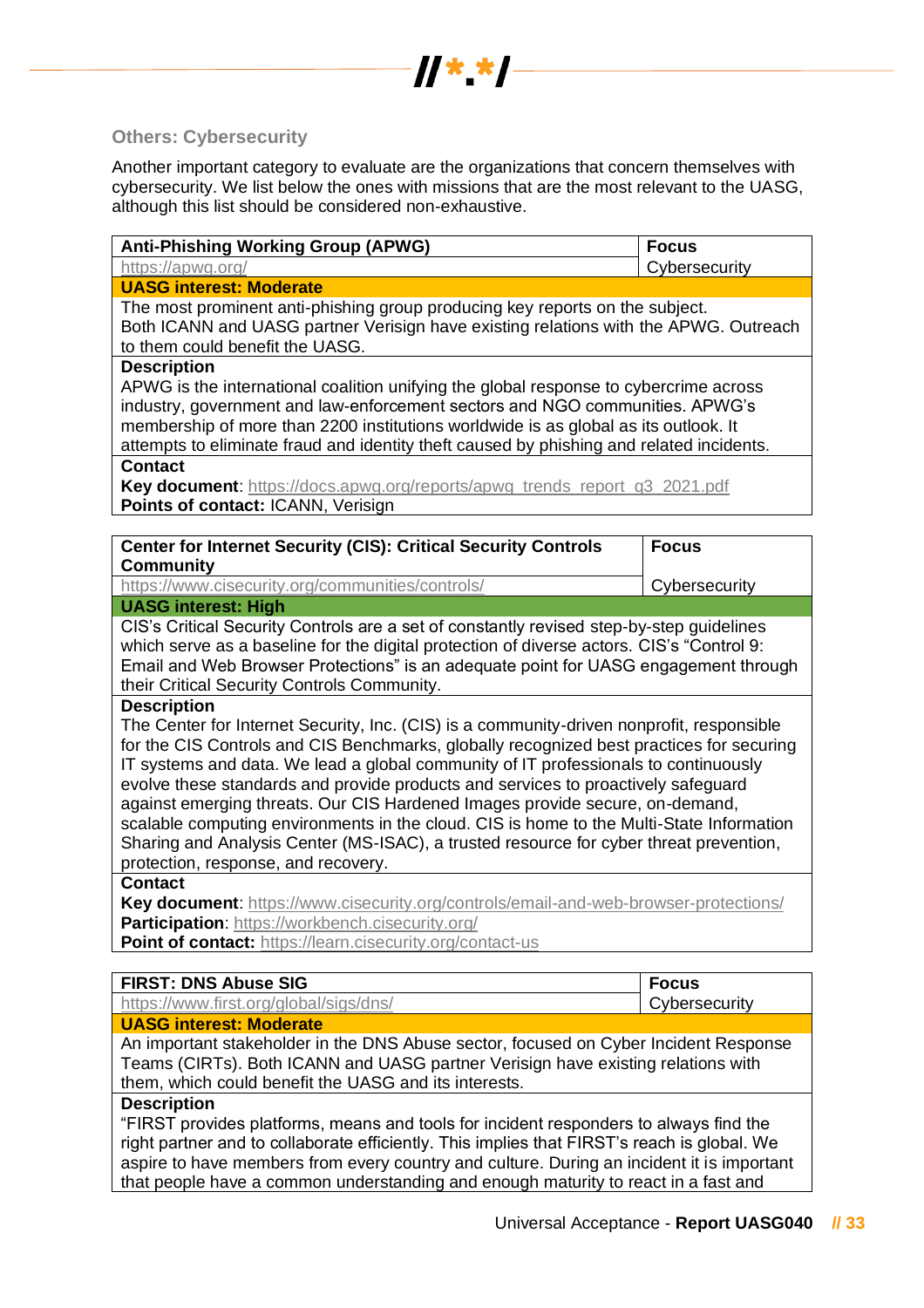

efficient manner. FIRST supports teams through training opportunities to grow and mature. FIRST also supports initiatives to develop common means of data transfer to enable machine to machine communication. FIRST members do not work in isolation, but are part of a larger system. FIRST engages with relevant stakeholders, in technical and non-technical communities, to ensure teams can work in an environment that is conducive to their goals."

### **Contact**

**Points of contact:** ICANN CIRT, Verisign

| Messaging Malware Mobile Anti-Abuse Working Group<br>(M3AAWG)                          | <b>Focus</b>  |
|----------------------------------------------------------------------------------------|---------------|
| https://www.m3aawg.org/                                                                | Cybersecurity |
| <b>UASG interest: Moderate</b>                                                         |               |
| An important stakeholder in the DNS Abuse sector with a significant number of renowned |               |

experts attached to it. Both ICANN and UASG partner Verisign have existing relations with them, which could benefit the UASG and its interests.

## **Description**

"The Messaging, Malware and Mobile Anti-Abuse Working Group (M3AAWG) is where the industry comes together to work against botnets, malware, spam, viruses, DoS attacks and other online exploitation. We are the largest global industry association, with more than 200 members worldwide, bringing together all the stakeholders in the online community in a confidential, open forum. We develop cooperative approaches for fighting online abuse. (...) We develop and publish best practices papers, position statements, training and educational videos, and other materials to help the online community fight abuse with a focus on operational practices. Our public policy advocacy (which is not lobbying) provides technical and operational guidance to governments, Internet and public policy agencies developing new Internet policies and legislation."

**Contact**

**Points of contact: ICANN, Verisign** 

## <span id="page-33-0"></span>**Others: Identity and Access Management (IAM) Solutions**

IAM solutions play an increasingly important role in terms of user identification on the Internet. However, no extensive test has been performed to determine how UA-ready these solutions are or whether there are benefits to be had by partnering with them. The section below outlines some opportunities for the UASG's evaluation.

## **OAuth**

OAuth is the key technology for IAM solutions with other major solutions dependent on it. As a standard, it is managed within the context of the IETF, and is subject to the same procedures described in the relevant section.

**Major providers**: Amazon, Apple, Box, Discord, Evernote, Facebook, Github, Google, LinkedIn, Microsoft, Netflix, ORCID, PayPal, Reddit, Salesforce, Sina Weibo, Spotify, Stack Exchange, Stripe, Trello, Twitch, Twitter, VK, WeChat, WooCommerce, WordPress, Yandex.

| sec-oauth: Web Authorization Protocol                                                 | <b>Focus</b> |
|---------------------------------------------------------------------------------------|--------------|
| https://datatracker.ietf.org/wg/oauth/                                                | Identity     |
| <b>UASG interest: High</b>                                                            |              |
| The main IAM solution available. UASG partnership is desirable because if this is UA- |              |
| ready, then there is a good chance that all others will be as well.                   |              |
| <b>Description</b>                                                                    |              |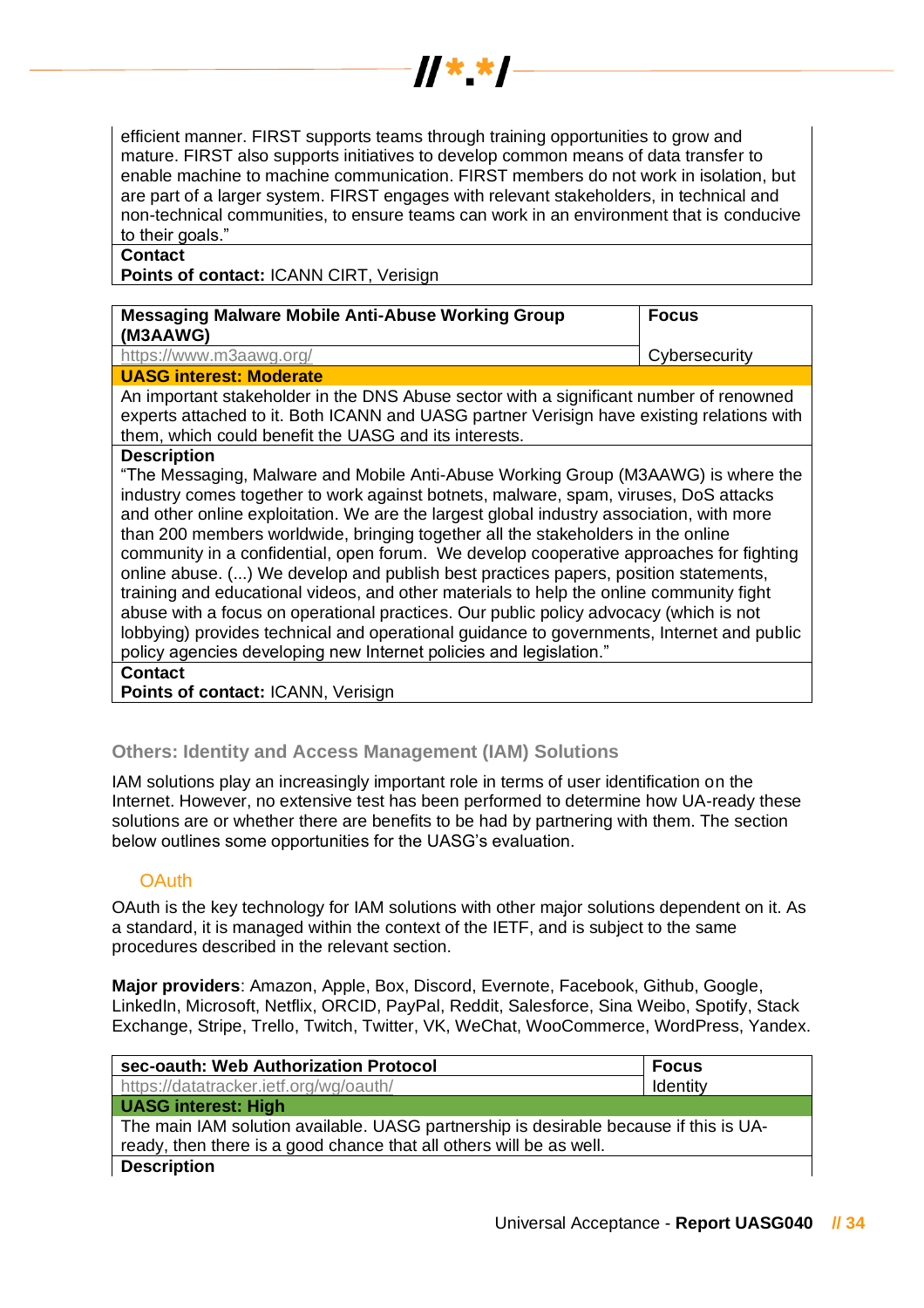

The Web Authorization (OAuth) protocol allows a user to grant a third-party web site or application access to the user's protected resources, without necessarily revealing their long-term credentials, or even their identity. For example, a photo-sharing site that supports OAuth could allow its users to use a third-party printing web site to print their private pictures, without allowing the printing site to gain full control of the user's account and without having the user share his or her photo-sharing sites' long-term credential with the printing site.

#### **Contact**

**Meeting minutes:** <https://datatracker.ietf.org/wg/oauth/meetings/> **Participation (ML):** https://www.ietf.org/mailman/listinfo/oauth **Interaction (Jabber)**: xmpp:oauth@jabber.ietf.org?join

## OpenID Connect (OIDC)

OIDC is a layer running on top of OAuth 2.0, adding functionality to it. A significant portion of its development is carried out within WGs, which might be of interest in case they focus efforts on this technology. Below are the most relevant WGs to the UASG's mission.

## **AB/Connect WG**

<https://openid.net/wg/connect/>

## **Description**

"The AB/Connect working group is a combined working group of the Artifact Binding (AB) Working Group and the Connect Working Group aimed at producing the OAuth 2.0 based 'OpenID Connect' specifications."

**Contact**

**Key documents:** <https://openid.net/wg/connect/status/>

**Participation (ML):** https://lists.openid.net/mailman/listinfo/openid-specs-ab

## **International Government Assurance Profile (iGov) WG**

<https://openid.net/wg/igov/>

## **Description**

"The purpose of this working group is to develop a security and privacy profile of the OpenID Connect specifications that allow users to authenticate and share consented attribute information with public sector services across the globe. The resulting profile will enable standardized integration with public sector relying parties in multiple jurisdictions. The profile will be applicable to, but not exclusively targeted at, identity broker-based implementations."

#### **Contact**

**Key documents:** <https://openid.net/wg/igov/status/>

**Participation (ML):** http://lists.openid.net/mailman/listinfo/openid-specs-igov

## **Research & Education (R&E) WG**

<https://openid.net/wg/rande/>

#### **Description**

"The purpose of this working group is to develop a set of profiles for the OpenID Connect specifications to ease the adoption of OpenID Connect in the Research and Education (R&E) sector. The profiles will take into account existing practices of federated identity management in the R&E sector, current international standards to represent users that belong to R&E institutions, as well as the existing international trust fabric based on R&E identity federations and multi-lateral trust exchange. The working group will also actively look for the engagement of the R&E international community."

#### **Contact**

**Key document:** <https://github.com/daserzw/oidc-edu-wg/releases/tag/v1.0.0> **Participation (ML):** http://lists.openid.net/mailman/listinfo/openid-specs-rande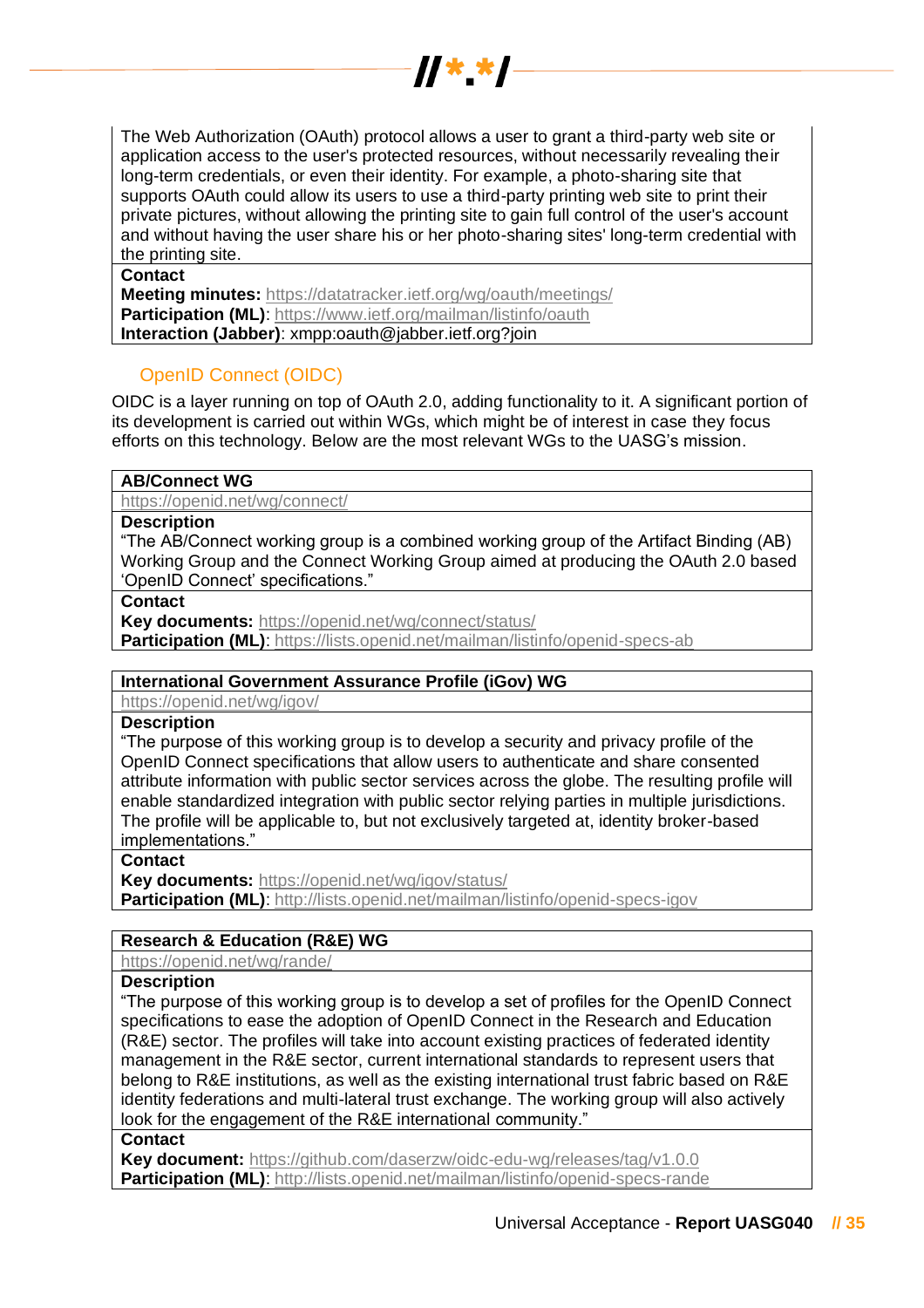

## Joint Coordination Activity for Identity Management (JCA-IdM)

According to the ITU-T: "For ITU-T purposes, the identity asserted by an entity represents the uniqueness of that entity in a specific context and is not intended to indicate positive validation of a person. Identity management (IdM) is the process of secure management of identity information (e.g., credentials, identifiers, attributes, and reputations). IdM is a complex technology that includes: establishing, modifying, suspending, archiving or terminating identity information; recognizing partial identities that represent entities in a specific context or role; establishing and assessing trust between entities; and the discovery (location) of an entity's identity information (e.g., authoritative identity provider (IdP) that is legally responsible for maintaining identifiers, credentials and some or all of the entity's attributes."

**Relevant link:** <https://www.itu.int/en/ITU-T/jca/idm/Pages/default.aspx>

# <span id="page-35-0"></span>**Part 2: Indexes and Indicators**

## <span id="page-35-1"></span>**Recommended Indexes**

## The Economist Intelligence Unit/Facebook: The Inclusive Internet Index

**Description**: "The Inclusive Internet Index, commissioned by Facebook and developed by The Economist Intelligence Unit, seeks to measure the extent to which the Internet is not only accessible and affordable, but also relevant to all, allowing usage that enables positive social and economic outcomes at the individual and group level. The index assesses the performance of 120 countries in four categories of inclusion: Accessibility, Affordability, Relevance and Readiness. Each category incorporates key indicators of Internet inclusion, including quantitative measures such as network coverage and pricing, and qualitative measures such as the presence of e-inclusion policies and the availability of local-language content."

**Rationale**: This index already includes a criterion which could be extended to include UA called "Relevance," which "examines the existence and extent of local language content and relevant content." Currently, it takes into account two datapoints:

- "Local content" measures the availability of Internet content in the local language(s).
- "Relevant content" measures the availability of news, finance, health, entertainment and business information. While the definition of "relevant" can vary, this type of content is common.

**Path to inclusion**: Carried out by The Economist's team, the index is commissioned by Meta/Facebook by means of its "Data for Good" initiative. This project accepts partnerships with different organizations and the UASG could become one of them. The application can be found here:<https://dataforgood.facebook.com/dfg/get-involved>

**Relevant link**:<https://theinclusiveinternet.eiu.com/>

#### **Relevant query ("Relevance")**:

<https://theinclusiveinternet.eiu.com/explore/countries/performance?category=relevance>

## **Full dataset (XLS)**:

<https://theinclusiveinternet.eiu.com/assets/external/downloads/3i-index-data.xlsm>

## **Full dataset (CSV)**:

<https://theinclusiveinternet.eiu.com/assets/external/downloads/3i-index-data.csv>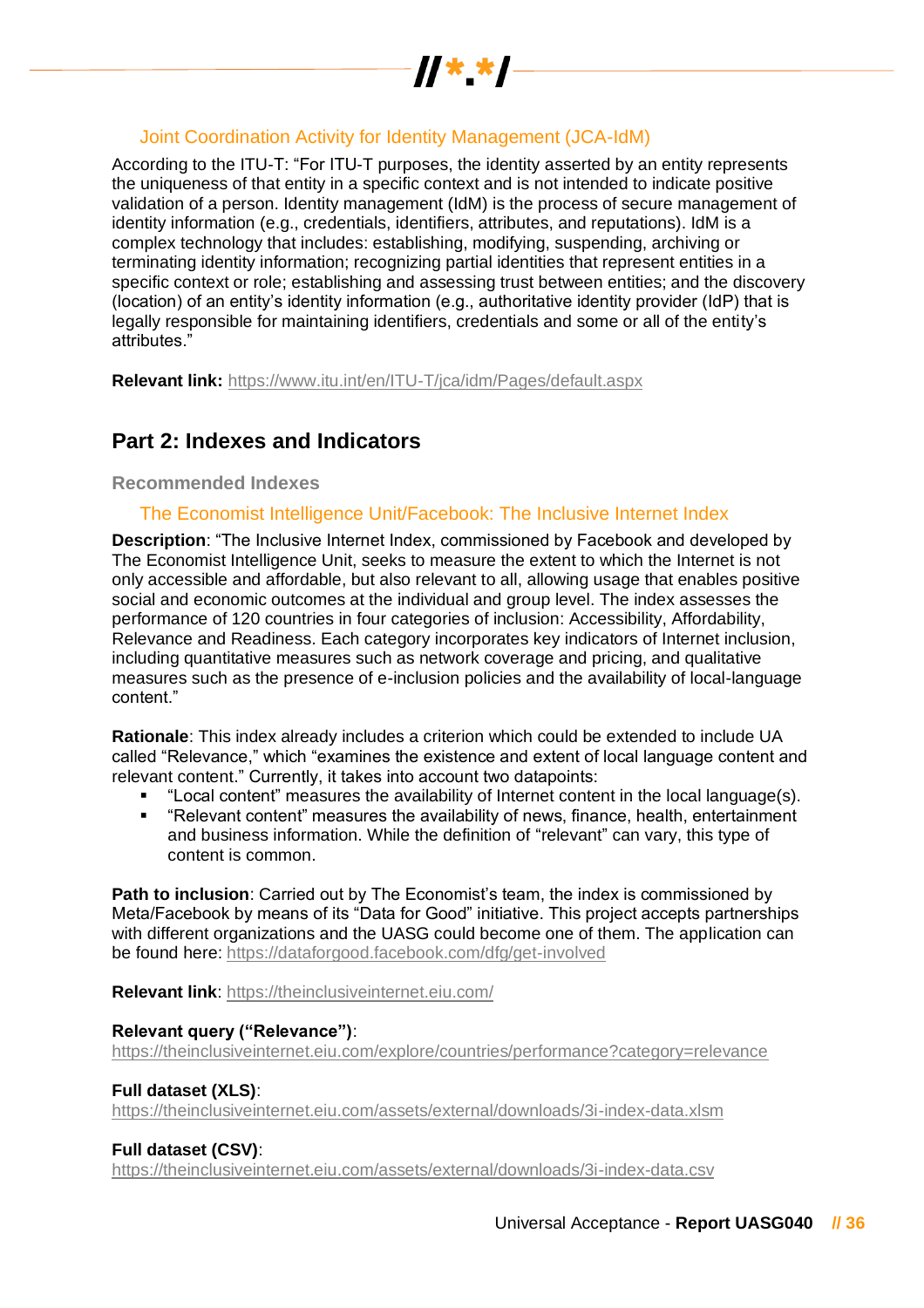

## Organisation for Economic Co-operation and Development (OECD) Indicators

**Description**: The OECD is well known for its reliable data, which is largely focused on economic aspects. It already tracks ICT data including datapoints such as "Internet access" and other related statistics.

**Rationale**: The data provided by the OECD is extensively utilized to inform varied research and is considered reputable. In this way, including a UA-related indicator would greatly contribute towards the visibility of the UASG's mission.

**Path to inclusion**: The OECD's data is mostly provided by governments, although other sources might also be employed. The best strategy is for ICANN's Government Engagement team to contact the OECD's Washington, U.S. office in order to determine the best way for the organizations to cooperate.

**Relevant link**:<https://data.oecd.org/>

**Full dataset**:<https://stats.oecd.org/>

**Relevant query ("Internet access")**:<https://data.oecd.org/ict/internet-access.htm>

## ITU-D ICT Statistics

**Description**: "The ICT Data and Analytics (IDA) Division is part of ITU's Digital Knowledge Hub Department within the Telecommunication Development Bureau (BDT). One of the core activities of the Division is the collection, verification and harmonization of telecommunication/ICT statistics for about 200 economies worldwide."

**Rationale**: The ITU has a high interest in measuring digital development, and has a subproject in which the UASG could insert data called "The ITU ICT SDG indicators". Given the sub-project's human rights approach, it would make sense to include the ability to use the Internet fully in one's language as an indicator.

**Path to inclusion**: As a state-centric organization, the inclusion of a datapoint in the ITU's dataset would require effort from a government actor that is friendly to the UASG and would be willing to support the process.

**Relevant link**:<https://www.itu.int/en/ITU-D/Statistics/Pages/SDGs-ITU-ICT-indicators.aspx>

**Key document**: [https://www.itu.int/en/ITU-](https://www.itu.int/en/ITU-D/Statistics/Documents/facts/FactsFigures2021.pdf)[D/Statistics/Documents/facts/FactsFigures2021.pdf](https://www.itu.int/en/ITU-D/Statistics/Documents/facts/FactsFigures2021.pdf)

<span id="page-36-0"></span>**Other Potentially Relevant Indexes**

- Akamai's The State of the Internet
	- o <https://www.akamai.com/our-thinking/the-state-of-the-internet>
- **Eastmetrics' Internet Speeds by Country** 
	- o <https://www.fastmetrics.com/internet-connection-speed-by-country.php>
- **E** Huawei's Global Connectivity Index
	- o <https://www.huawei.com/minisite/gci/en/index.html>
- **Internet World Stats** 
	- o <https://www.internetworldstats.com/>
- Speedtest Global Index o <https://www.speedtest.net/global-index>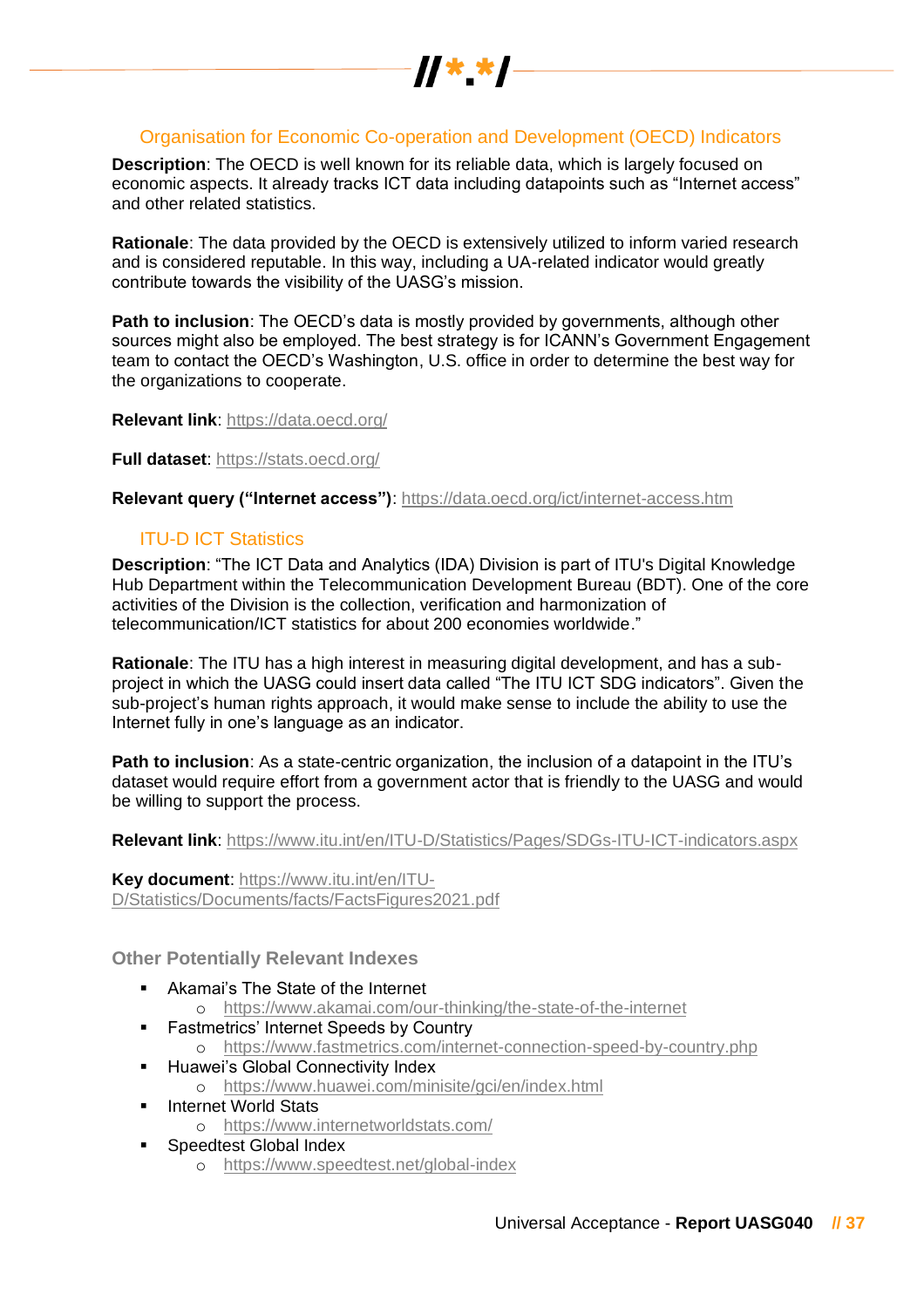

- **UNESCO Atlas of the World's Languages in Danger** 
	- o <http://www.unesco.org/languages-atlas/>
- World Economic Forum Reports
	- o <http://reports.weforum.org/>

# <span id="page-37-0"></span>**Appendix 1: Language-based International Standards**

While our focus is on standards bodies that relate to ICTs or the Internet, we undertook a side project to look into some of the more language-related organizations as potential avenues for UA promotion.

## **Academy of the Arabic Language**

## **مجمع اللغة العربية**

<https://www.arabicac.com/>

## **Description**

The Arab Academy are Arabic language regulators, and they exist in several Arabspeaking countries, 11 in total. The Arab Academy of Damascus (العربية اللغة مجمع بدمشق (is the oldest academy regulating the Arabic language, established in 1918 during the reign of Faisal I of Syria. It is based in al-Adiliyah Madrasa and is modeled on the language academies of Europe and founded with the explicit reference to the example of the Académie Française. Arabization was the major mission of this academy after long period of Ottoman domination and use of Ottoman Turkish in major parts of the Arab world. Since establishment, it has been operated by notable committees of Arabic language professors, scholars and experts to re-spread the use of Arabic in the state's institutions and daily life of many Arab countries by adapting widely accepted proceedings and records for Arabization. Besides Syria, the 11 countries are: Jordan, Iraq, Morocco, Tunisia, Sudan, Algeria, Israel and Somalia.

## **International Council of the Arabic Language**

**المجلس الدولي للغة العربية** 

<https://alarabiahcouncil.org/>

## **Description**

In accordance with the United Nations General Assembly proclamation of the International Year of Languages in 2008, the Arabic Language International Council was established by the Arab university's association. The organization was formed within the framework of the UN's effort to promote unity in diversity, and also in recognition of the UN's push for multilingualism as a means of promoting, protecting and preserving the diversity of languages and cultures globally, particularly in the paramount importance attributed to the quality of the organization's six official languages (Arabic, Chinese, English, French, Russian, and Spanish).

## **International Organization of French Speakers**

*Organisation internationale de la Francophonie (OIF)*

<https://www.francophonie.org/>

## **Description**

The International Organization of the Francophonie leads political actions and multilateral cooperation according to the missions drawn by the Summits of the Francophonie. The Summits gather heads of states and governments of the member countries of the International Organization of the Francophonie where they discuss international politics, world economy, French-speaking cooperation, human rights, education, culture and democracy. Actions of the International Organization of the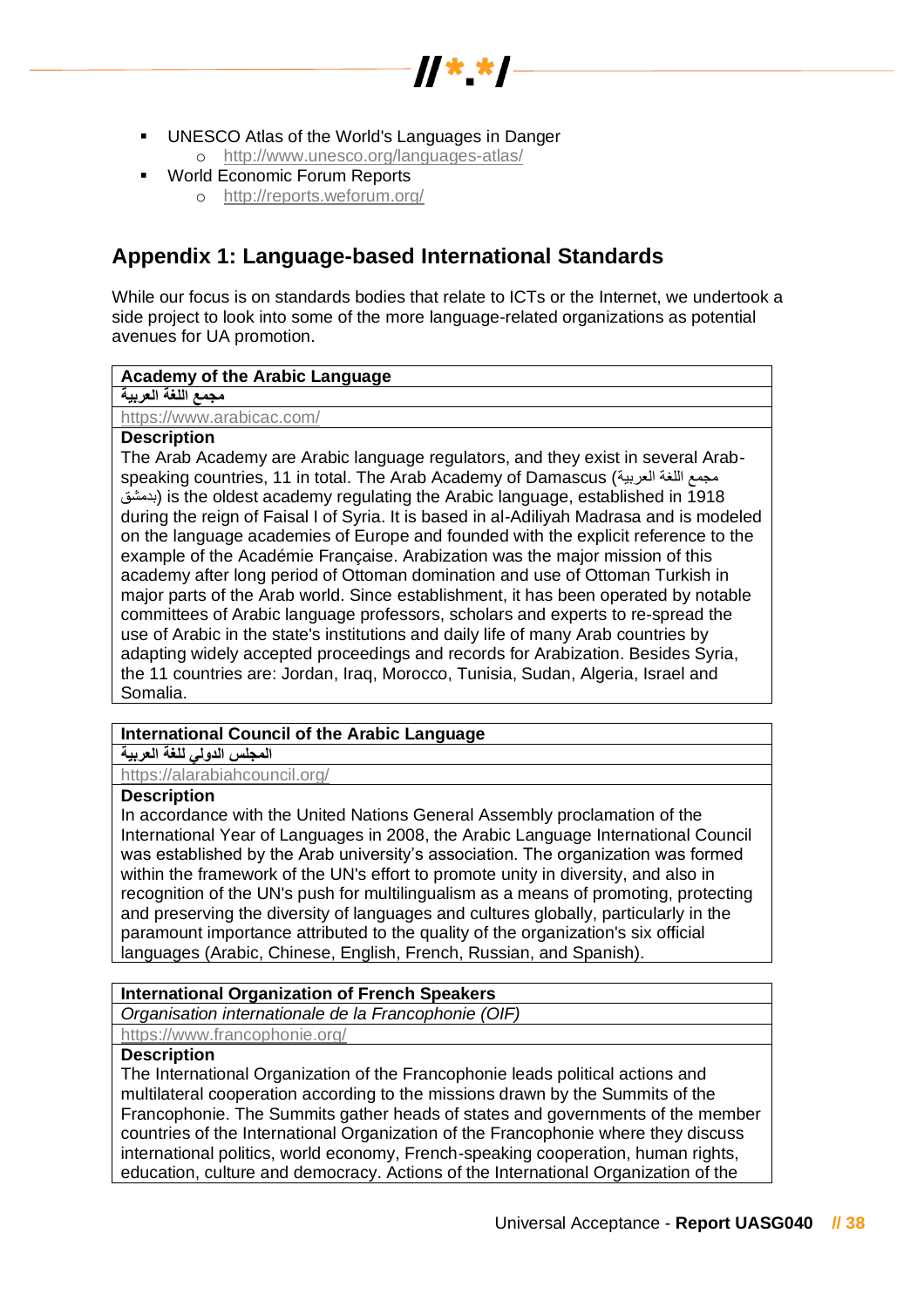

Francophonie are scheduled over a period of four years and funded by contributions from its members. The Summit, the highest authority in the Francophonie, is held every two years and gathers the Heads of states and governments of all member countries of the International Organization of the Francophonie around themes of discussion.

## **International Council for the French Language**

*Conseil International de la Langue Française* <http://www.cilf.fr/>

## **Description**

The Conseil International de la Langue Française (International Council for the French Language) is an association formed in 1968 in Paris whose mission is to enrich the French language and to encourage its influence. Its work involves producing linguistic tools for French-speaking countries and to support relations with other language. It publishes multilingual dictionaries, in print and electronic media, and maintains a computerized database of terminology along with a database of spelling and grammar, available online through the Orthonet service. The Council also publishes educational materials for French-speaking people and participates in projects on oral traditions and the interaction of languages and cultures. It also publishes the periodicals "La banque des mots" and "Le français modern".

## **Council for German Orthography**

*Rat für Deutsche Rechtschreibung (RdR)*

<https://www.rechtschreibrat.com/>

## **Description**

Formed in 2004 as a successor to the "Zwischenstaatliche Kommission für deutsche Rechtschreibung" (Intergovernmental Commission for German Orthography) in order to include both supporters and opponents of the German orthography reform of 1996 (and subsequent reforms). Currently the RdR is composed of 41 members (40 councilors and 1 observer) from those states and regions in the German Sprachraum (places where German is (co-)official language and first language of the majority of the population.

## **Center for the Greek Language**

Κέντρον Ελληνικής Γλώσσας

<https://greeklanguage.gr/>

## **Description**

The Center for the Greek Language is a cultural and educational organization which aims to promote the Greek language and culture. It was founded in 1994. The Center is based in Thessaloniki, and also has an office in Athens. The Center for the Greek Language acts as a coordinating, advisory and strategic organ of the Greek Ministry of Education on matters of language education and policy. Its functions include providing materials and support for people learning Greek as a foreign language. It is linked to the Aristotle University of Thessaloniki.

#### **Academy of the Hebrew Language**

הַ אָקָדָמְיָה לַלָּשׁוֹן הָעָבְרִית

<https://en.hebrew-academy.org.il/>

### **Description**

The Academy of the Hebrew Language was established by the Israeli government in 1953 as the "supreme institution for scholarship on the Hebrew language in the Hebrew University of Jerusalem of Givat Ram campus." Its stated aims are to assemble and research the Hebrew language in all its layers throughout the ages; to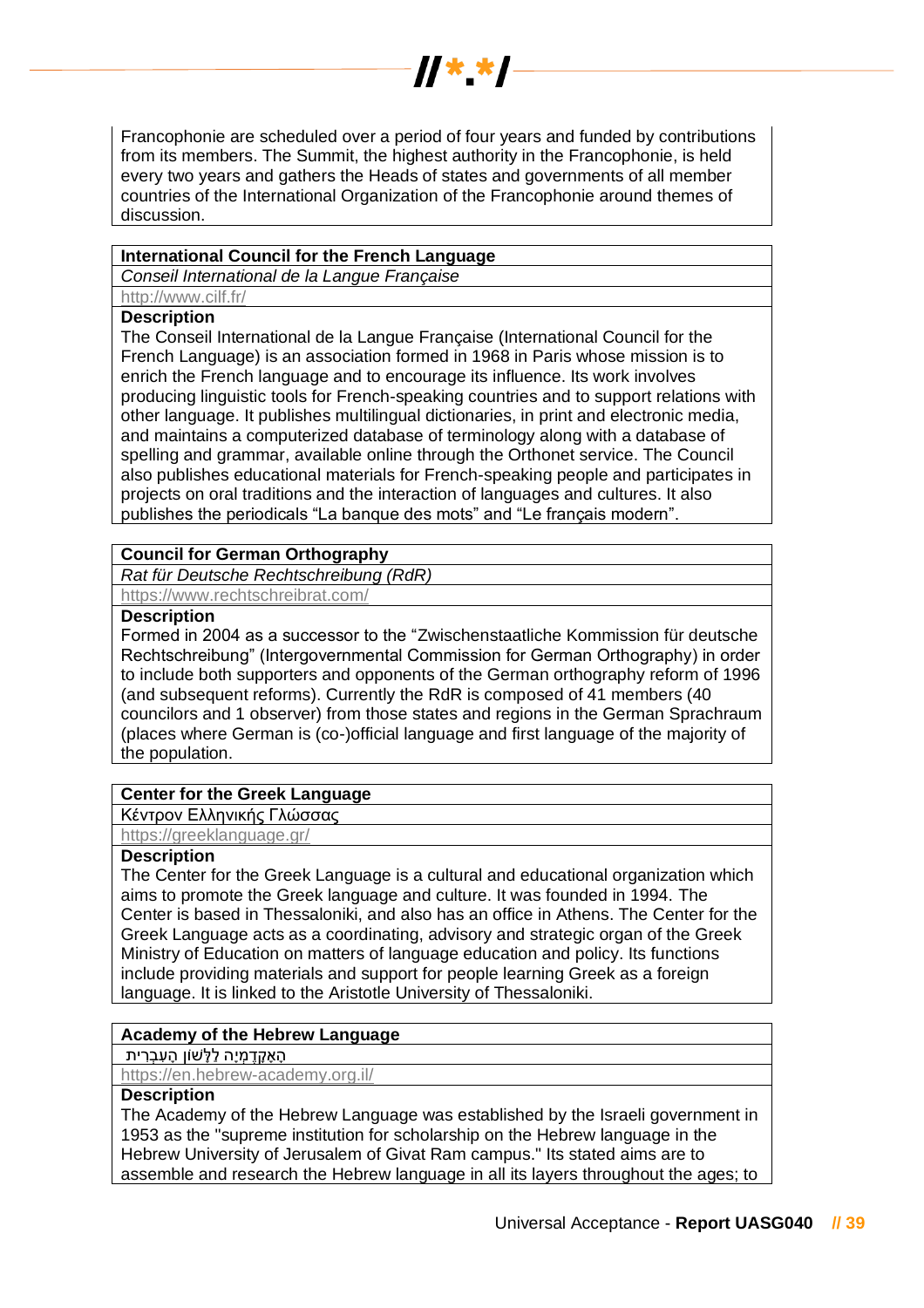

investigate the origin and development of the Hebrew tongue; and to direct the course of development of Hebrew, in all areas, including vocabulary, grammar, writing, spelling, and transliteration.

## **Crusca Academy for the Italian Language**

*Accademia della Crusca (La Crusca)*

<https://accademiadellacrusca.it/>

## **Description**

La Crusca is a Florence-based society of scholars of Italian linguistics and philology. It is the most important research institution of the Italian language, as well as the oldest linguistic academy in the world. The Accademia was founded in Florence in 1583, and has since been characterized by its efforts to maintain the purity of the Italian language. Four states have representatives in the Accademia: Italy, San Marino, Switzerland and Vatican.

## **National Institute for Japanese Language and Linguistics**

#### 国立国語研究所

<https://www.ninjal.ac.jp/>

## **Description**

The National Institute for Japanese Language and Linguistics (NINJAL) is an independent administrative institution in Japan, established for the purpose of studying, surveying, promoting, and making recommendations for the proper usage of the Japanese language.

## **Academy for Malayalam**

*Kerala Sahitya Akademi*

<http://www.keralasahityaakademi.org/>

## **Description**

The Kerala Sahitya Akademi or Academy for Malayalam literature is an autonomous body established to promote the Malayalam language and literature. It is situated in City of Thrissur, Kerala in India.

## **Community of Portuguese Language Countries**

*Comunidade dos Países de Língua Portuguesa (CPLP)*

<https://www.cplp.org/>

## **Description**

The CPLP is an international organization and political association of Lusophone nations across four continents, where Portuguese is an official language. The CPLP operates as a privileged, multilateral forum for the mutual cooperation of the governments, economies, non-governmental organizations, and peoples of the Lusofonia. The CPLP consists of 9 member states and 19 associate observers, located in Europe, South America, Asia, Africa and Oceania, and is financed by its member states.

## **International Portuguese Language Institute**

*Instituto Internacional da Língua Portuguesa (IILP)*

## <https://iilp.cplp.org/>

## **Description**

The IILP is the Community of Portuguese Language Countries's institute supporting the spread and popularity of the Portuguese language in the world. The institute is recent, and its statutes are still not well regulated. The IILP's fundamental objectives are "the promotion, the defense, the enrichment and the spread of the Portuguese language as a vehicle of culture, education, information and access to scientific and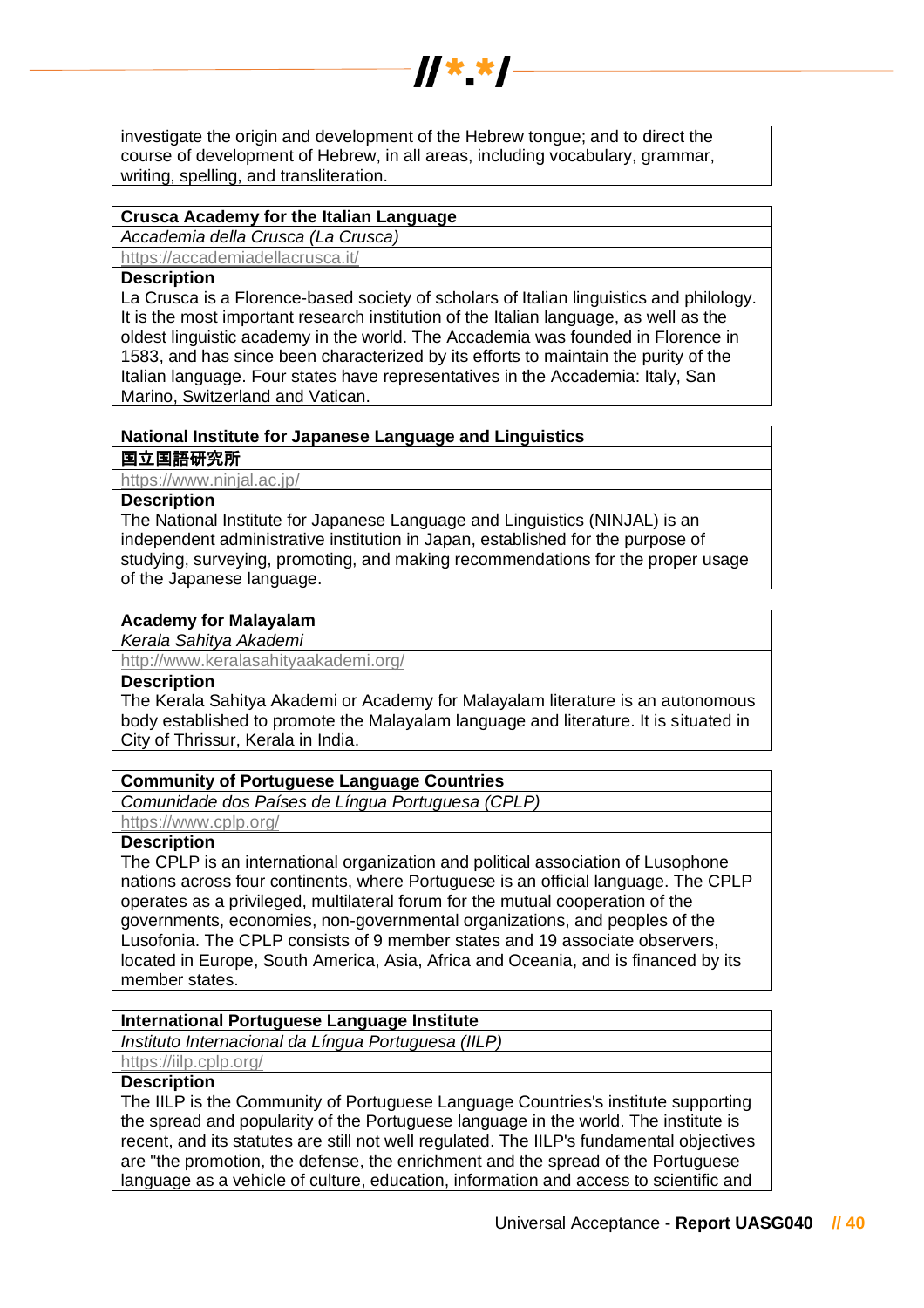

 $\boldsymbol{y}$   $\boldsymbol{y}$ 

#### **Russian Language Institute**

Институт русского языка имени В. В. Виноградова РАН

<http://www.ruslang.ru/>

## **Description**

The V.V. Vinogradov Russian Language Institute of the Russian Academy of Sciences is the language regulator of the Russian language. It is based in Moscow and it is part of the Russian Academy of Sciences. It was founded in 1944 and is named after Viktor Vinogradov. Its activities include assessment of speech innovations in comparison to speech norms and codification of the language in Russian literature. Their output from these endeavors has included dictionaries, monographs, computer collections and databases, as well as a large historical Russian music library. They also provide a reference service of the Russian language. The Institute publishes thirteen academic journals. In addition, the Institute published 22 scholarly books in 2013 and 27 in 2012, with many more in previous years.

## **Association of Academies of the Spanish Language**

*Asociación de Academias de la Lengua Española (ASALE)*

[https://www.asale.org](https://www.asale.org/)

## **Description**

The ASALE is an entity whose end is to work for the unity, integrity, and growth of the Spanish language. It was created in Mexico in 1951 and represents the union of all the separate academies in the Spanish-speaking world. The association publishes reference works on the Spanish language and commemorative editions of Hispanic literature, among other publications. The association convenes every four years, led by a Permanent Commission composed of a President (position held by the Director of the Spanish Royal Academy), a Secretary General (one of the directors of the other academies), a Treasurer (chosen by the Spanish Royal Academy), and at least two board members drawn from the associated academies, whose nomination rotate annually.

#### **Royal Society of Thailand**

ราชบัณฑิตยสภา

<https://www.orst.go.th/>

## **Description**

The Royal Society is the national academy of Thailand in charge of academic works of the government. The secretariat of the society is the Office of the Royal Society, formerly known as the Royal Institute. The office is an independent agency under the prime minister's supervision.

## **National Council for Promotion of Urdu Language**

قومی کونسل برائے فروغ اردو زبان

<https://www.urducouncil.nic.in/>

## **Description**

The National Council for Promotion of Urdu Language (Qaumī Kaunsil barā-yi Farōg̱ẖ-i Urdū Zabān NCPUL) is an autonomous regulatory body in the Government of India.[1] It is the main authority of Urdu language and education in India, being one of two authorities responsible for the regulation of Urdu, the other being the National Language Authority of Pakistan.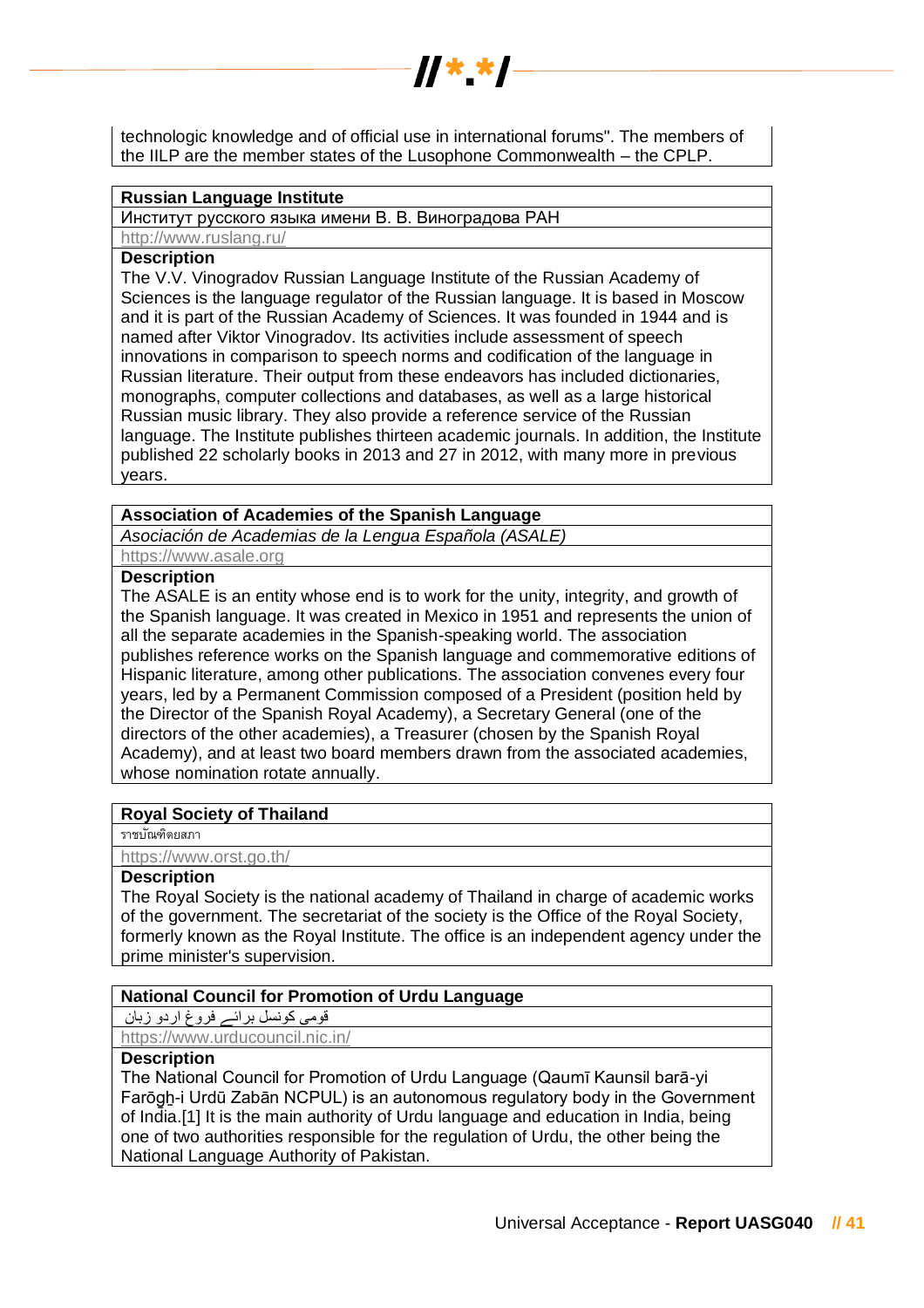

# <span id="page-41-0"></span>**Appendix 2: Subgroups Not Selected for the Study – W3C and IETF**

<span id="page-41-1"></span>**Discarded from the World Wide Web Consortium (W3C)**

- Accessibility in India Community Group
	- o <https://www.w3.org/community/accessibilityinindia/>
- Accessibility Features Community Group (AFCG) o <https://www.w3.org/community/a11yfeat/>
- Accessible Rich Internet Applications Working Group (ARIAWG) o <https://www.w3.org/WAI/ARIA/>
- Best Practices for Multilingual Linked Open Data Community Group o <https://www.w3.org/community/bpmlod/>
- **Browser Extension Community Group** 
	- o <https://www.w3.org/groups/cg/browserext>
- **Browser Testing and Tools Working Group** o <https://www.w3.org/testing/browser/>
- **Character Description Language Community Group** o <https://www.w3.org/community/cdl/>
- Chinese Digital Publishing Community Group o <https://www.w3.org/community/cndpubcg/>
- Chinese Web Accessibility Community Group o <https://www.w3.org/community/cnwa/>
- Collaborative Software Community Group
	- o <https://www.w3.org/community/collaboration/>
- **Content Blocking Community Group** o <https://www.w3.org/community/abcg/>
- Croatian Web Developers Community Group
	- o <https://www.w3.org/community/w3cdevhr/>
- Data Driven Standards Community Group o <https://www.w3.org/community/data-driven-standards/>
- **Decentralized Identity Korean Community Group** 
	- o <https://www.w3.org/community/did-kr/>
- Font and Text Community Group
	- o <https://www.w3.org/community/font-text/>
- **HTML for Email Community Group** 
	- o <https://www.w3.org/community/htmail/>
- **HTML5 Japanese Community Group** 
	- o <https://www.w3.org/community/html5jp/>
- **E** HTML5 Korean Community Group
	- o <https://www.w3.org/community/html5kr/>
- **E** HTML5 Specifications Community Group
	- o <https://www.w3.org/community/html5spec/>
- Internationalization Interest Group o <https://www.w3.org/International/ig/>
- **EXECT** Linked Data for Language Technology Community Group
	- o <https://www.w3.org/community/ld4lt/>
- **Microposts Community Group** o <https://www.w3.org/community/microposts/>
- Mobile Web in Indian Languages Community Group
	- o <https://www.w3.org/community/mobindic/>
- **Multilingual Web Sites Community Group** o <https://www.w3.org/community/mws/>
- Native Web Apps Community Group
	- o <https://www.w3.org/community/native-web-apps/>